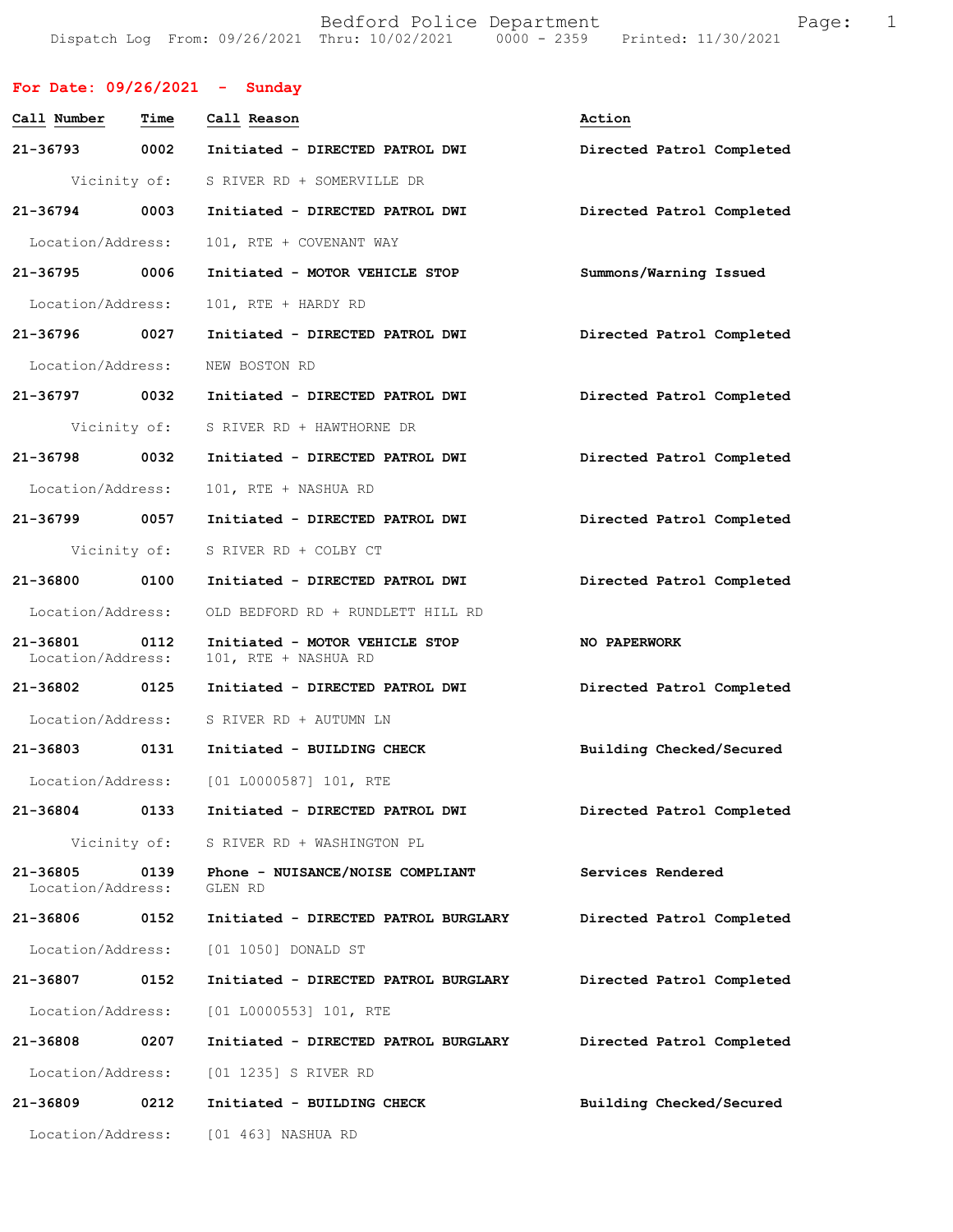|                   |              | Bedford Police Department<br>Dispatch Log From: 09/26/2021 Thru: 10/02/2021 0000 - 2359 Printed: 11/30/2021 | Page:                          | 2 |
|-------------------|--------------|-------------------------------------------------------------------------------------------------------------|--------------------------------|---|
| 21-36810 0219     |              | Initiated - DIRECTED PATROL-CAR BREAK-INS                                                                   | Directed Patrol Completed      |   |
| Location/Address: |              | PALOMINO LN + PLUMMER RD                                                                                    |                                |   |
| 21-36811 0222     |              | Initiated - BUILDING CHECK                                                                                  | Building Checked/Secured       |   |
| Location/Address: |              | [01 L1777] WALLACE RD                                                                                       |                                |   |
| 21-36812          | 0230         | Initiated - DIRECTED PATROL-CAR BREAK-INS                                                                   | Directed Patrol Completed      |   |
| Location/Address: |              | N AMHERST RD                                                                                                |                                |   |
| 21-36813 0243     |              | Initiated - DIRECTED PATROL BURGLARY                                                                        | Directed Patrol Completed      |   |
|                   | Vicinity of: | HARVEY RD                                                                                                   |                                |   |
| 21-36814 0243     |              | Initiated - DIRECTED PATROL-CAR BREAK-INS                                                                   | Directed Patrol Completed      |   |
| Location/Address: |              | N AMHERST RD + WALLACE RD                                                                                   |                                |   |
| 21-36815 0302     |              | Initiated - DIRECTED PATROL-CAR BREAK-INS                                                                   | Directed Patrol Completed      |   |
| Location/Address: |              | [01 L0000816] IRON HORSE DR                                                                                 |                                |   |
| 21-36816 0349     |              | 911 - S-EMERGENCY MEDICAL CALL-CHARL                                                                        | Transported to Elliot Hospital |   |
| Location/Address: |              | $[01 17]$ DONALD ST                                                                                         |                                |   |
| 21-36817 0617     |              | Initiated - DIRECTED PATROL TRAFFIC ENF                                                                     | Directed Patrol Completed      |   |
|                   | Vicinity of: | S RIVER RD + MEETINGHOUSE RD                                                                                |                                |   |
| 21-36496 0800     |              | Other - POLICE INFORMATION                                                                                  | No Action Required             |   |
| Location/Address: |              | MEETINGHOUSE RD                                                                                             |                                |   |
| 21-36818          | 0822         | Initiated - DIRECTED PATROL TRAFFIC ENF                                                                     | Directed Patrol Completed      |   |
|                   |              | Location/Address: S RIVER RD + COLBY CT                                                                     |                                |   |
| Location/Address: |              | 21-36819 0846 Phone - SCAMS (PHONE,EMAIL ETC)<br>THIRD ST                                                   | Services Rendered              |   |
| 21-36820          | 0918         | Initiated - DIRECTED PATROL TRAFFIC ENF                                                                     | Directed Patrol Completed      |   |
| Location/Address: |              | 101, RTE + KAHLIKO LN                                                                                       |                                |   |
| 21-36821 0919     |              | Initiated - DIRECTED PATROL TRAFFIC ENF                                                                     | Directed Patrol Completed      |   |
| Location/Address: |              | S RIVER RD + MEETINGHOUSE RD                                                                                |                                |   |
| 21-36822          | 0930         | Initiated - MOTOR VEHICLE STOP                                                                              | Summons/Warning Issued         |   |
| Location/Address: |              | S RIVER RD + KILTON RD                                                                                      |                                |   |
| 21-36823          | 0933         | Initiated - MOTOR VEHICLE STOP                                                                              | Summons/Warning Issued         |   |
| Location/Address: |              | 101, RTE + COVENANT WAY                                                                                     |                                |   |
| 21-36824 0933     |              | Initiated - DIRECTED PATROL TRAFFIC ENF                                                                     | Directed Patrol Completed      |   |
| Location/Address: |              | 114 RTE + NEW BOSTON RD                                                                                     |                                |   |
| 21-36825          | 0949         | 911 - S-EMERGENCY MEDICAL CALL-ALPHA                                                                        | TRANSPORTED TO CMC HOSPITAL    |   |
| Location/Address: |              | [01 1342] WOODLAWN AVE                                                                                      |                                |   |
| 21-36826          | 0949         | Initiated - DIRECTED PATROL TRAFFIC ENF                                                                     | Directed Patrol Completed      |   |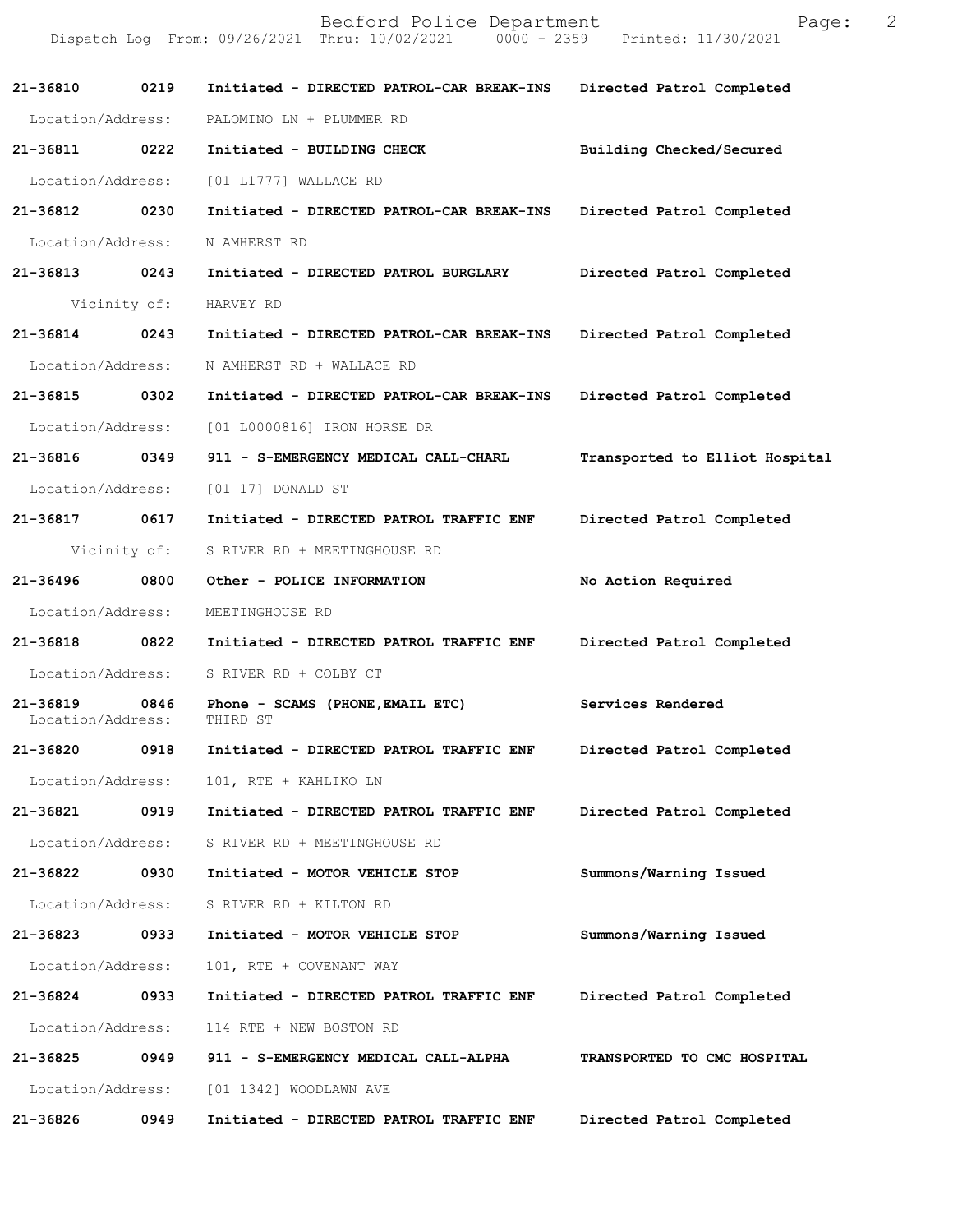|                               |      | Bedford Police Department<br>Dispatch Log From: 09/26/2021 Thru: 10/02/2021 0000 - 2359 Printed: 11/30/2021 | 3<br>Page:                     |
|-------------------------------|------|-------------------------------------------------------------------------------------------------------------|--------------------------------|
| Location/Address:             |      | 101, RTE + WALLACE RD                                                                                       |                                |
| 21-36827                      | 0952 | Initiated - MOTOR VEHICLE STOP                                                                              | Summons/Warning Issued         |
| Location/Address:             |      | [01 1389] S RIVER RD                                                                                        |                                |
| 21-36828                      | 0959 | Initiated - MOTOR VEHICLE STOP                                                                              | Summons/Warning Issued         |
| Location/Address:             |      | S RIVER RD + EASTMAN AVE                                                                                    |                                |
| 21-36829                      | 1004 | Initiated - MOTOR VEHICLE STOP                                                                              | Summons/Warning Issued         |
| Location/Address:             |      | LIBERTY HILL RD + 101, RTE                                                                                  |                                |
| 21-36830                      | 1005 | Initiated - MOTOR VEHICLE STOP                                                                              | Summons/Warning Issued         |
| Location/Address:             |      | MEETINGHOUSE RD + KENSINGTON LN                                                                             |                                |
| 21-36831                      | 1020 | Initiated - MOTOR VEHICLE STOP                                                                              | Summons/Warning Issued         |
| Location/Address:             |      | MARKET ST + MAIN ST                                                                                         |                                |
| 21-36832                      | 1020 | Initiated - DIRECTED PATROL TRAFFIC ENF                                                                     | Directed Patrol Completed      |
| Location/Address:             |      | 101, RTE + JENKINS RD                                                                                       |                                |
| 21-36833                      | 1046 | Initiated - DIRECTED PATROL-CAR BREAK-INS                                                                   | Directed Patrol Completed      |
| Location/Address:             |      | [01 1050] DONALD ST                                                                                         |                                |
| 21-36834                      | 1050 | Initiated - MOTOR VEHICLE STOP                                                                              | Summons/Warning Issued         |
| Location/Address:             |      | 101, RTE + KAHLIKO LN                                                                                       |                                |
| 21-36835                      | 1052 | Initiated - DIRECTED PATROL TRAFFIC ENF                                                                     | Directed Patrol Completed      |
| Location/Address:             |      | S RIVER RD + MOORES CROSSING RD                                                                             |                                |
| 21-36836                      | 1057 | Initiated - DIRECTED PATROL-CAR BREAK-INS                                                                   | Directed Patrol Completed      |
| Location/Address:             |      | [01 308] COLBY CT                                                                                           |                                |
| 21-36837<br>Location/Address: | 1120 | Phone - S-MUTUAL AID-MEDICAL<br>[07] MANCHESTER ST                                                          | <b>NO TRANSPORT</b>            |
| 21-36838                      | 1120 | Initiated - DIRECTED PATROL-CAR BREAK-INS                                                                   | Directed Patrol Completed      |
| Location/Address:             |      | [01 L2252] JENKINS RD                                                                                       |                                |
| 21-36839                      | 1122 | 911 - S-EMERGENCY MEDICAL CALL-CHARL                                                                        | Transported to Elliot Hospital |
| Location/Address:             |      | STEEPLE VIEW LN                                                                                             |                                |
| 21-36840                      | 1136 | 911 - S-EMERGENCY MEDICAL CALL-ALPHA                                                                        | TRANSPORTED TO CMC HOSPITAL    |
| Location/Address:             |      | BARRINGTON DR                                                                                               |                                |
| 21-36841                      | 1152 | Initiated - DIRECTED PATROL-CAR BREAK-INS                                                                   | Directed Patrol Completed      |
| Location/Address:             |      | IRON HORSE DR                                                                                               |                                |
| 21-36842<br>Location/Address: | 1156 | 911 - DISORDERLY CONDUCT-IN PROGRESS<br>ASCOT CT                                                            | Arrest(s) Made                 |
| 21-36843                      |      | 1201 911 - S-EMERGENCY MEDICAL CALL-DELTA                                                                   | TRANSPORTED TO CMC HOSPITAL    |
| Location/Address:             |      | SMITHFIELD LN                                                                                               |                                |
| 21-36844<br>Location/Address: | 1202 | Phone - DOG COMPLAINT<br>SEBBINS POND DR                                                                    | Services Rendered              |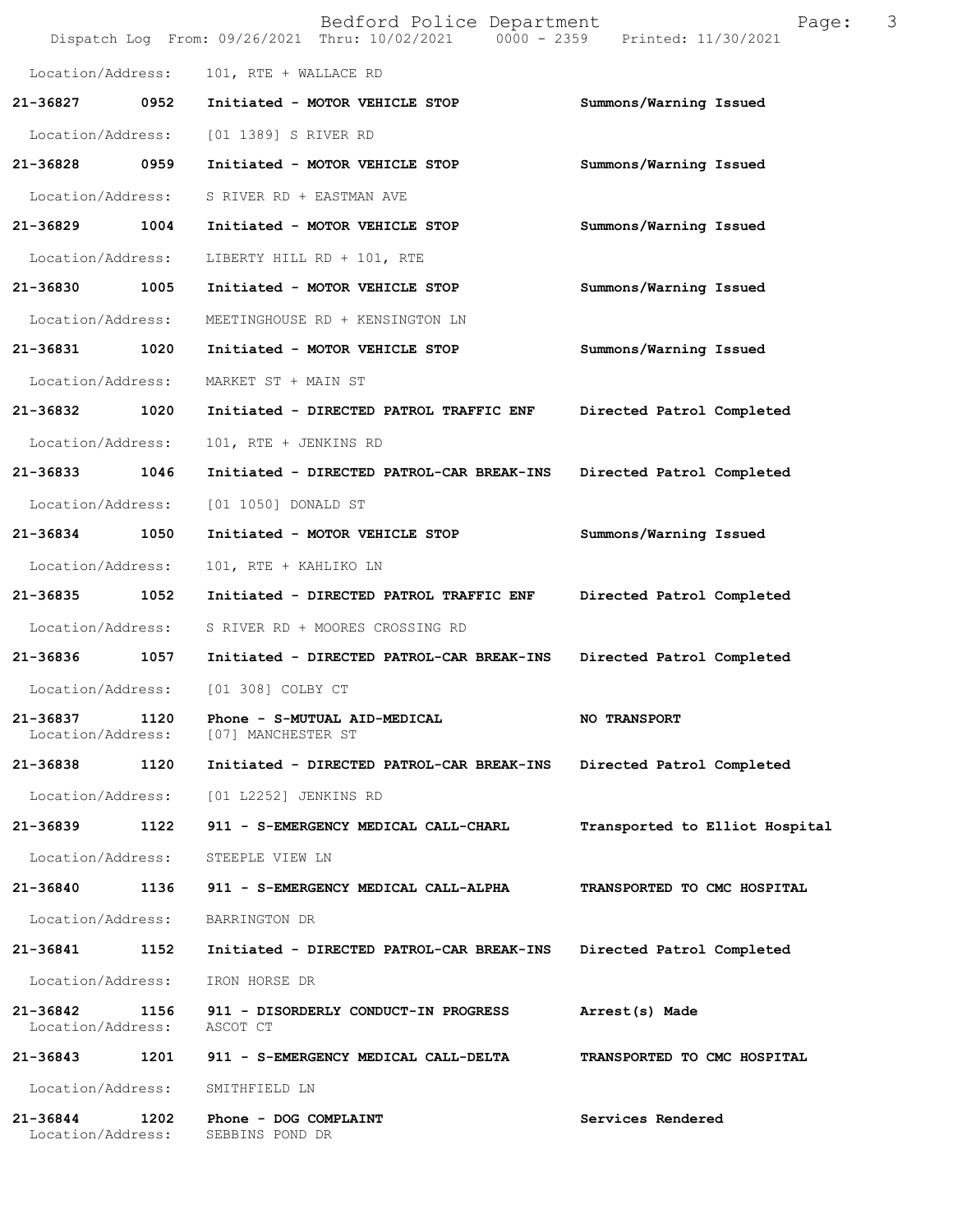Bedford Police Department Fage: 4 Dispatch Log From: 09/26/2021 Thru: 10/02/2021 0000 - 2359 Printed: 11/30/2021 **21-36845 1245 Initiated - MOTOR VEHICLE STOP Summons/Warning Issued**  Location/Address: [01 L0000553] 101, RTE **21-36846 1250 Initiated - DIRECTED PATROL TRAFFIC ENF Directed Patrol Completed**  Location/Address: 101, RTE + PINECREST DR **21-36847 1309 Initiated - DIRECTED PATROL-CAR BREAK-INS Directed Patrol Completed**  Location/Address: WALLACE RD + NEW BOSTON RD **21-36848 1321 Initiated - DIRECTED PATROL BURGLARY Directed Patrol Completed**  Location/Address: NASHUA RD + GAGE RD **21-36849 1355 911 - S-EMERGENCY MEDICAL CALL-CHARL TRANSPORTED TO CMC HOSPITAL**  Location/Address: [01 919] CORPORATE DR **21-36850 1444 Phone - S-SERVICE CALL Services Rendered**  Location/Address: COOPER LN **21-36851 1510 Phone - S-MUTUAL AID-MEDICAL No Action Required**  Location/Address: [07] SECOND ST **21-36852 1532 Phone - GUNSHOT No Action Required**  Location/Address: BIRCHWOOD CIR **21-36853 1533 Initiated - DIRECTED PATROL TRAFFIC ENF Directed Patrol Completed**  Location/Address: 114 RTE + WHITE AVE **21-36854 1538 Initiated - MOTOR VEHICLE STOP Summons/Warning Issued**  Location/Address: 101, RTE + 114 RTE 21-36855 1545 911 - S-SERVICE CALL **Services Rendered Services Rendered Incrementation** *Services* Rendered Location/Address: **21-36856 1549 Initiated - DIRECTED PATROL TRAFFIC ENF Directed Patrol Completed**  Location/Address: STOWELL RD + 101, RTE **21-36857 1552 Initiated - DIRECTED PATROL TRAFFIC ENF Directed Patrol Completed**  Location/Address: SHAW DR + 101, RTE **21-36858 1615 Initiated - DIRECTED PATROL TRAFFIC ENF Directed Patrol Completed**  Location/Address: 101, RTE + CONSTITUTION DR **21-36859 1623 Initiated - MOTOR VEHICLE STOP Summons/Warning Issued**  Location/Address: 101, RTE + MEETINGHOUSE RD **21-36860 1627 Initiated - DIRECTED PATROL-CAR BREAK-INS Directed Patrol Completed**  Location/Address: [01 1235] S RIVER RD **21-36861 1630 Initiated - DIRECTED PATROL TRAFFIC ENF Directed Patrol Completed**  Location/Address: NASHUA RD + COUNTY RD **21-36862 1640 Initiated - DIRECTED PATROL TRAFFIC ENF Directed Patrol Completed**  Location/Address: [01 L562] WALLACE RD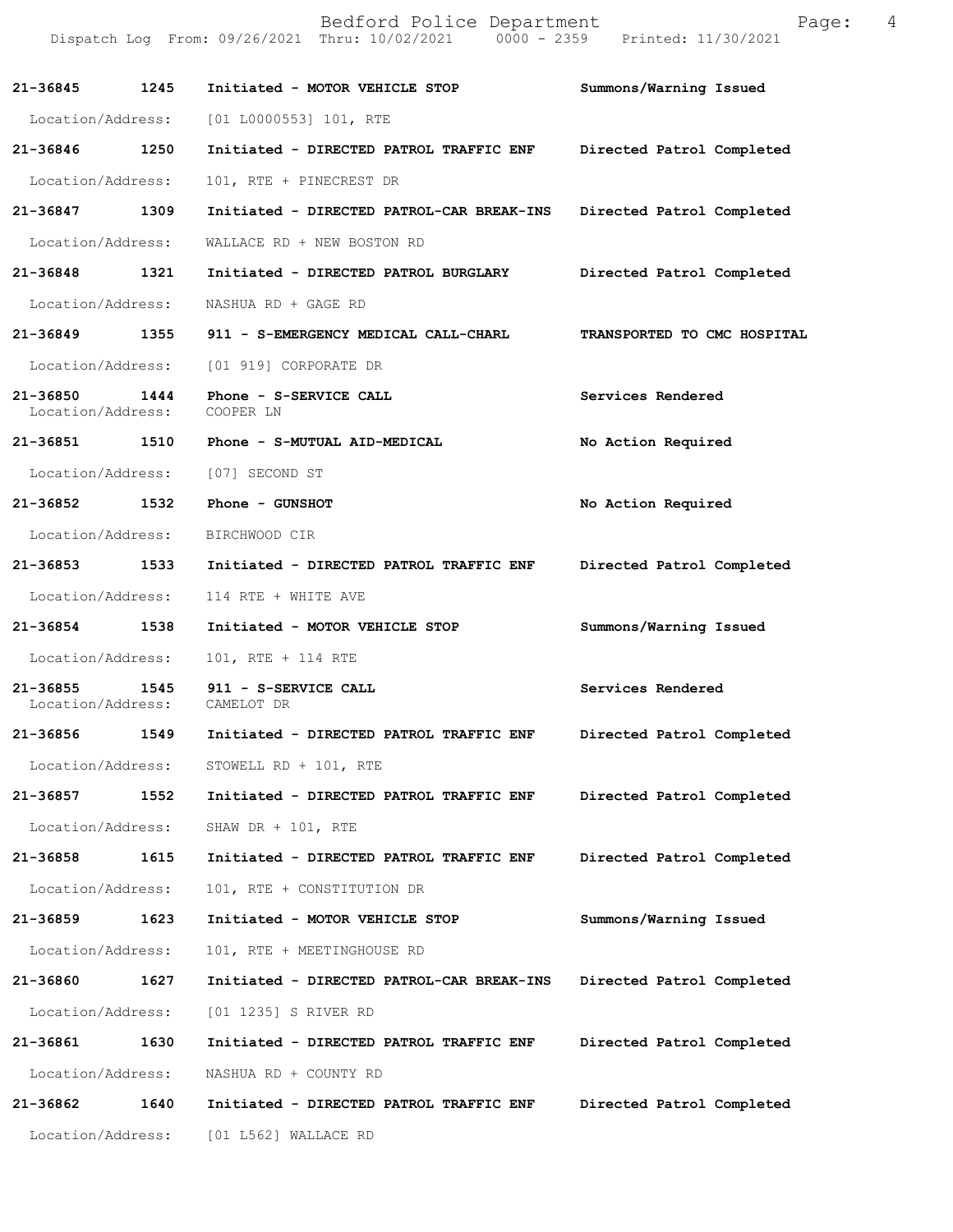|                               |      | Bedford Police Department<br>Dispatch Log From: 09/26/2021 Thru: 10/02/2021 0000 - 2359 Printed: 11/30/2021 | Page:                     | 5 |
|-------------------------------|------|-------------------------------------------------------------------------------------------------------------|---------------------------|---|
| 21-36863                      | 1644 | Initiated - DIRECTED PATROL TRAFFIC ENF                                                                     | Directed Patrol Completed |   |
| Location/Address:             |      | S RIVER RD + MEETINGHOUSE RD                                                                                |                           |   |
| 21-36864 1651                 |      | Initiated - MOTOR VEHICLE STOP                                                                              | Summons/Warning Issued    |   |
| Location/Address:             |      | S RIVER RD + MOORES CROSSING RD                                                                             |                           |   |
| 21-36865<br>Location/Address: | 1703 | Phone - MOTOR VEHICLE COMPLAINT<br>WELLESLEY DR                                                             | Could Not Locate          |   |
| 21-36866 1706                 |      | Initiated - DIRECTED PATROL TRAFFIC ENF                                                                     | Directed Patrol Completed |   |
| Location/Address:             |      | WALLACE RD + GREENFIELD PKWY                                                                                |                           |   |
| 21-36867 1728                 |      | 911 - ASSIST CITIZEN                                                                                        | No Action Required        |   |
| Location/Address:             |      | [01 335] COLBY CT                                                                                           |                           |   |
| 21-36868                      | 1730 | Initiated - DIRECTED PATROL TRAFFIC ENF                                                                     | Directed Patrol Completed |   |
| Location/Address:             |      | NEW BOSTON RD + TIRRELL HILL RD                                                                             |                           |   |
| 21-36870                      | 1735 | Initiated - MOTOR VEHICLE STOP                                                                              | Summons/Warning Issued    |   |
| Location/Address:             |      | NEW BOSTON RD + MCALLISTER RD                                                                               |                           |   |
| 21-36869 1736                 |      | Phone - ALARM, BURGLAR                                                                                      | No Action Required        |   |
| Location/Address:             |      | [01 L1455] COTTAGE WALK                                                                                     |                           |   |
| 21-36871<br>Location/Address: | 1736 | Phone - ALARM, BURGLAR<br>[01 L1455] COTTAGE WALK                                                           | Alarm - False             |   |
| 21-36872                      | 1742 | Initiated - DIRECTED PATROL-CAR BREAK-INS                                                                   | Directed Patrol Completed |   |
| Location/Address:             |      | [01 308] COLBY CT                                                                                           |                           |   |
| 21-36873 1747                 |      | Phone - ALARM, BURGLAR                                                                                      | Alarm- correct code/reset |   |
| Location/Address:             |      | [01 L1745] GRANT DR                                                                                         |                           |   |
| 21-36874                      | 1753 | Initiated - DIRECTED PATROL-CAR BREAK-INS                                                                   | Directed Patrol Completed |   |
| Location/Address:             |      | [01 L2252] JENKINS RD                                                                                       |                           |   |
| 21-36875<br>Location/Address: | 1759 | Initiated - MOTOR VEHICLE STOP<br>S RIVER RD + KILTON RD                                                    | NO PAPERWORK              |   |
| 21-36876                      | 1821 | Initiated - DIRECTED PATROL-CAR BREAK-INS                                                                   | Directed Patrol Completed |   |
| Location/Address:             |      | [01 L1803] S RIVER RD                                                                                       |                           |   |
| 21-36877                      | 1854 | Initiated - MOTOR VEHICLE STOP                                                                              | Summons/Warning Issued    |   |
| Location/Address:             |      | 101, RTE + NASHUA RD                                                                                        |                           |   |
| 21-36878 1929                 |      | Initiated - DIRECTED PATROL BURGLARY                                                                        | Directed Patrol Completed |   |
| Location/Address:             |      | $[01 L888] 101$ , RTE                                                                                       |                           |   |
| 21-36879<br>Location/Address: | 1941 | Phone - S-FIRE ALARM<br>[01 332] 101, RTE                                                                   | Services Rendered         |   |
| 21-36880                      | 1947 | Initiated - DIRECTED PATROL-CAR BREAK-INS                                                                   | Directed Patrol Completed |   |
| Location/Address:             |      | [01 1252] COOPER LN                                                                                         |                           |   |
| 21-36881                      | 2003 | Initiated - BUILDING CHECK                                                                                  | Building Checked/Secured  |   |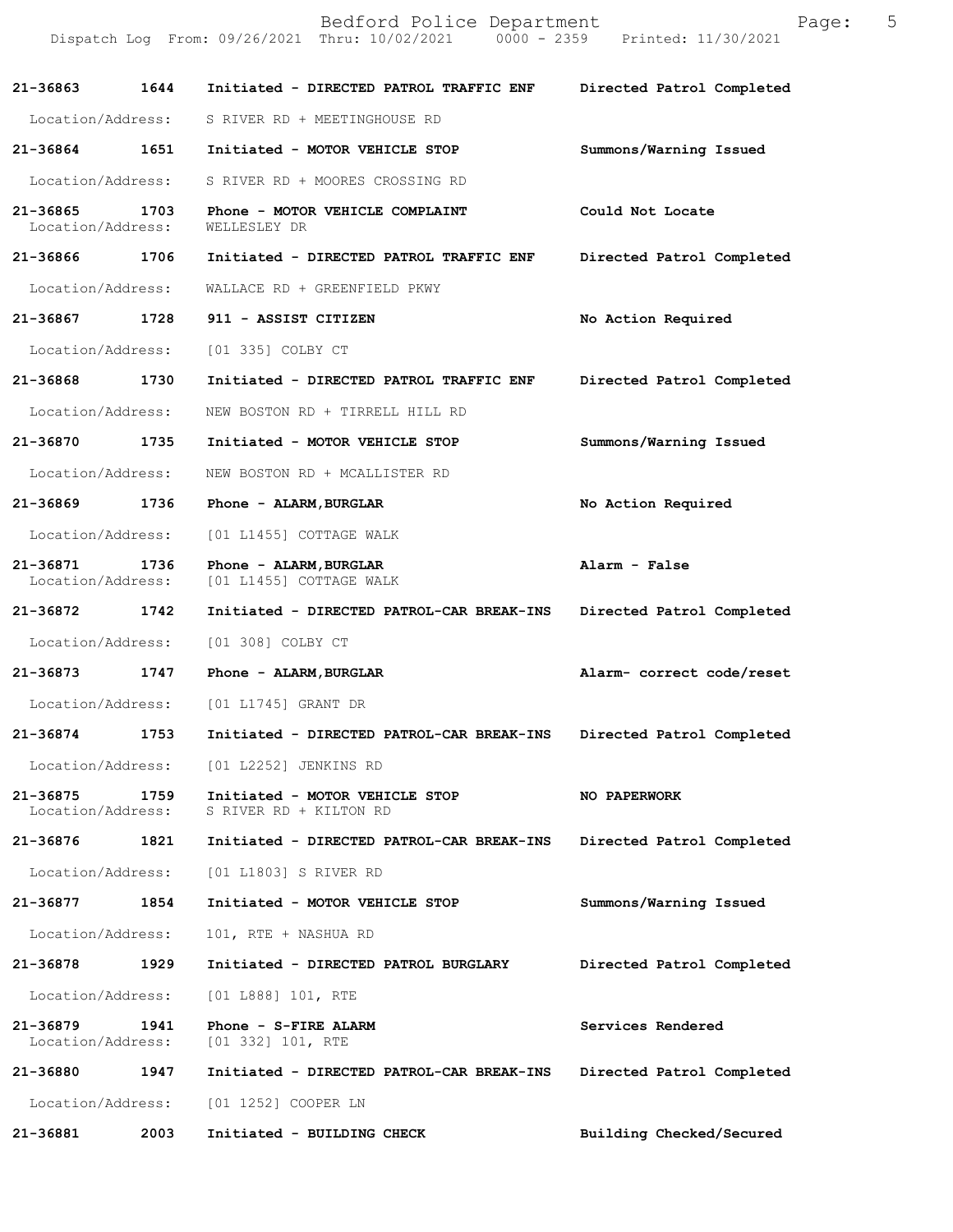| Location/Address:<br>[01 231] OLD BEDFORD RD                                                                                                                      |  |
|-------------------------------------------------------------------------------------------------------------------------------------------------------------------|--|
|                                                                                                                                                                   |  |
| Summons/Warning Issued<br>21-36882<br>2003<br>Initiated - MOTOR VEHICLE STOP                                                                                      |  |
| Location/Address:<br>S RIVER RD + IRON HORSE DR                                                                                                                   |  |
| 21-36883<br>2014<br>Phone - S-MOTOR VEHICLE ACCIDENT INJ<br>Services Rendered<br>Location/Address:<br>I-293 SOUTH                                                 |  |
| Summons/Warning Issued<br>21-36884 2018<br>Initiated - MOTOR VEHICLE STOP                                                                                         |  |
| Location/Address:<br>NASHUA RD                                                                                                                                    |  |
| 21-36885<br>2022<br>Initiated - MOTOR VEHICLE STOP<br>Summons/Warning Issued                                                                                      |  |
| Location/Address:<br>S RIVER RD + BACK RIVER RD                                                                                                                   |  |
| 21-36886<br>2027<br>Initiated - BUILDING CHECK<br>Directed Patrol Completed                                                                                       |  |
| Location/Address:<br>[01 L653] OLD BEDFORD RD                                                                                                                     |  |
| 21-36887<br>2029<br>Phone - CHECK THE WELFARE<br>Could Not Locate<br>Location/Address:<br>BACK RIVER RD                                                           |  |
| 21-36888<br>2042<br>Initiated - BUILDING CHECK<br>Building Checked/Secured                                                                                        |  |
| Location/Address:<br>$[01 67]$ DONALD ST                                                                                                                          |  |
| 21-36889<br>2059<br>Initiated - DIRECTED PATROL BURGLARY<br>Directed Patrol Completed                                                                             |  |
| Location/Address:<br>DONALD ST + SAVOIE ST                                                                                                                        |  |
| Summons/Warning Issued<br>21-36890<br>2106<br>Initiated - MOTOR VEHICLE STOP                                                                                      |  |
| Location/Address:<br>101, RTE + CONSTITUTION DR                                                                                                                   |  |
| 21-36891<br>2108<br>911 - MOTOR VEHICLE ACCIDENT<br>Investigated<br>Location/Address:<br>101, RTE + TWIN BROOK LN                                                 |  |
| 21-36892<br>2111<br>Initiated - DIRECTED PATROL DWI<br>Directed Patrol Completed                                                                                  |  |
| Location/Address:<br>NEW BOSTON RD + HOLBROOK RD                                                                                                                  |  |
| 21-36894<br>2130<br>Phone - CURFEW/LOITERING<br>Services Rendered<br>Location/Address:<br>[01 L0000816] IRON HORSE DR                                             |  |
| Summons/Warning Issued<br>21-36893<br>2132<br>Initiated - MOTOR VEHICLE STOP                                                                                      |  |
| Location/Address:<br>101, RTE + 114 RTE                                                                                                                           |  |
| Summons/Warning Issued<br>21-36895<br>2148<br>Initiated - MOTOR VEHICLE STOP                                                                                      |  |
| Location/Address:<br>101, RTE                                                                                                                                     |  |
| 21-36897<br>2209<br>Services Rendered<br>Phone - CIVIL<br>Location/Address:<br>BRISTON CT                                                                         |  |
| 21-36896<br>2216<br>911 - S-EMERGENCY MEDICAL CALL-ALPHA<br>LIFT ASSIST<br>Location/Address:<br>NANCY LN                                                          |  |
| 21-36898<br>2218<br>Initiated - MOTOR VEHICLE STOP<br>Arrest(s) Made<br>Location/Address:<br>HOLBROOK RD + OLD BEDFORD RD<br>Refer To Summons:<br>$21 - 537 - AR$ |  |
| ALLEN, COLBY JOSEPH<br>Summons:<br>Address:<br>WEARE, NH<br>20<br>Age:<br>Drive after Rev/Sus<br>Charges:                                                         |  |
| 21-36899<br>2238<br>911 - S-EMERGENCY MEDICAL CALL-CHARL<br>Transported to Elliot Hospital                                                                        |  |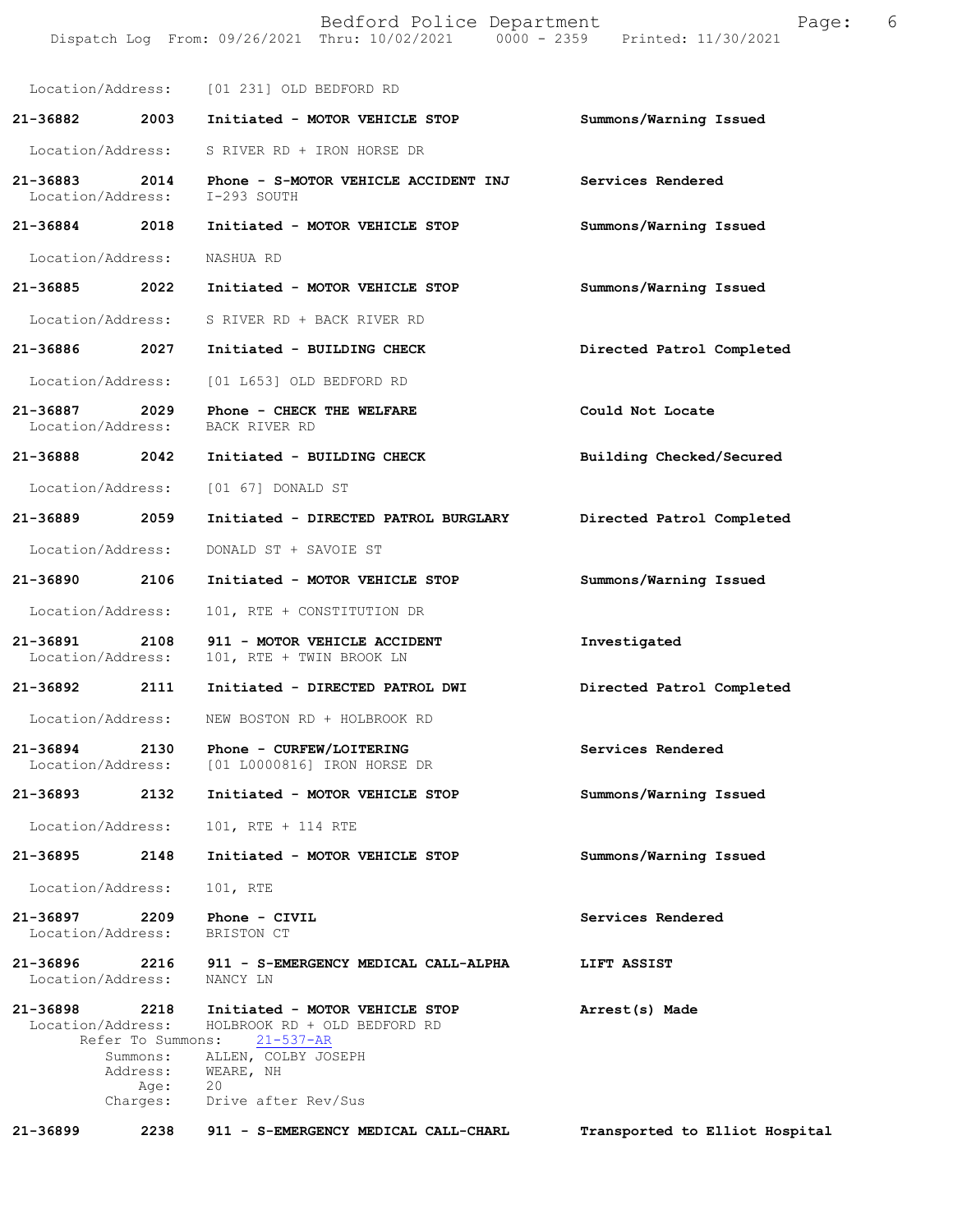|                                    |              | Bedford Police Department<br>Dispatch Log From: 09/26/2021 Thru: 10/02/2021 0000 - 2359 Printed: 11/30/2021 | 7<br>Page:                     |
|------------------------------------|--------------|-------------------------------------------------------------------------------------------------------------|--------------------------------|
|                                    |              | Location/Address: [01 L2318] BUTTONWOOD RD                                                                  |                                |
| 21-36900 2311<br>Location/Address: |              | 911 - S-EMERGENCY MEDICAL CALL-CHARL<br>[01 1870] S RIVER RD                                                | <b>NO TRANSPORT</b>            |
| 21-36901<br>Location/Address:      | 2319         | Phone - DISABLED MOTOR VEHICLE<br>[01 919] CORPORATE DR                                                     | Services Rendered              |
| 21-36902 2328                      |              | Initiated - DIRECTED PATROL DWI                                                                             | Directed Patrol Completed      |
| Location/Address:                  |              | 101, RTE + KAHLIKO LN                                                                                       |                                |
| $21 - 36903$                       | 2336         | Initiated - DIRECTED PATROL DWI                                                                             | Directed Patrol Completed      |
| Location/Address:                  |              | S RIVER RD + MOORES CROSSING RD                                                                             |                                |
| 21-36904 2336                      |              | Initiated - DIRECTED PATROL DWI                                                                             | Directed Patrol Completed      |
|                                    | Vicinity of: | 114 RTE + NEW BOSTON RD                                                                                     |                                |
| $21 - 36905$                       | 2339         | Initiated - DIRECTED PATROL DWI                                                                             | Directed Patrol Completed      |
|                                    | Vicinity of: | S RIVER RD + KILTON RD                                                                                      |                                |
| $21 - 36906$                       | 2354         | Initiated - MOTOR VEHICLE STOP                                                                              | Summons/Warning Issued         |
| Location/Address:                  |              | 101, RTE + 114 RTE                                                                                          |                                |
| 21-36907                           | 2359         | Phone - S-MUTUAL AID-MEDICAL                                                                                | Transported to Elliot Hospital |
| Location/Address:                  |              | [07] ELM ST                                                                                                 |                                |
| 21-36908 2359                      |              | Initiated - DIRECTED PATROL DWI                                                                             | Directed Patrol Completed      |
| Location/Address:                  |              | S RIVER RD + COLBY CT                                                                                       |                                |

## **For Date: 09/27/2021 - Monday**

| $21 - 36909$      | 0001         | Initiated - MOTOR VEHICLE STOP   | Summons/Warning Issued    |
|-------------------|--------------|----------------------------------|---------------------------|
| Location/Address: |              | 101, RTE + PLUMMER ROAD OVERPASS |                           |
| 21-36910          | 0001         | Initiated - DIRECTED PATROL DWI  | Directed Patrol Completed |
| Location/Address: |              | 101, RTE + BEAVER LN             |                           |
| 21-36911          | 0007         | Initiated - MOTOR VEHICLE STOP   | Summons/Warning Issued    |
| Location/Address: |              | 101, RTE + BEAVER LN             |                           |
| 21-36912          | 0014         | Initiated - DIRECTED PATROL DWI  | Directed Patrol Completed |
|                   | Vicinity of: | S RIVER RD + PALOMINO LN         |                           |
| $21 - 36913$      | 0015         | Initiated - DIRECTED PATROL DWI  | Directed Patrol Completed |
| Location/Address: |              | 101, RTE + JENKINS RD            |                           |
| $21 - 36914$      | 0018         | Initiated - DIRECTED PATROL DWI  | Directed Patrol Completed |
| Location/Address: |              | S RIVER RD + BACK RIVER RD       |                           |
| 21-36915          | 0018         | Initiated - DIRECTED PATROL DWI  | Directed Patrol Completed |
|                   | Vicinity of: | NEW BOSTON RD + WALLACE RD       |                           |
| $21 - 36916$      | 0037         | Initiated - DIRECTED PATROL DWI  | Directed Patrol Completed |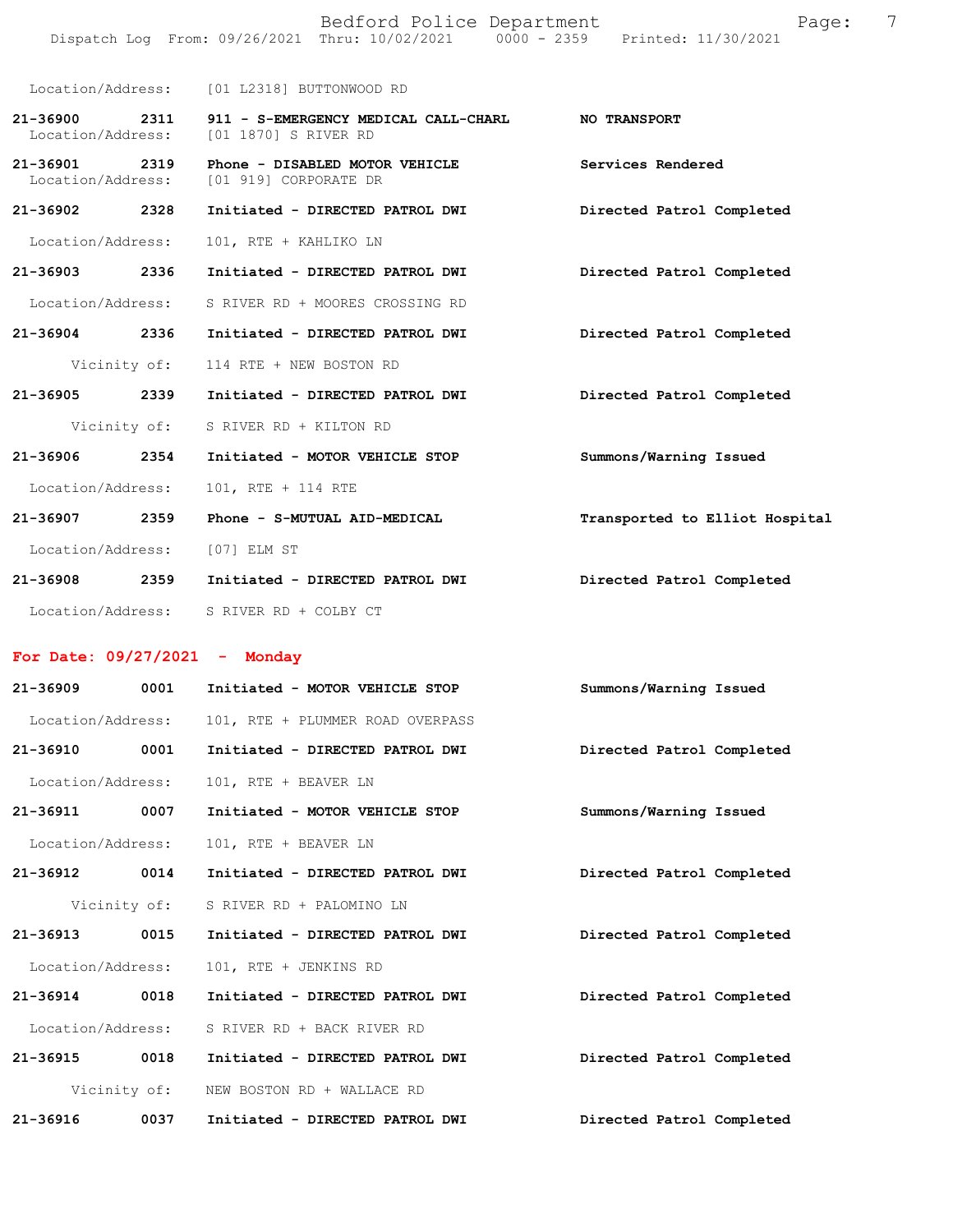|                                    |              | Bedford Police Department<br>Dispatch Log From: 09/26/2021 Thru: 10/02/2021 0000 - 2359 Printed: 11/30/2021 | Page:                     | 8 |
|------------------------------------|--------------|-------------------------------------------------------------------------------------------------------------|---------------------------|---|
|                                    |              | Vicinity of: BOYNTON ST + PLUMMER RD                                                                        |                           |   |
| 21-36917 0041<br>Location/Address: |              | Initiated - DISABLED MOTOR VEHICLE<br>S RIVER RD + HAWTHORNE DR                                             | <b>Services Rendered</b>  |   |
| 21-36918 0043                      |              | Initiated - DIRECTED PATROL DWI                                                                             | Directed Patrol Completed |   |
|                                    | Vicinity of: | 101, RTE + LIBERTY HILL RD                                                                                  |                           |   |
| 21-36919 0047                      |              | Initiated - DIRECTED PATROL-CAR BREAK-INS                                                                   | Directed Patrol Completed |   |
| Location/Address:                  |              | IRON HORSE DR                                                                                               |                           |   |
| 21-36920 0102                      |              | Initiated - DIRECTED PATROL DWI                                                                             | Directed Patrol Completed |   |
|                                    |              | Vicinity of: S RIVER RD + COLBY CT                                                                          |                           |   |
| 21-36921 0117                      |              | Initiated - DIRECTED PATROL DWI                                                                             | Directed Patrol Completed |   |
|                                    | Vicinity of: | 101, RTE + 114 RTE                                                                                          |                           |   |
| 21-36922 0118                      |              | Initiated - DIRECTED PATROL DWI                                                                             | Directed Patrol Completed |   |
| Location/Address:                  |              | 101, RTE + PINECREST DR                                                                                     |                           |   |
| 21-36923                           | 0120         | Initiated - DIRECTED PATROL DWI                                                                             | Directed Patrol Completed |   |
| Location/Address:                  |              | COUNTY RD + LIBERTY HILL RD                                                                                 |                           |   |
| 21-36924 0124                      |              | Initiated - MOTOR VEHICLE STOP                                                                              | Summons/Warning Issued    |   |
| Location/Address:                  |              | MEETINGHOUSE RD + PATTEN RD                                                                                 |                           |   |
| 21-36925 0136                      |              | Initiated - DIRECTED PATROL DWI                                                                             | Directed Patrol Completed |   |
|                                    |              | Vicinity of: S RIVER RD + PARK DR                                                                           |                           |   |
|                                    |              | 21-36926 0149 Initiated - DIRECTED PATROL DWI                                                               | Directed Patrol Completed |   |
| Location/Address:                  |              | 101, RTE + NASHUA RD                                                                                        |                           |   |
| 21-36927                           | 0203         | Initiated - BUILDING CHECK                                                                                  | Building Checked/Secured  |   |
| Location/Address:                  |              | [01 192] NEW BOSTON RD                                                                                      |                           |   |
| 21-36928                           | 0215         | Initiated - DIRECTED PATROL BURGLARY                                                                        | Directed Patrol Completed |   |
| Location/Address:                  |              | RIVERWAY PL                                                                                                 |                           |   |
| 21-36929                           | 0220         | Initiated - BUILDING CHECK                                                                                  | Building Checked/Secured  |   |
| Location/Address:                  |              | [01 1202] NASHUA RD                                                                                         |                           |   |
| 21-36930                           | 0223         | Initiated - BUILDING CHECK                                                                                  | Building Checked/Secured  |   |
| Location/Address:                  |              | [01 284] N AMHERST RD                                                                                       |                           |   |
| 21-36931                           | 0239         | Initiated - BUILDING CHECK                                                                                  | Building Checked/Secured  |   |
| Location/Address:                  |              | [01 463] NASHUA RD                                                                                          |                           |   |
| 21-36932                           | 0241         | Initiated - DIRECTED PATROL-CAR BREAK-INS                                                                   | Directed Patrol Completed |   |
|                                    | Vicinity of: | CAMPBELL RD + POWDER HILL RD                                                                                |                           |   |
| 21-36933                           | 0247         | Initiated - BUILDING CHECK                                                                                  | Directed Patrol Completed |   |
| Location/Address:                  |              | [01 515] S RIVER RD                                                                                         |                           |   |
| 21-36934                           | 0255         | Initiated - DIRECTED PATROL-CAR BREAK-INS                                                                   | Directed Patrol Completed |   |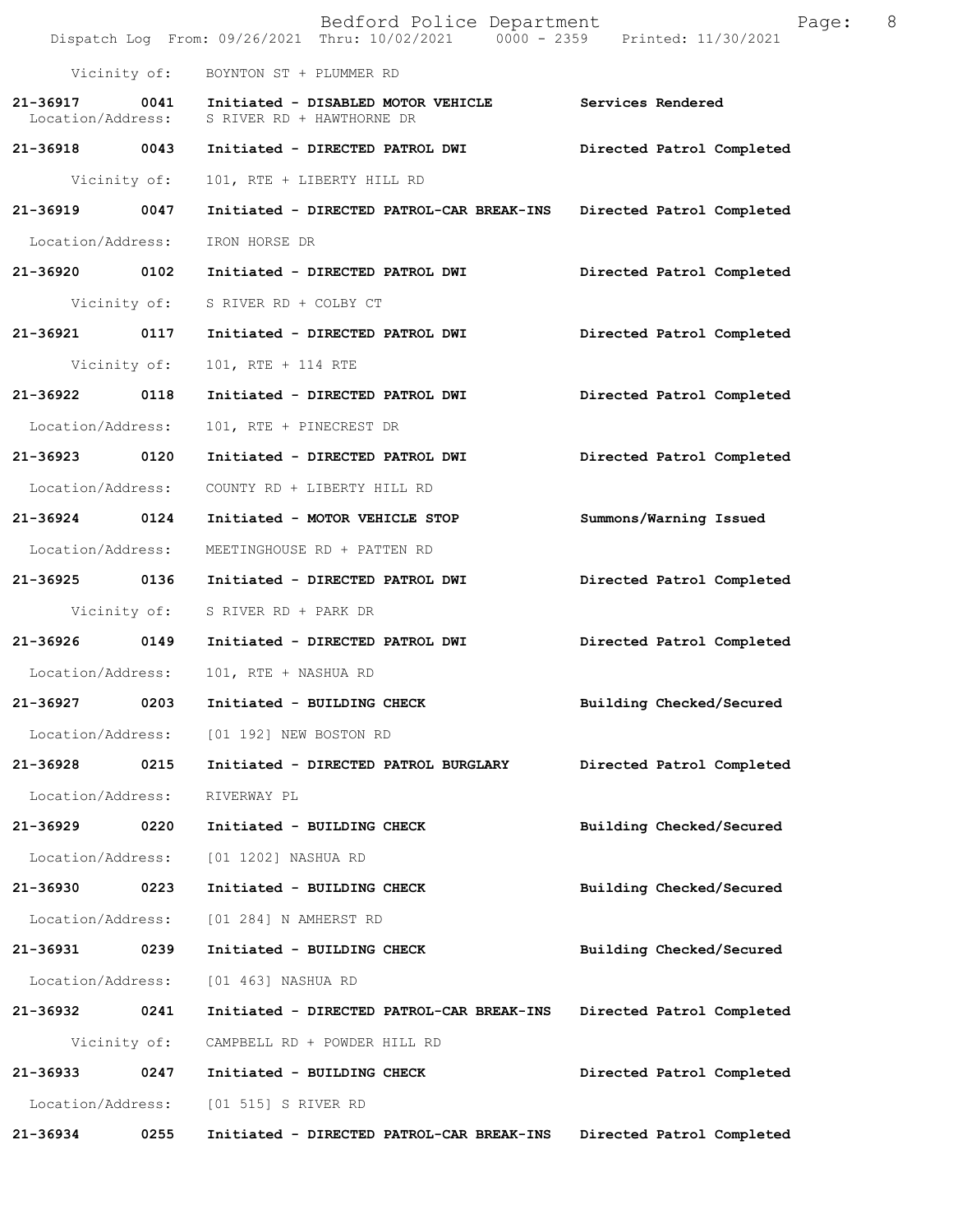Dispatch Log From: 09/26/2021 Thru: 10/02/2021 0000 - 2359 Printed: 11/30/2021 Location/Address: [01 1870] S RIVER RD **21-36935 0304 Initiated - DIRECTED PATROL-CAR BREAK-INS Directed Patrol Completed**  Vicinity of: N AMHERST RD + JOPPA HILL RD **21-36936 0317 Initiated - DIRECTED PATROL-CAR BREAK-INS Directed Patrol Completed**  Vicinity of: FOREST DR + SOUTHGATE DR **21-36937 0340 Initiated - BUILDING CHECK Directed Patrol Completed**  Location/Address: [01 L653] OLD BEDFORD RD **21-36938 0341 Initiated - DIRECTED PATROL-CAR BREAK-INS Directed Patrol Completed**  Location/Address: [01 L0000816] IRON HORSE DR **21-36939 0402 Initiated - DIRECTED PATROL-CAR BREAK-INS Directed Patrol Completed**  Vicinity of: RUNDLETT HILL RD + DONALD ST **21-36940 0411 Initiated - DIRECTED PATROL TRAFFIC ENF Directed Patrol Completed**  Location/Address: 101, RTE + PINECREST DR **21-36941 0416 Initiated - BUILDING CHECK Building Checked/Secured**  Location/Address: [01 376] KILTON RD **21-36942 0432 Initiated - DIRECTED PATROL BURGLARY Directed Patrol Completed**  Vicinity of: WHITE AVE + BELLEMORE DR **21-36943 0509 Initiated - DIRECTED PATROL TRAFFIC ENF Directed Patrol Completed**  Vicinity of: 114 RTE + OLD BEDFORD ROAD OVERPASS **21-36944 0510 Initiated - MOTOR VEHICLE STOP Summons/Warning Issued**  Location/Address: 101, RTE + 114 RTE **21-36945 0523 Initiated - MOTOR VEHICLE STOP Summons/Warning Issued**  Location/Address: KILTON RD + BEDFORD FARMS DR **21-36946 0535 Initiated - DIRECTED PATROL TRAFFIC ENF Directed Patrol Completed**  Location/Address: 101, RTE + HARDY RD **21-36947 0536 Initiated - MOTOR VEHICLE STOP Summons/Warning Issued**  Location/Address: 101, RTE + 114 RTE **21-36948 0538 Initiated - MOTOR VEHICLE STOP Summons/Warning Issued**  Location/Address: 101, RTE + WALLACE RD **21-36949 0541 Initiated - HIGHWAY CONDITIONS No Action Required**  Location/Address: 101, RTE + MEETINGHOUSE RD **21-36950 0601 Initiated - DIRECTED PATROL TRAFFIC ENF Directed Patrol Completed**  Location/Address: NASHUA RD + WALLACE RD **21-36951 0716 Initiated - DIRECTED PATROL TRAFFIC ENF Directed Patrol Completed**  Location/Address: S RIVER RD + KILTON RD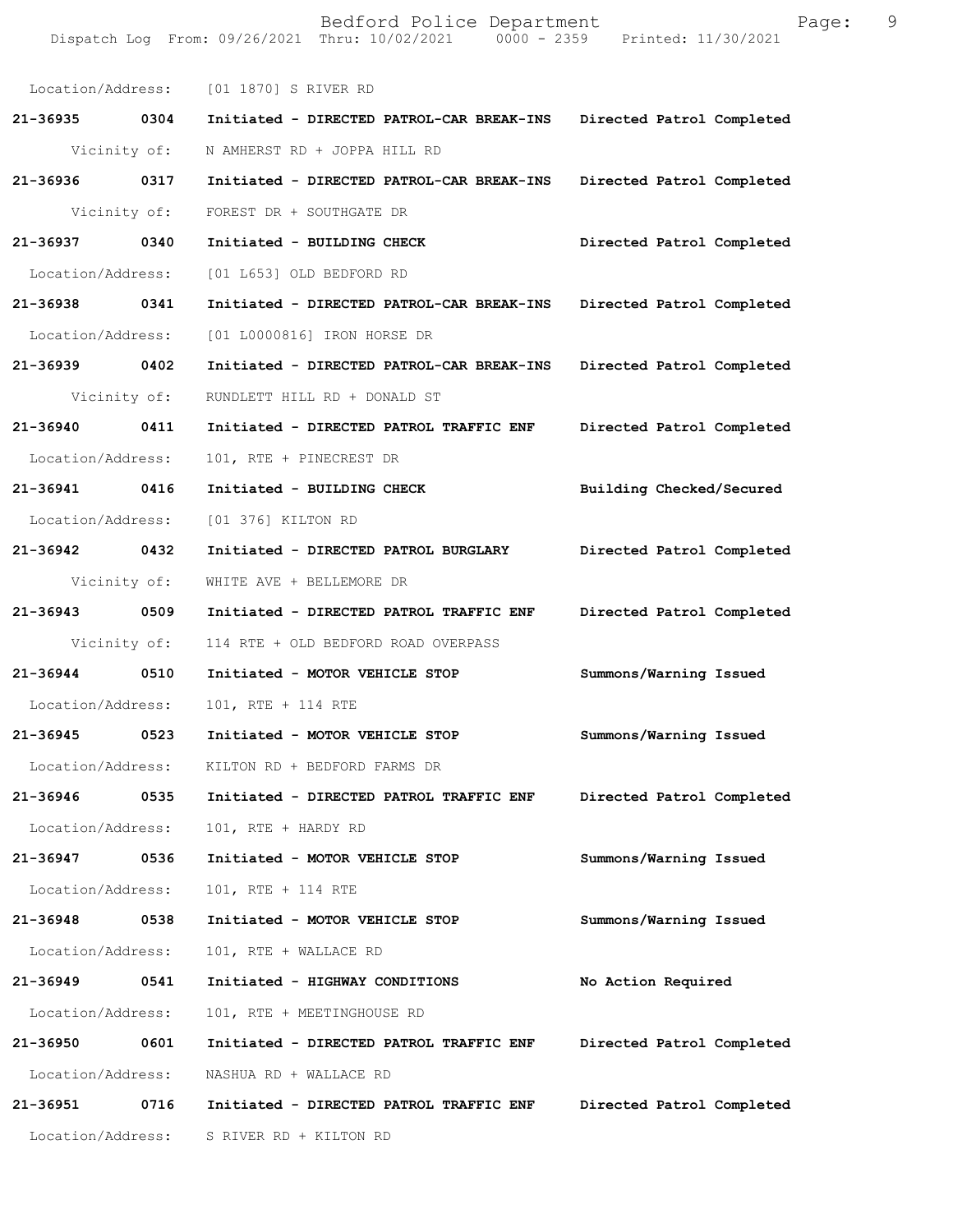|                                    |      | Bedford Police Department<br>Dispatch Log From: 09/26/2021 Thru: 10/02/2021 0000 - 2359 Printed: 11/30/2021 | Page:                          | 10 |
|------------------------------------|------|-------------------------------------------------------------------------------------------------------------|--------------------------------|----|
|                                    |      |                                                                                                             | Transported to Elliot Hospital |    |
| Location/Address:                  |      | [01 919] CORPORATE DR                                                                                       |                                |    |
| 21-36953 0742                      |      | Initiated - DIRECTED PATROL TRAFFIC ENF                                                                     | Directed Patrol Completed      |    |
| Location/Address:                  |      | NEW BOSTON RD + WALLACE RD                                                                                  |                                |    |
| 21-36954 0742                      |      | Initiated - DIRECTED PATROL TRAFFIC ENF                                                                     | Directed Patrol Completed      |    |
| Location/Address:                  |      | 101, RTE + WALLACE RD                                                                                       |                                |    |
| 21-36955                           | 0743 | Initiated - DIRECTED PATROL TRAFFIC ENF                                                                     | Directed Patrol Completed      |    |
| Location/Address:                  |      | S RIVER RD + WASHINGTON PL                                                                                  |                                |    |
| 21-36956 0755                      |      | Initiated - MOTOR VEHICLE STOP                                                                              | Summons/Warning Issued         |    |
| Location/Address:                  |      | 101, RTE + COVENANT WAY                                                                                     |                                |    |
| 21-36957 0755<br>Location/Address: |      | 911 - CHECK THE WELFARE<br>[01 L1803] S RIVER RD                                                            | Could Not Locate               |    |
| 21-36958 0818                      |      | 911 - S-EMERGENCY MEDICAL CALL-CHARL                                                                        | Transported to Elliot Hospital |    |
| Location/Address:                  |      | BEDFORD CENTER RD                                                                                           |                                |    |
| 21-36959                           | 0821 | Initiated - DIRECTED PATROL TRAFFIC ENF                                                                     | Directed Patrol Completed      |    |
| Location/Address:                  |      | S RIVER RD + BACK RIVER RD                                                                                  |                                |    |
| 21-36960 0825                      |      | Initiated - MOTOR VEHICLE STOP                                                                              | Summons/Warning Issued         |    |
| Location/Address:                  |      | 101, RTE + HARDY RD                                                                                         |                                |    |
| 21-36961 0834                      |      | Initiated - MOTOR VEHICLE STOP                                                                              | Summons/Warning Issued         |    |
| Location/Address:                  |      | S RIVER RD + MEETINGHOUSE RD                                                                                |                                |    |
| 21-36962<br>Location/Address:      | 0852 | Initiated - MOTOR VEHICLE STOP<br>S RIVER RD + HAWTHORNE DR                                                 | <b>NO PAPERWORK</b>            |    |
| 21-36963                           | 0900 | Initiated - DIRECTED PATROL TRAFFIC ENF                                                                     | Directed Patrol Completed      |    |
| Location/Address:                  |      | 101, RTE + HITCHING POST LN                                                                                 |                                |    |
| 21-38474 0900<br>Location/Address: |      | Phone - SEX OFFENDER REGISTRATION<br>PHEASANT RUN                                                           | Services Rendered              |    |
|                                    |      | 21-36966 0902 911 - CHECK THE WELFARE<br>Location/Address: [01 392] COLBY CT                                | Services Rendered              |    |
| Location/Address: JOHNSON ST       |      | 21-36965 0904 Phone - BURGLARY<br>Refer To Incident: 21-919-OF                                              | Investigated                   |    |
| 21-36964 0906<br>Location/Address: |      | Phone - SUSP ACTIVITIES-IN PROGRESS<br>JOPPA HILL RD + CARRIAGE LN                                          | Services Rendered              |    |
| 21-36967 0922<br>Location/Address: |      | Initiated - DISABLED MOTOR VEHICLE<br>101, RTE + 114 RTE                                                    | Services Rendered              |    |
| 21-36968 0928                      |      | Initiated - DOG VIOLATIONS (STATE/LOCAL)                                                                    | Summons/Warning Issued         |    |
| Location/Address:                  |      | [01 L549] GAULT RD                                                                                          |                                |    |
| 21-36969                           | 0941 | Initiated - MOTOR VEHICLE STOP                                                                              | Summons/Warning Issued         |    |
| Location/Address:                  |      | 101, RTE                                                                                                    |                                |    |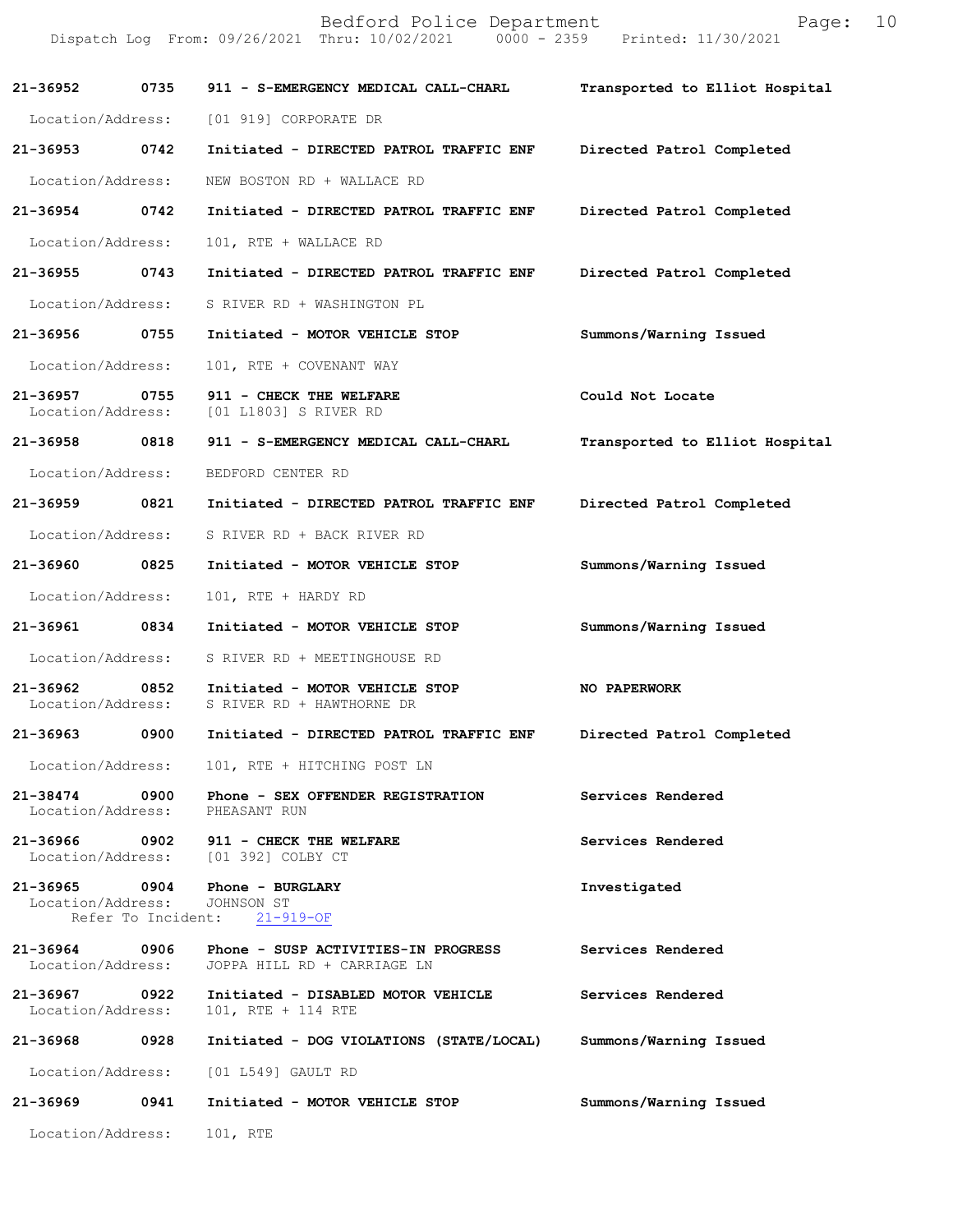|                                    |      | Dispatch Log From: 09/26/2021 Thru: 10/02/2021 0000 - 2359 Printed: 11/30/2021                         |                                |
|------------------------------------|------|--------------------------------------------------------------------------------------------------------|--------------------------------|
| 21-36970                           | 0943 | Phone - POLICE INFORMATION                                                                             | No Action Required             |
| Location/Address:                  |      | [03] WALLACE RD                                                                                        |                                |
| 21-36971 0951                      |      | Initiated - DIRECTED PATROL TRAFFIC ENF                                                                | Directed Patrol Completed      |
| Location/Address:                  |      | 114 RTE + OLD BEDFORD ROAD OVERPASS                                                                    |                                |
| 21-36972 0953                      |      | Initiated - COMMUNITY POLICING/SAFE SCHOOL Services Rendered<br>Location/Address: [01 L2079] NASHUA RD |                                |
| 21-36973                           | 0956 | Initiated - DOG VIOLATIONS (STATE/LOCAL)                                                               | Summons/Warning Issued         |
| Location/Address:                  |      | HIGHLAND FARMS DR                                                                                      |                                |
| 21-36974<br>Location/Address:      | 1006 | Initiated - MOTOR VEHICLE STOP<br>101, RTE + PINECREST DR                                              | NO PAPERWORK                   |
| 21-36975                           | 1008 | Initiated - DOG VIOLATIONS (STATE/LOCAL)                                                               | Summons/Warning Issued         |
| Location/Address:                  |      | [01 L0000813] GREEN MEADOW LN                                                                          |                                |
| 21-36976 1009<br>Location/Address: |      | Initiated - DIRECTED PATROL TRAFFIC ENF<br>S RIVER RD + HULL RD                                        | Could Not Locate               |
| 21-36977                           | 1023 | Initiated - DIRECTED PATROL TRAFFIC ENF                                                                | Directed Patrol Completed      |
| Location/Address:                  |      | 101, RTE + CONSTITUTION DR                                                                             |                                |
| 21-36978<br>Location/Address:      | 1027 | Initiated - DOG VIOLATIONS (STATE/LOCAL)<br>HITCHING POST LN                                           | <b>NO PAPERWORK</b>            |
| 21-36979 1034<br>Location/Address: |      | 911 - 911 Abandoned<br>BEDFORD FARMS DR                                                                | Unfounded                      |
| 21-36980                           | 1036 | Initiated - DOG VIOLATIONS (STATE/LOCAL)                                                               | Summons/Warning Issued         |
| Location/Address:                  |      | HITCHING POST LN                                                                                       |                                |
| 21-36981                           | 1044 | Initiated - MOTOR VEHICLE STOP                                                                         | Summons/Warning Issued         |
|                                    |      | Location/Address: S RIVER RD + WASHINGTON PL                                                           |                                |
| 21-36983                           | 1055 | Phone - S-MUTUAL AID-MEDICAL                                                                           | TRANSPORTED TO CMC HOSPITAL    |
| Location/Address:                  |      | [07] VARNEY ST                                                                                         |                                |
| 21-36982                           | 1056 | Initiated - MOTOR VEHICLE STOP                                                                         | Summons/Warning Issued         |
| Location/Address:                  |      | S RIVER RD + MEETINGHOUSE RD                                                                           |                                |
| 21-36984                           | 1057 | Radio - S-EMERGENCY MEDICAL CALL                                                                       | Transported to Elliot Hospital |
| Location/Address:                  |      | [01 463] NASHUA RD                                                                                     |                                |
| 21-36985<br>Location/Address:      | 1059 | Initiated - COMMUNITY POLICING/SAFE SCHOOL<br>[01 463] NASHUA RD                                       | Services Rendered              |
| 21-36986                           | 1059 | Initiated - DOG VIOLATIONS (STATE/LOCAL)                                                               | Summons/Warning Issued         |
| Location/Address:                  |      | HAZEN RD                                                                                               |                                |
| 21-36987<br>Location/Address:      | 1059 | Initiated - COMMUNITY POLICING/SAFE SCHOOL<br>[01 232] LIBERTY HILL RD                                 | Services Rendered              |
| 21-36988                           | 1106 | Initiated - DOG VIOLATIONS (STATE/LOCAL)                                                               | Summons/Warning Issued         |
| Location/Address:                  |      | EVENING STAR LN                                                                                        |                                |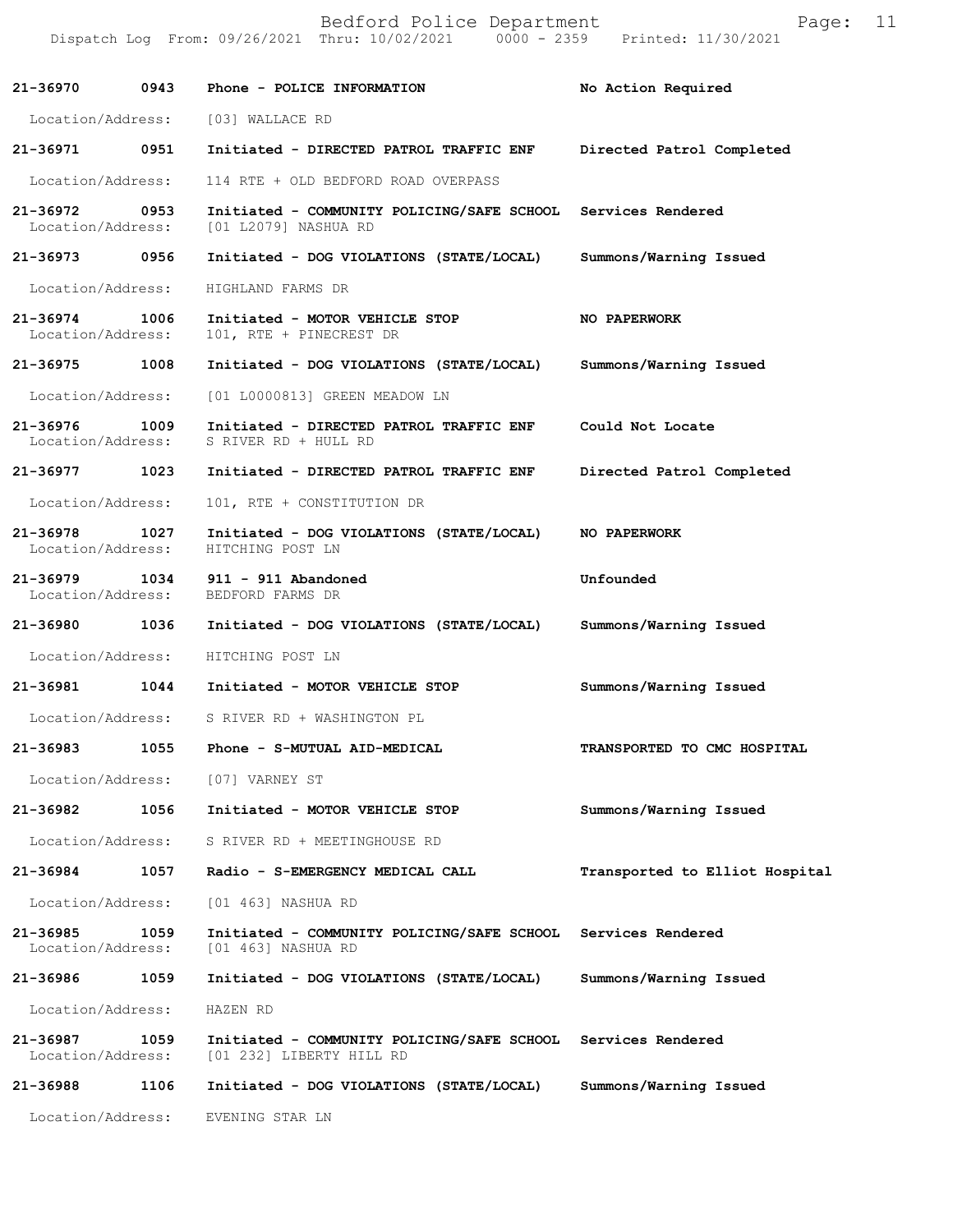|                                    |      | Bedford Police Department<br>Dispatch Log From: 09/26/2021 Thru: 10/02/2021 0000 - 2359 Printed: 11/30/2021 | Page:                     | 12 |
|------------------------------------|------|-------------------------------------------------------------------------------------------------------------|---------------------------|----|
| 21-36989                           | 1107 | Initiated - MOTOR VEHICLE STOP                                                                              | Summons/Warning Issued    |    |
| Location/Address:                  |      | S RIVER RD                                                                                                  |                           |    |
| 21-36990 1115<br>Location/Address: |      | Initiated - DOG VIOLATIONS (STATE/LOCAL)<br>HICKORY LN                                                      | NO PAPERWORK              |    |
| 21-36991 1126<br>Location/Address: |      | Initiated - DOG VIOLATIONS (STATE/LOCAL)<br>[01 1754] EAGLE DR                                              | <b>NO PAPERWORK</b>       |    |
| 21-36992                           | 1128 | Phone - ASSIST OTHER AGENCY<br>Location/Address: [01 335] COLBY CT<br>Refer To Incident: 21-921-OF          | Investigated              |    |
| 21-36993                           | 1139 | Initiated - DOG VIOLATIONS (STATE/LOCAL)                                                                    | Summons/Warning Issued    |    |
| Location/Address:                  |      | WELLESLEY DR                                                                                                |                           |    |
| 21-36994 1151                      |      | Initiated - MOTOR VEHICLE STOP                                                                              | Summons/Warning Issued    |    |
| Location/Address:                  |      | S RIVER RD                                                                                                  |                           |    |
| 21-36995                           | 1153 | Initiated - MOTOR VEHICLE STOP                                                                              | Summons/Warning Issued    |    |
| Location/Address:                  |      | 101, RTE + MEETINGHOUSE RD                                                                                  |                           |    |
| 21-36996                           | 1202 | Initiated - DIRECTED PATROL-CAR BREAK-INS                                                                   | Directed Patrol Completed |    |
| Location/Address:                  |      | [01 L562] WALLACE RD                                                                                        |                           |    |
| 21-36997                           | 1207 | Initiated - DIRECTED PATROL-CAR BREAK-INS                                                                   | Directed Patrol Completed |    |
| Location/Address:                  |      | EXECUTIVE PARK DR                                                                                           |                           |    |
| 21-36998                           | 1216 | Other - DOG VIOLATIONS (STATE/LOCAL)                                                                        | Summons/Warning Issued    |    |
| Location/Address:                  |      | [01 L549] GAULT RD                                                                                          |                           |    |
| 21-36999 21-3699                   | 1218 | Phone - ASSIST CITIZEN                                                                                      | No Action Required        |    |
|                                    |      | Location/Address: [01 474] CONSTITUTION DR                                                                  |                           |    |
| 21-37001<br>Location/Address:      | 1245 | Walk-In - CIVIL<br>N AMHERST RD                                                                             | Services Rendered         |    |
| 21-37000                           | 1247 | Initiated - DIRECTED PATROL ACCIDENTS                                                                       | Directed Patrol Completed |    |
| Location/Address:                  |      | S RIVER RD                                                                                                  |                           |    |
| 21-37002                           | 1303 | Initiated - DIRECTED PATROL ACCIDENTS                                                                       | Directed Patrol Completed |    |
| Location/Address:                  |      | 101, RTE + CHESTNUT DR                                                                                      |                           |    |
| 21-37003                           | 1313 | Initiated - DIRECTED PATROL BURGLARY                                                                        | Directed Patrol Completed |    |
| Location/Address:                  |      | MAILLOUX CT + OLD SAWMILL RD                                                                                |                           |    |
| 21-37004                           | 1323 | Initiated - MOTOR VEHICLE STOP                                                                              | Summons/Warning Issued    |    |
| Location/Address:                  |      | 101, RTE                                                                                                    |                           |    |
| 21-37005<br>Location/Address:      | 1327 | Walk-In - SCAMS (PHONE, EMAIL ETC)<br>CONSTITUTION DR                                                       | Services Rendered         |    |
| 21-37006<br>Location/Address:      | 1332 | Phone - POLICE INFORMATION<br>[01 474] CONSTITUTION DR<br>Refer To Incident: 21-920-OF                      | Investigated              |    |
| 21-37007                           | 1337 | Initiated - DIRECTED PATROL TRAFFIC ENF                                                                     | Directed Patrol Completed |    |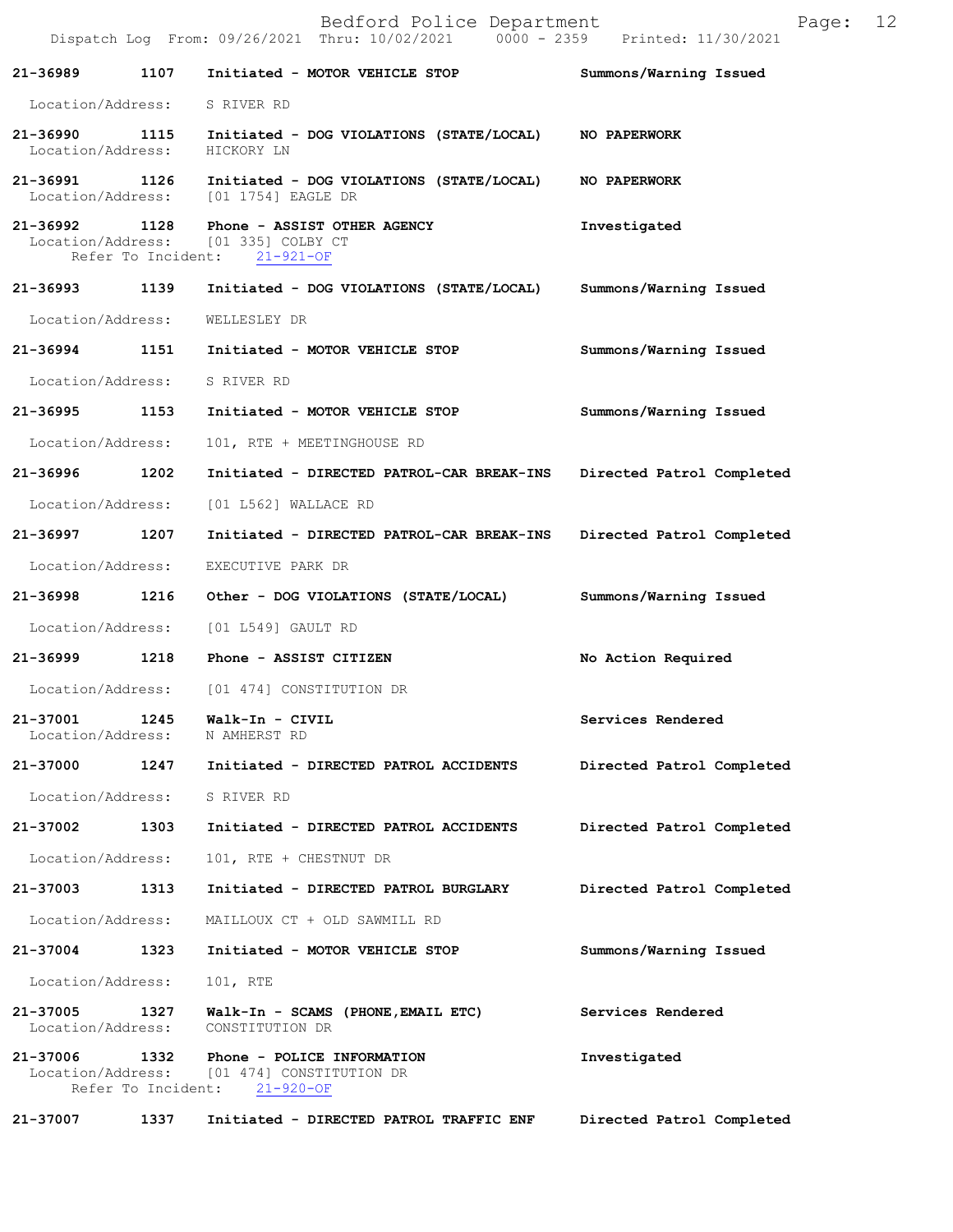|                                    |                                                                     | Bedford Police Department<br>Dispatch Log From: 09/26/2021 Thru: 10/02/2021 0000 - 2359 Printed: 11/30/2021                           | Page:                       | 13 |
|------------------------------------|---------------------------------------------------------------------|---------------------------------------------------------------------------------------------------------------------------------------|-----------------------------|----|
| Location/Address:                  |                                                                     | 101, RTE + CONSTITUTION DR                                                                                                            |                             |    |
| 21-37008                           | 1349                                                                | Initiated - MOTOR VEHICLE STOP                                                                                                        | Summons/Warning Issued      |    |
| Location/Address:                  |                                                                     | 101, RTE + CHESTNUT DR                                                                                                                |                             |    |
| 21-37009                           | 1406                                                                | Phone - S-MUTUAL AID-MEDICAL                                                                                                          | TRANSPORTED TO CMC HOSPITAL |    |
| Location/Address:                  |                                                                     | [07] CHESTNUT                                                                                                                         |                             |    |
| 21-37010 1415                      |                                                                     | Initiated - DIRECTED PATROL TRAFFIC ENF                                                                                               | Directed Patrol Completed   |    |
| Location/Address:                  |                                                                     | WALLACE RD + NEW BOSTON RD                                                                                                            |                             |    |
| 21-37011<br>Location/Address:      | 1421                                                                | 911 - G-SMOKE IN THE BUILDING<br>STRAFFORD LN                                                                                         | Services Rendered           |    |
| 21-37012 1437<br>Location/Address: |                                                                     | Phone - HIGHWAY CONDITIONS<br>COUNTY RD + NASHUA RD                                                                                   | Services Rendered           |    |
| 21-37013 1513<br>Location/Address: |                                                                     | Radio - COMMUNITY POLICING<br>[01 400] MEETINGHOUSE RD                                                                                | Services Rendered           |    |
| 21-37014                           | 1523                                                                | Initiated - DIRECTED PATROL ACCIDENTS                                                                                                 | Directed Patrol Completed   |    |
| Location/Address:                  |                                                                     | 101, RTE + 114 RTE                                                                                                                    |                             |    |
| 21-37015 1523                      |                                                                     | Initiated - DIRECTED PATROL TRAFFIC ENF                                                                                               | Directed Patrol Completed   |    |
| Location/Address:                  |                                                                     | S RIVER RD + HARVEY RD                                                                                                                |                             |    |
| 21-37016                           | 1527                                                                | Initiated - MOTOR VEHICLE STOP                                                                                                        | Summons/Warning Issued      |    |
| Location/Address:                  |                                                                     | S RIVER RD + SUNSET LN                                                                                                                |                             |    |
| 21-37017                           | 1529                                                                | Initiated - DIRECTED PATROL TRAFFIC ENF                                                                                               | Directed Patrol Completed   |    |
| Location/Address:                  |                                                                     | 101, RTE + WALLACE RD                                                                                                                 |                             |    |
| 21-37018                           | 1531                                                                | Initiated - MOTOR VEHICLE STOP                                                                                                        | Summons/Warning Issued      |    |
| Location/Address:                  |                                                                     | 101, RTE + 114 RTE                                                                                                                    |                             |    |
| 21-37019                           | 1539                                                                | Phone - ASSIST CITIZEN                                                                                                                | No Action Required          |    |
| Location/Address:                  |                                                                     | [01 2320] WALLACE RD                                                                                                                  |                             |    |
| 21-37020                           | 1548                                                                | Initiated - MOTOR VEHICLE STOP                                                                                                        | Summons/Warning Issued      |    |
| Location/Address:                  |                                                                     | S RIVER RD + KILTON RD                                                                                                                |                             |    |
| 21-37021                           | 1549                                                                | Initiated - DIRECTED PATROL TRAFFIC ENF                                                                                               | Directed Patrol Completed   |    |
| Location/Address:                  |                                                                     | 101, RTE + OLD BEDFORD RD                                                                                                             |                             |    |
| 21-37022                           | 1552                                                                | Initiated - MOTOR VEHICLE STOP                                                                                                        | Summons/Warning Issued      |    |
| Location/Address:                  |                                                                     | BEDFORD CENTER RD + CHANDLER RD                                                                                                       |                             |    |
| 21-37023<br>Location/Address:      | 1556<br>Refer To Arrest:<br>Arrest:<br>Address:<br>Age:<br>Charges: | Initiated - MOTOR VEHICLE STOP<br>101, RTE + HARDY RD<br>$21 - 538 - AR$<br>COOK, DOUGLAS R<br>MILFORD, NH<br>59<br>Arrest on Warrant | Arrest(s) Made              |    |
| 21-37024                           | 1600                                                                | Initiated - MOTOR VEHICLE STOP                                                                                                        | Summons/Warning Issued      |    |
|                                    |                                                                     | Location/Address: S RIVER RD + EASTMAN AVE                                                                                            |                             |    |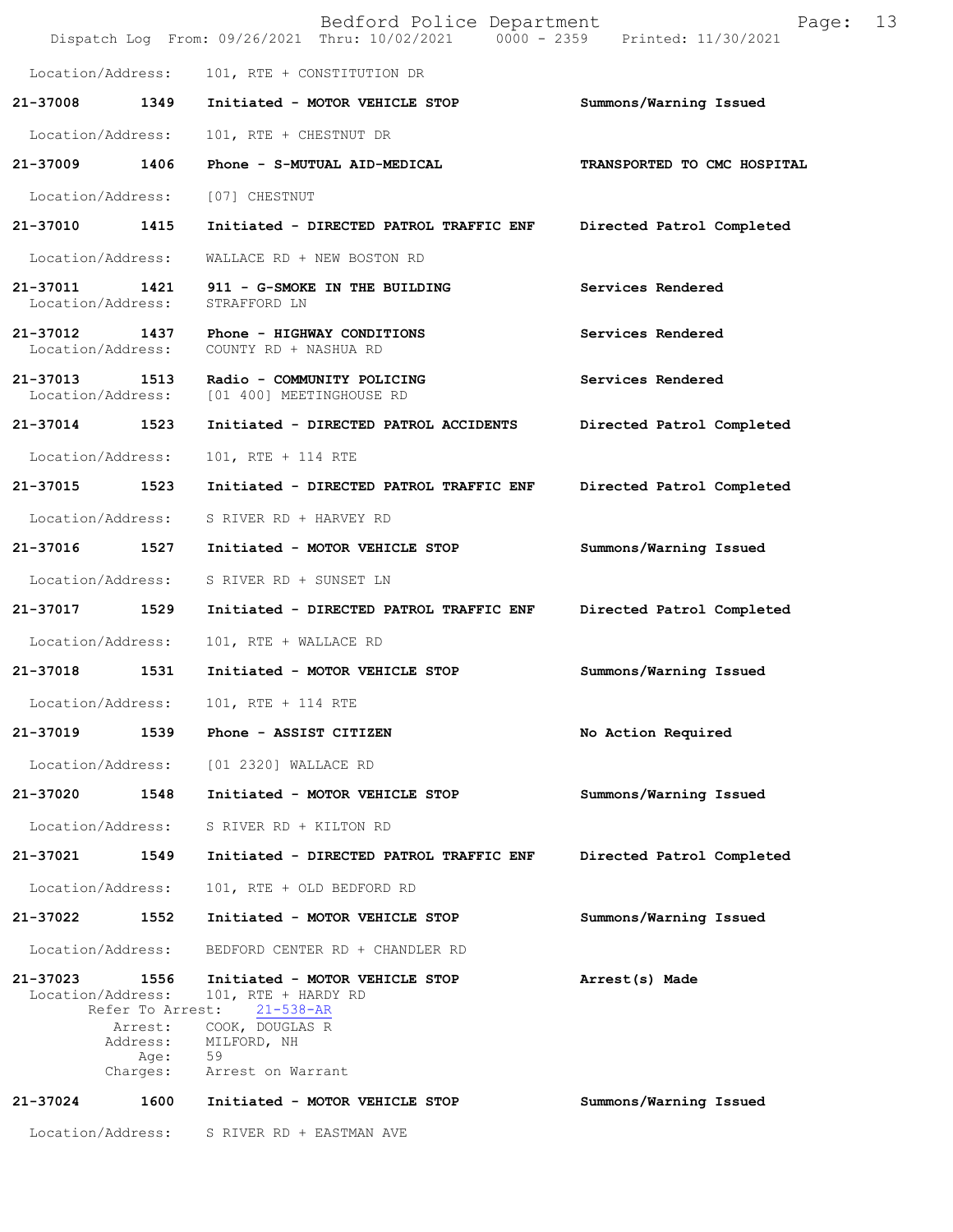Bedford Police Department Form Page: 14 Dispatch Log From: 09/26/2021 Thru: 10/02/2021 0000 - 2359 Printed: 11/30/2021 **21-37025 1614 Initiated - DIRECTED PATROL TRAFFIC ENF Directed Patrol Completed**  Location/Address: S RIVER RD + AUTUMN LN **21-37026 1710 Initiated - MOTOR VEHICLE STOP Summons/Warning Issued**  Location/Address: S RIVER RD + COLBY CT **21-37027 1714 Initiated - DIRECTED PATROL TRAFFIC ENF Directed Patrol Completed**  Location/Address: S RIVER RD + TECHNOLOGY DR **21-37028 1726 Phone - IDENTITY THEFT Investigated**  Location/Address: [01 1971] ADAM'S GREEN Refer To Incident: 21-922-OF **21-37029 1734 Initiated - MOTOR VEHICLE STOP Summons/Warning Issued**  Location/Address: 101, RTE + CONSTITUTION DR **21-37030 1744 Initiated - MOTOR VEHICLE STOP Summons/Warning Issued**  Location/Address: [01 1083] LEAVY DR **21-37031 1808 Phone - MOTOR VEHICLE ACCIDENT Services Rendered**  Location/Address: MEETINGHOUSE RD + 101, RTE **21-37032 1833 Phone - CRIMINAL THREATENING Services Rendered**  Location/Address: [01 1451] KENSINGTON LN **21-37033 1839 Initiated - DIRECTED PATROL TRAFFIC ENF Directed Patrol Completed**  Location/Address: WALLACE RD + NASHUA RD **21-37034 1839 Phone - MOTOR VEHICLE COMPLAINT Could Not Locate**  Location/Address: WALLACE RD + 101, RTE **21-37035 1908 Initiated - DIRECTED PATROL BURGLARY Directed Patrol Completed**  Location/Address: DONALD ST + COTE LN **21-37036 1932 Initiated - BUILDING CHECK Building Checked/Secured**  Location/Address: [01 234] COUNTY RD **21-37037 1953 Initiated - MOTOR VEHICLE STOP Summons/Warning Issued**  Location/Address: S RIVER RD + RIVERWAY PL **21-37038 1953 Initiated - DIRECTED PATROL-CAR BREAK-INS Directed Patrol Completed**  Location/Address: [01 L1804] S RIVER RD **21-37039 2007 Initiated - MOTOR VEHICLE STOP Summons/Warning Issued**  Location/Address: 101, RTE + HITCHING POST LN **21-37040 2015 Initiated - MOTOR VEHICLE STOP NO PAPERWORK**  Location/Address: [01 L1178] ATWOOD LN **21-37041 2015 Initiated - DIRECTED PATROL-CAR BREAK-INS Directed Patrol Completed**  Location/Address: BEALS RD + JENKINS RD **21-37042 2024 Initiated - DIRECTED PATROL-CAR BREAK-INS Directed Patrol Completed**  Location/Address: 101, RTE + MEETINGHOUSE RD **21-37043 2028 Initiated - BUILDING CHECK Directed Patrol Completed**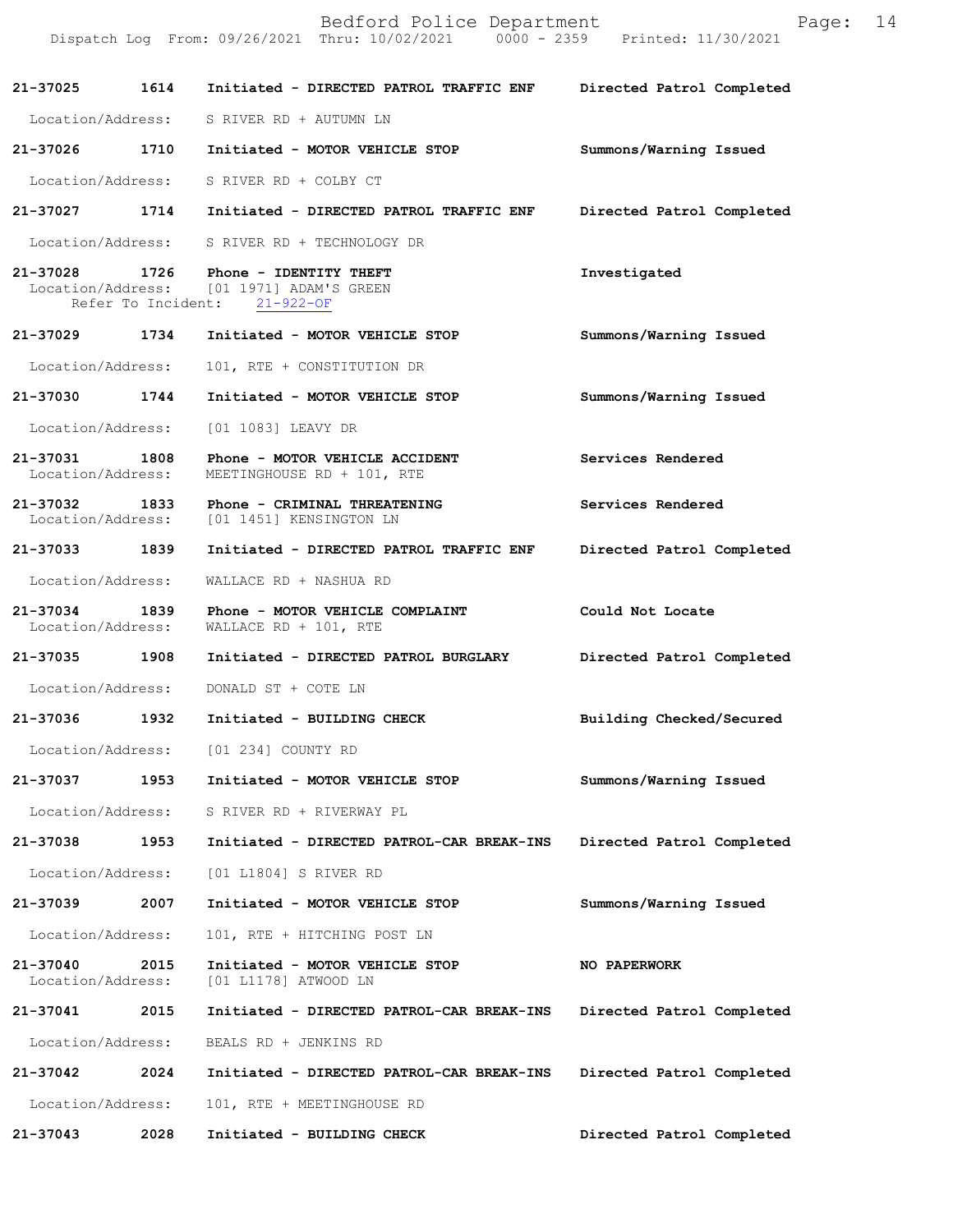|                                         |      | Bedford Police Department<br>Dispatch Log From: 09/26/2021 Thru: 10/02/2021 0000 - 2359 Printed: 11/30/2021 | 15<br>Page:                    |
|-----------------------------------------|------|-------------------------------------------------------------------------------------------------------------|--------------------------------|
|                                         |      | Location/Address: [01 L0000792] S RIVER RD                                                                  |                                |
| 21-37044 2046                           |      | Phone - S-MUTUAL AID-MEDICAL                                                                                | Transported to Elliot Hospital |
|                                         |      | Location/Address: [05] OLD COACH RD                                                                         |                                |
| 21–37045 2047                           |      | Initiated - DIRECTED PATROL BURGLARY                                                                        | Directed Patrol Completed      |
| Location/Address:                       |      | [01 L357] WHITE AVE                                                                                         |                                |
| 21-37046<br>Location/Address:           | 2051 | Phone - G-SMOKE IN THE BUILDING<br>COLBY CT                                                                 | Services Rendered              |
| 21-37047 2103                           |      | 911 - S-EMERGENCY MEDICAL CALL-ALPHA                                                                        | TRANSPORTED TO CMC HOSPITAL    |
| Location/Address:                       |      | SEABEE ST                                                                                                   |                                |
| 21-37048 2110                           |      | Initiated - DIRECTED PATROL DWI                                                                             | Directed Patrol Completed      |
| Location/Address:                       |      | 101, RTE + CONSTITUTION DR                                                                                  |                                |
| 21-37049                                | 2120 | Initiated - DIRECTED PATROL DWI                                                                             | Directed Patrol Completed      |
| Location/Address:                       |      | 101, RTE + NASHUA RD                                                                                        |                                |
| 21-37050                                | 2135 | 911 - DOMESTIC DISTURB.-IN PROGRESS                                                                         | Summons/Warning Issued         |
| Location/Address:<br>Refer To Incident: |      | EDWARD CIR<br>$21 - 923 - OF$                                                                               |                                |
| 21-37052<br>Location/Address:           | 2144 | Initiated - MOTOR VEHICLE STOP<br>101, RTE + MEETINGHOUSE RD                                                | Services Rendered              |
| 21-37051 2145                           |      | Initiated - DIRECTED PATROL DWI                                                                             | Directed Patrol Completed      |
| Location/Address:                       |      | 101, RTE + 114 RTE                                                                                          |                                |
|                                         |      | 21-37053 2147 911 - MOTOR VEHICLE COMPLAINT<br>Location/Address: S RIVER RD + EASTMAN AVE                   | Investigated                   |
| 21-37054                                | 2154 | Initiated - DIRECTED PATROL BURGLARY                                                                        | Directed Patrol Completed      |
|                                         |      | Location/Address: [01 L904] 101, RTE                                                                        |                                |
| 21-37055<br>Location/Address:           | 2239 | Initiated - SUSP ACTIVITIES<br>[01 L562] WALLACE RD                                                         | Services Rendered              |
| 21-37056 2351                           |      | Initiated - DIRECTED PATROL DWI                                                                             | Directed Patrol Completed      |
| Location/Address:                       |      | S RIVER RD + SOMERVILLE DR                                                                                  |                                |
| 21-37057                                | 2352 | Initiated - DIRECTED PATROL DWI                                                                             | Directed Patrol Completed      |
| Vicinity of:                            |      | 101, RTE + WALLACE RD                                                                                       |                                |
|                                         |      | 21-37058 2352 Initiated - DIRECTED PATROL DWI                                                               | Directed Patrol Completed      |
| Vicinity of:                            |      | 101, RTE + CONSTITUTION DR                                                                                  |                                |
| 21-37059<br>Location/Address:           | 2358 | Phone - S-FIRE ALARM<br>[01 L0000738] COLBY CT                                                              | Alarm - False                  |

## **For Date: 09/28/2021 - Tuesday**

| 21-37060 | 0002 | Initiated - MOTOR VEHICLE STOP            | Arrest(s) Made |  |
|----------|------|-------------------------------------------|----------------|--|
|          |      | Location/Address: 101, RTE + PINECREST DR |                |  |
|          |      | Refer To Summons: 21-539-AR               |                |  |
|          |      | Summons: TORIBIO FRIAS, BRYAM WILLIAN     |                |  |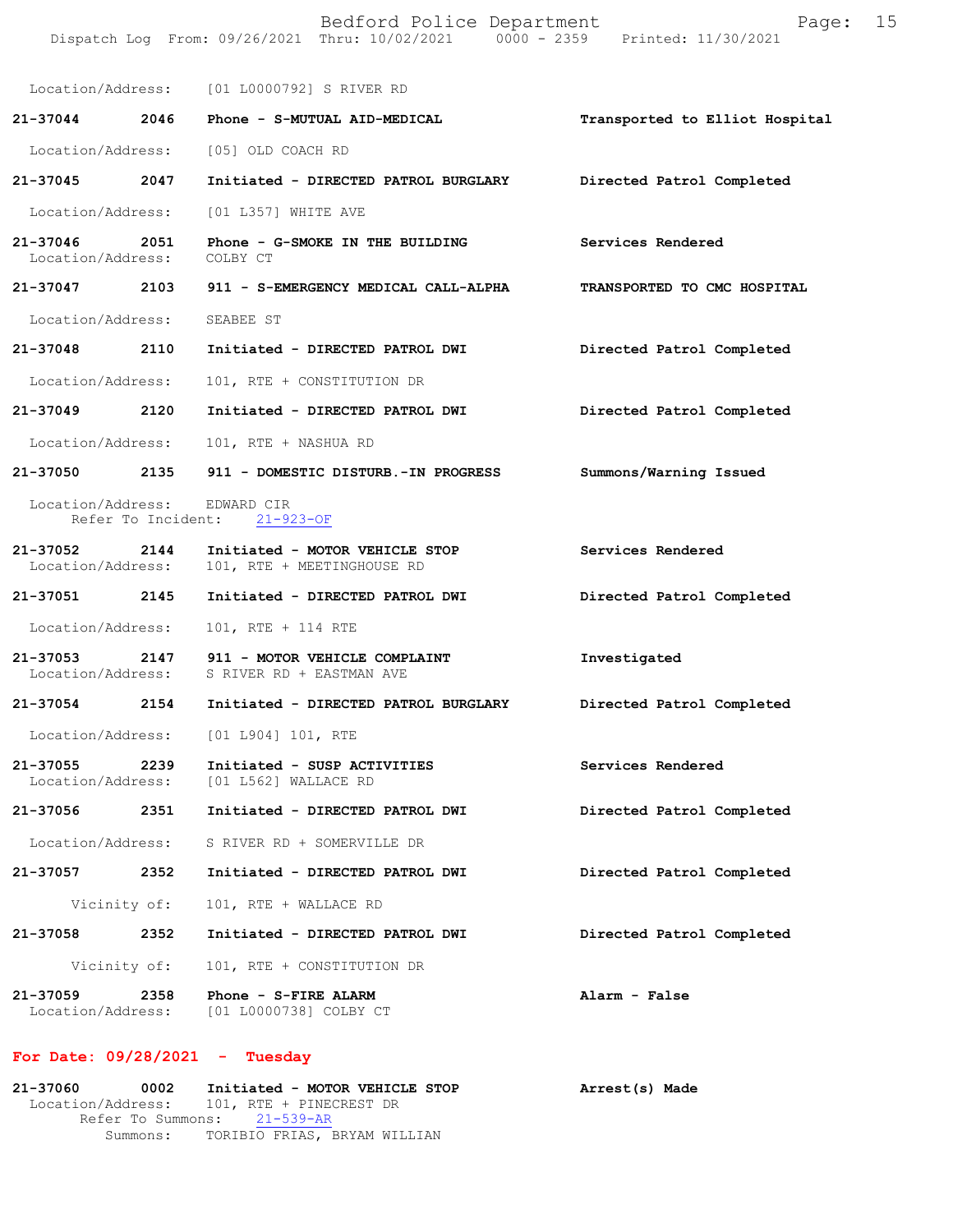|                                    |                   | Bedford Police Department<br>Dispatch Log From: 09/26/2021 Thru: 10/02/2021 0000 - 2359 Printed: 11/30/2021 | Page:                     | 16 |
|------------------------------------|-------------------|-------------------------------------------------------------------------------------------------------------|---------------------------|----|
|                                    | Address:          | MANCHESTER, NH                                                                                              |                           |    |
|                                    | Age:              | 22<br>Charges: License Reqd; Op w/o Valid License                                                           |                           |    |
| 21-37061 0017                      |                   | Initiated - DIRECTED PATROL DWI                                                                             | Directed Patrol Completed |    |
|                                    | Vicinity of:      | NEW BOSTON RD + WALLACE RD                                                                                  |                           |    |
| 21-37062 0019                      |                   | Initiated - DIRECTED PATROL DWI                                                                             | Directed Patrol Completed |    |
| Location/Address:                  |                   | S RIVER RD                                                                                                  |                           |    |
| 21-37063 0038                      |                   | Initiated - DIRECTED PATROL DWI                                                                             | Directed Patrol Completed |    |
|                                    | Vicinity of:      | 101, RTE + 114 RTE                                                                                          |                           |    |
| 21-37064 0041                      |                   | Initiated - DIRECTED PATROL DWI                                                                             | Directed Patrol Completed |    |
|                                    | Vicinity of:      | 101, RTE + NASHUA RD                                                                                        |                           |    |
| 21-37065 0044                      |                   | Initiated - DIRECTED PATROL DWI                                                                             | Directed Patrol Completed |    |
| Location/Address:                  |                   | S RIVER RD + MEETINGHOUSE RD                                                                                |                           |    |
| 21-37066                           | 0046              | Initiated - DIRECTED PATROL DWI                                                                             | Directed Patrol Completed |    |
| Location/Address:                  |                   | S RIVER RD + SUNSET LN                                                                                      |                           |    |
| 21-37067 0055                      |                   | Initiated - DIRECTED PATROL DWI                                                                             | Directed Patrol Completed |    |
| Location/Address:                  |                   | 101, RTE                                                                                                    |                           |    |
| 21-37068 0101                      |                   | Initiated - DIRECTED PATROL DWI                                                                             | Directed Patrol Completed |    |
|                                    | Vicinity of:      | DONALD ST + 114 RTE                                                                                         |                           |    |
| 21-37069 0104                      |                   | Initiated - MOTOR VEHICLE STOP                                                                              | Summons/Warning Issued    |    |
| Location/Address:                  |                   | S RIVER RD + HAWTHORNE DR                                                                                   |                           |    |
| 21-37070                           | 0108              | Initiated - MOTOR VEHICLE STOP                                                                              | Summons/Warning Issued    |    |
| Location/Address:                  |                   | 101, RTE                                                                                                    |                           |    |
| 21-37071                           | 0114              | Initiated - MOTOR VEHICLE STOP                                                                              | Summons/Warning Issued    |    |
| Location/Address:                  |                   | S RIVER RD + TECHNOLOGY DR                                                                                  |                           |    |
| 21-37072                           | 0124              | Initiated - MOTOR VEHICLE STOP                                                                              | Summons/Warning Issued    |    |
| Location/Address:                  |                   | 101, RTE + CHESTNUT DR                                                                                      |                           |    |
| 21-37073                           | 0141              | Initiated - MOTOR VEHICLE STOP                                                                              | Summons/Warning Issued    |    |
| Location/Address:                  |                   | S RIVER RD + KILTON RD                                                                                      |                           |    |
| 21-37074<br>Location/Address:      | 0145              | Phone - ALARM, BURGLAR<br>[01 L2079] NASHUA RD                                                              | Alarm - False             |    |
| 21-37075 0146<br>Location/Address: | Refer To Summons: | Initiated - MOTOR VEHICLE STOP<br>S RIVER RD + PALOMINO LN<br>$21 - 540 - AR$                               | NO PAPERWORK              |    |
| 21-37076                           | 0155              | Initiated - DIRECTED PATROL DWI                                                                             | Directed Patrol Completed |    |
| Location/Address:                  |                   | S RIVER RD + MEETINGHOUSE RD                                                                                |                           |    |
| 21-37077                           | 0222              | Initiated - DIRECTED PATROL DWI                                                                             | Directed Patrol Completed |    |
|                                    | Vicinity of:      | 101, RTE + BEDFORD CENTER RD                                                                                |                           |    |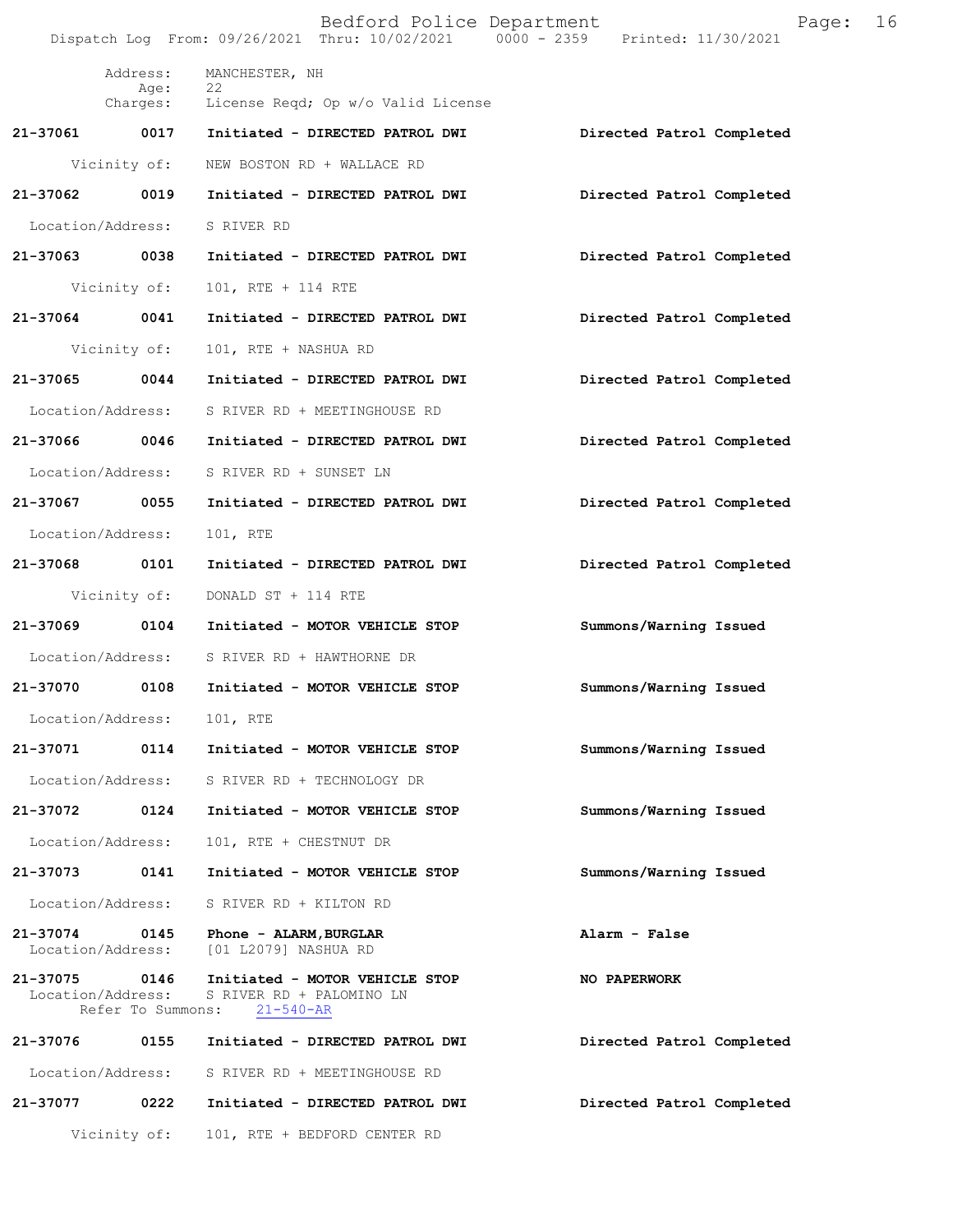|                              |              | Bedford Police Department<br>Dispatch Log From: 09/26/2021 Thru: 10/02/2021 0000 - 2359 Printed: 11/30/2021 | Page:                       | 17 |
|------------------------------|--------------|-------------------------------------------------------------------------------------------------------------|-----------------------------|----|
| 21-37078 0233                |              | Initiated - DIRECTED PATROL-CAR BREAK-INS Directed Patrol Completed                                         |                             |    |
| Location/Address:            |              | [01 L1804] S RIVER RD                                                                                       |                             |    |
| 21-37079 0238                |              | Initiated - DIRECTED PATROL BURGLARY Directed Patrol Completed                                              |                             |    |
| Location/Address:            |              | [01 L904] 101, RTE                                                                                          |                             |    |
| 21-37080 0247                |              | Initiated - DIRECTED PATROL BURGLARY                                                                        | Directed Patrol Completed   |    |
| Location/Address:            |              | [01 1235] S RIVER RD                                                                                        |                             |    |
| 21-37081 0307                |              | Initiated - DIRECTED PATROL DWI                                                                             | Directed Patrol Completed   |    |
| Location/Address:            |              | 114 RTE + NEW BOSTON RD                                                                                     |                             |    |
| 21-37082 0320                |              | Initiated - BUILDING CHECK                                                                                  | Building Checked/Secured    |    |
| Location/Address:            |              | [01 192] NEW BOSTON RD                                                                                      |                             |    |
| 21-37083 0324                |              | Initiated - DIRECTED PATROL-CAR BREAK-INS                                                                   | Directed Patrol Completed   |    |
|                              | Vicinity of: | WENTWORTH DR + GRAFTON DR                                                                                   |                             |    |
| 21-37084 0331                |              | Initiated - DIRECTED PATROL BURGLARY                                                                        | Directed Patrol Completed   |    |
|                              | Vicinity of: | BEDFORD CENTER RD + CHANDLER RD                                                                             |                             |    |
| 21-37085 0336                |              | Initiated - DIRECTED PATROL BURGLARY                                                                        | Directed Patrol Completed   |    |
| Location/Address:            |              | S RIVER RD + HARVEY RD                                                                                      |                             |    |
| 21-37086 0340                |              | Initiated - DIRECTED PATROL BURGLARY                                                                        | Directed Patrol Completed   |    |
|                              | Vicinity of: | JOPPA HILL RD + KING RD                                                                                     |                             |    |
| 21-37087 0343                |              | Initiated - DIRECTED PATROL BURGLARY                                                                        | Directed Patrol Completed   |    |
|                              |              | Location/Address: [01 308] COLBY CT                                                                         |                             |    |
| 21-37088                     | 0357         | Initiated - BUILDING CHECK                                                                                  | Building Checked/Secured    |    |
|                              |              | Location/Address: [01 232] LIBERTY HILL RD                                                                  |                             |    |
|                              |              | 21-37089 0409 Initiated - DIRECTED PATROL-CAR BREAK-INS Directed Patrol Completed                           |                             |    |
|                              |              | Vicinity of: LEAVY DR + COOPER LN                                                                           |                             |    |
| 21-37090                     | 0418         | Initiated - DIRECTED PATROL-CAR BREAK-INS                                                                   | Directed Patrol Completed   |    |
|                              |              | Location/Address: PLUMMER RD + PALOMINO LN                                                                  |                             |    |
| 21-37091 0419                |              | 911 - S-EMERGENCY MEDICAL CALL-CHARL                                                                        | TRANSPORTED TO CMC HOSPITAL |    |
|                              |              | Location/Address: [01 335] COLBY CT                                                                         |                             |    |
| 21-37092 0421                |              | Initiated - DIRECTED PATROL BURGLARY                                                                        | Directed Patrol Completed   |    |
|                              | Vicinity of: | WALLACE RD + MAGAZINE ST                                                                                    |                             |    |
| 21-37093                     | 0449         | Initiated - DIRECTED PATROL TRAFFIC ENF                                                                     | Directed Patrol Completed   |    |
|                              |              | Location/Address: S RIVER RD + KILTON RD                                                                    |                             |    |
|                              |              | 21-37094 0451 Initiated - MOTOR VEHICLE STOP                                                                | Summons/Warning Issued      |    |
| Location/Address: S RIVER RD |              |                                                                                                             |                             |    |
| 21-37095                     | 0503         | Initiated - DIRECTED PATROL TRAFFIC ENF                                                                     | Directed Patrol Completed   |    |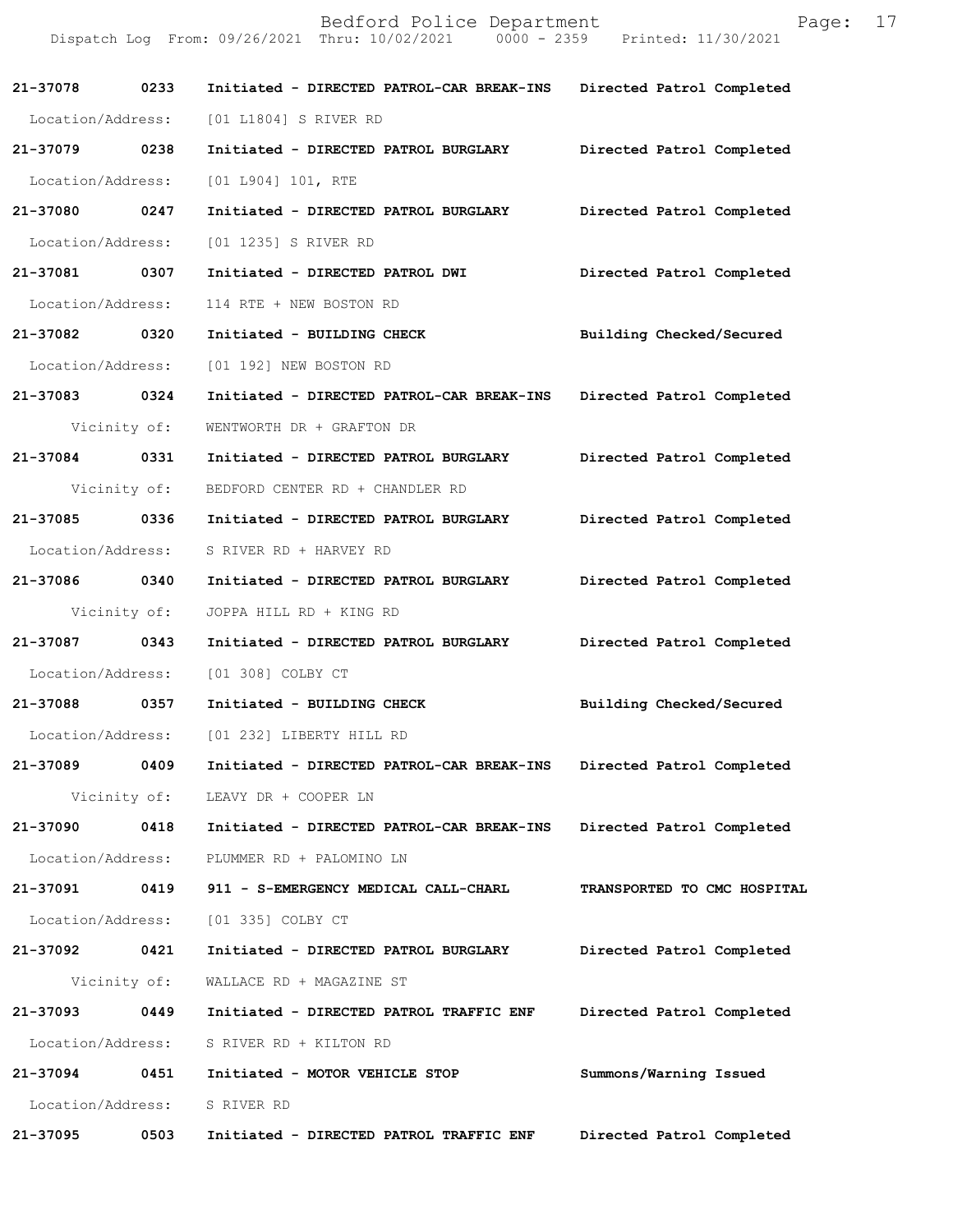|                               |              | Dispatch Log From: 09/26/2021 Thru: 10/02/2021 0000 - 2359 Printed: 11/30/2021 |                                |
|-------------------------------|--------------|--------------------------------------------------------------------------------|--------------------------------|
|                               |              | Vicinity of: 101, RTE + HITCHING POST LN                                       |                                |
| 21-37096 0522                 |              | Initiated - MOTOR VEHICLE STOP                                                 | Summons/Warning Issued         |
| Location/Address:             |              | 101, RTE + NASHUA RD                                                           |                                |
| 21-37097 0540                 |              | Initiated - DIRECTED PATROL TRAFFIC ENF                                        | Directed Patrol Completed      |
|                               | Vicinity of: | 101, RTE + 114 RTE                                                             |                                |
| 21-37098                      | 0543         | Initiated - DIRECTED PATROL TRAFFIC ENF                                        | Directed Patrol Completed      |
| Location/Address:             |              | S RIVER RD + MEETINGHOUSE RD                                                   |                                |
| 21-37099 0549                 |              | Initiated - DIRECTED PATROL TRAFFIC ENF                                        | Directed Patrol Completed      |
| Location/Address:             |              | S RIVER RD + AUTUMN LN                                                         |                                |
| 21-37100 0550                 |              | Initiated - DIRECTED PATROL TRAFFIC ENF                                        | Directed Patrol Completed      |
| Location/Address:             |              | 101, RTE + OLD BEDFORD RD                                                      |                                |
| 21-37101 0550                 |              | Initiated - DIRECTED PATROL TRAFFIC ENF                                        | Directed Patrol Completed      |
|                               | Vicinity of: | 101, RTE + NASHUA RD                                                           |                                |
| 21-37102 0605                 |              | Initiated - MOTOR VEHICLE STOP                                                 | Summons/Warning Issued         |
| Location/Address:             |              | 101, RTE + WALLACE RD                                                          |                                |
| 21-37103 0610                 |              | Initiated - DIRECTED PATROL TRAFFIC ENF                                        | Directed Patrol Completed      |
|                               | Vicinity of: | 101, RTE + CONSTITUTION DR                                                     |                                |
| 21-37104                      | 0625         | Initiated - DIRECTED PATROL TRAFFIC ENF                                        | Directed Patrol Completed      |
| Location/Address:             |              | BOYNTON ST + DAVIES ST                                                         |                                |
| 21-37105<br>Location/Address: | 0637         | Phone - CHECK THE WELFARE<br>N AMHERST RD + WALLACE RD                         | Could Not Locate               |
| 21-37106                      | 0715         | 911 - S-EMERGENCY MEDICAL CALL-CHARL                                           | Transported to Elliot Hospital |
|                               |              | Location/Address: [01 L2098] HAWTHORNE DR                                      |                                |
| 21-37107                      | 0717         | Initiated - DIRECTED PATROL TRAFFIC ENF                                        | Directed Patrol Completed      |
| Location/Address:             |              | [01 231] OLD BEDFORD RD                                                        |                                |
| 21-37108                      | 0722         | Initiated - DIRECTED PATROL TRAFFIC ENF                                        | Directed Patrol Completed      |
| Location/Address:             |              | S RIVER RD + MEETINGHOUSE RD                                                   |                                |
| 21-37109                      | 0722         | Initiated - MOTOR VEHICLE STOP                                                 | Summons/Warning Issued         |
| Location/Address:             |              | 101, RTE + COVENANT WAY                                                        |                                |
| 21-37110                      | 0726         | Initiated - DIRECTED PATROL TRAFFIC ENF                                        | Directed Patrol Completed      |
| Location/Address:             |              | 101, RTE + MEETINGHOUSE RD                                                     |                                |
| 21-37111                      | 0736         | Initiated - DIRECTED PATROL TRAFFIC ENF                                        | Directed Patrol Completed      |
| Location/Address:             |              | 101, RTE + 114 RTE                                                             |                                |
| 21-37112                      | 0744         | Initiated - DIRECTED PATROL TRAFFIC ENF                                        | Directed Patrol Completed      |
| Location/Address:             |              | S RIVER RD + CLUB ACRE LN                                                      |                                |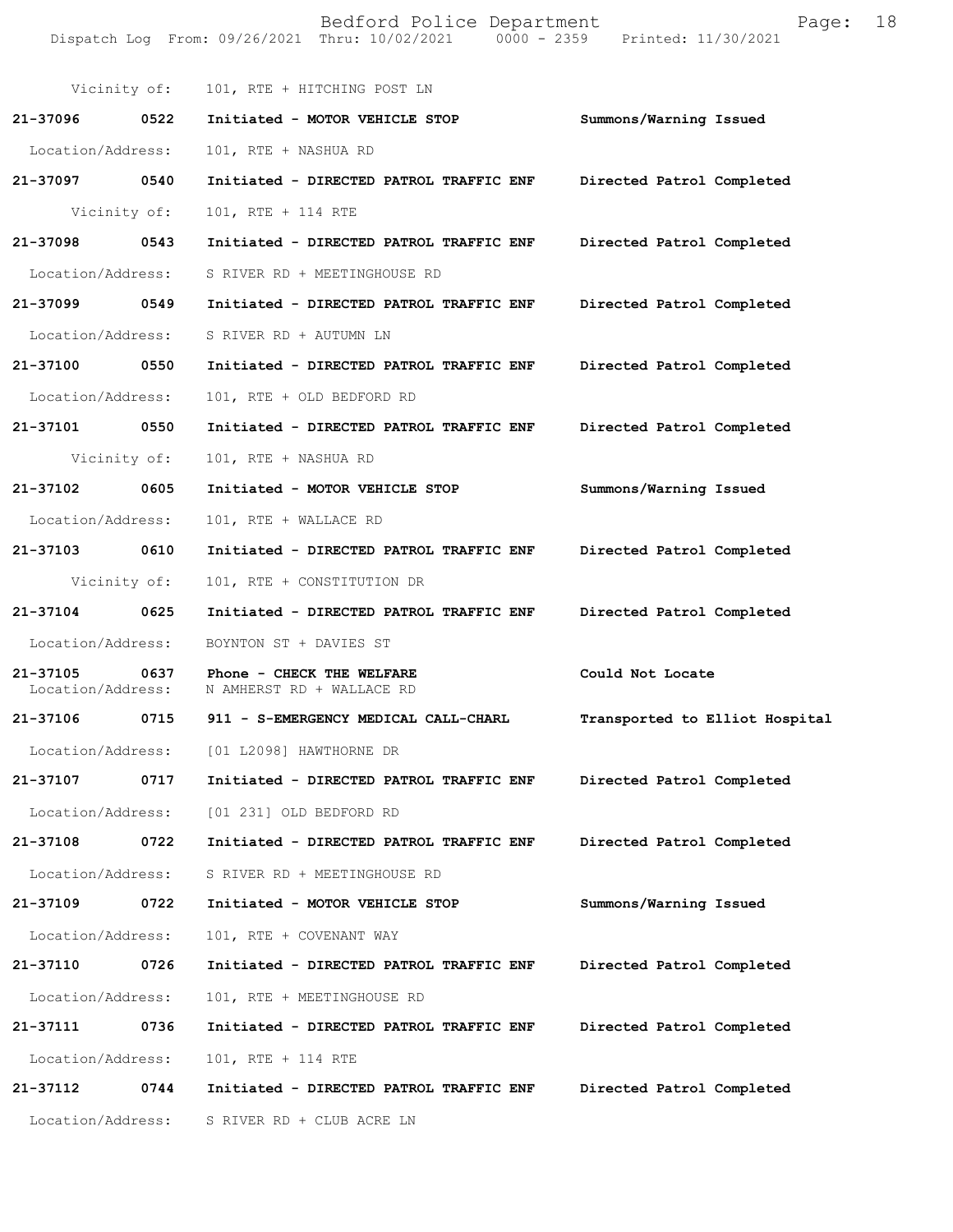|                               |                            | Bedford Police Department<br>Dispatch Log From: 09/26/2021 Thru: 10/02/2021 0000 - 2359 Printed: 11/30/2021 | 19<br>Page:                    |
|-------------------------------|----------------------------|-------------------------------------------------------------------------------------------------------------|--------------------------------|
| 21-37113<br>Location/Address: | 0747                       | Initiated - MOTOR VEHICLE STOP<br>101, RTE + 114 RTE                                                        | NO PAPERWORK                   |
| 21-37114                      | 0755                       | Initiated - DIRECTED PATROL TRAFFIC ENF                                                                     | Directed Patrol Completed      |
| Location/Address:             |                            | 101, RTE + 114 RTE                                                                                          |                                |
| 21-37115                      | 0757                       | Initiated - DIRECTED PATROL TRAFFIC ENF                                                                     | Directed Patrol Completed      |
| Location/Address:             |                            | 101, RTE + JENKINS RD                                                                                       |                                |
| 21-37118<br>Location/Address: | 0757                       | Phone - DISABLED MOTOR VEHICLE<br>101, RTE                                                                  | Services Rendered              |
| 21-37116                      | 0758                       | Initiated - MOTOR VEHICLE STOP                                                                              | Summons/Warning Issued         |
| Location/Address:             |                            | 101, RTE + KAHLIKO LN                                                                                       |                                |
| 21-37117                      | 0759                       | Initiated - MOTOR VEHICLE STOP                                                                              | Summons/Warning Issued         |
| Location/Address:             |                            | 101, RTE + PLUMMER ROAD OVERPASS                                                                            |                                |
| 21-37119<br>Location/Address: | 0811                       | 911 - S-EMERGENCY MEDICAL CALL-ALPHA<br>[01 192] NEW BOSTON RD                                              | <b>NO TRANSPORT</b>            |
| 21-37120                      | 0825                       | Initiated - DIRECTED PATROL ACCIDENTS                                                                       | Directed Patrol Completed      |
| Location/Address:             |                            | NEW BOSTON RD                                                                                               |                                |
| 21-37121                      | 0826                       | Initiated - DIRECTED PATROL ACCIDENTS                                                                       | Directed Patrol Completed      |
| Location/Address:             |                            | S RIVER RD + EXECUTIVE PARK DR                                                                              |                                |
| 21-37122                      | 0828                       | Initiated - SERVE PAPERWORK                                                                                 | Summons/Warning Issued         |
| Location/Address:             |                            | WENTWORTH DR                                                                                                |                                |
| 21-37123<br>Location/Address: | 0833                       | Phone - ANIMAL COMPLAINT<br>[01 1050] DONALD ST                                                             | Could Not Locate               |
| 21-37124                      | 0837                       | Initiated - MOTOR VEHICLE STOP                                                                              | Summons/Warning Issued         |
| Location/Address:             |                            | 101, RTE + CONSTITUTION DR                                                                                  |                                |
| 21-37125<br>Location/Address: | 0838                       | Initiated - SERVE PAPERWORK<br>WIGGIN RD                                                                    | Could Not Locate               |
| 21-37126<br>Location/Address: | 0900                       | Other - INVOLUNTARY EMERGENCY ADMISS.<br>MERRY ST                                                           | Could Not Locate               |
| 21-37127                      | 0914                       | 911 - S-EMERGENCY MEDICAL CALL-DELTA                                                                        | Transported to Elliot Hospital |
| Location/Address:             |                            | HOLBROOK RD                                                                                                 |                                |
| 21-37128                      | 0919                       | Initiated - SERVE PAPERWORK                                                                                 | Summons/Warning Issued         |
| Location/Address:             |                            | COUNTY RD                                                                                                   |                                |
| 21-37129<br>Location/Address: | 0920<br>Refer To Incident: | Initiated - INVESTIGATION-FOLLOW UP<br>[44] APPLETREE RD<br>$21 - 893 - OF$                                 | Investigated                   |
| 21-37130                      | 0929                       | Initiated - SERVE PAPERWORK                                                                                 | Summons/Warning Issued         |
| Location/Address:             |                            | WALLACE RD                                                                                                  |                                |
| 21-37131                      | 0932                       | Initiated - DIRECTED PATROL TRAFFIC ENF                                                                     | Directed Patrol Completed      |
| Location/Address:             |                            | 101, RTE + WALLACE RD                                                                                       |                                |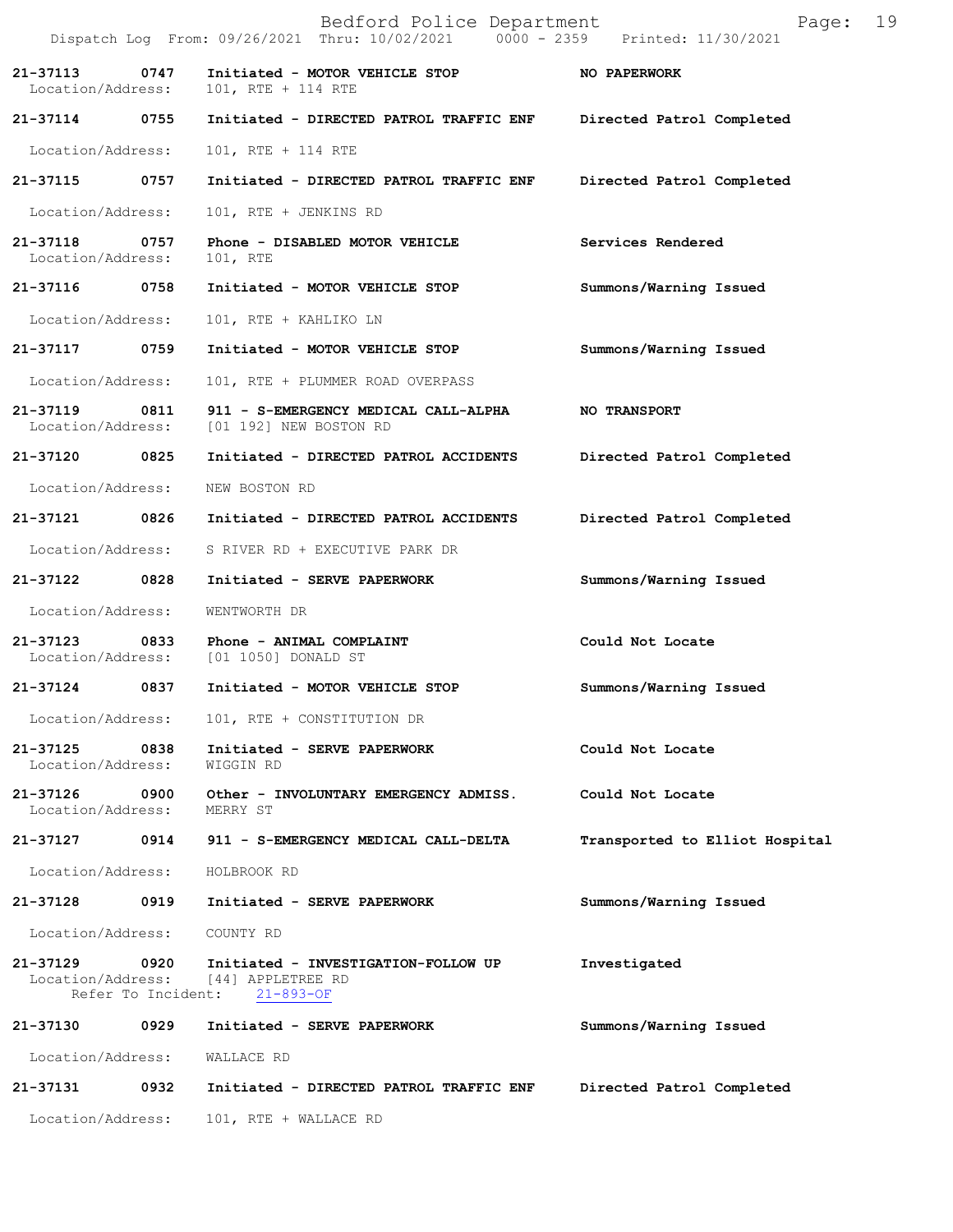|                               |      | Bedford Police Department<br>Dispatch Log From: 09/26/2021 Thru: 10/02/2021 0000 - 2359 Printed: 11/30/2021 | Page:                          | 20 |
|-------------------------------|------|-------------------------------------------------------------------------------------------------------------|--------------------------------|----|
| 21-37132                      | 0934 | Initiated - SERVE PAPERWORK                                                                                 | Summons/Warning Issued         |    |
| Location/Address:             |      | WALLACE RD                                                                                                  |                                |    |
| 21-37133 0936                 |      | Initiated - DIRECTED PATROL TRAFFIC ENF                                                                     | Directed Patrol Completed      |    |
|                               |      | Location/Address: S RIVER RD + MOORES CROSSING RD                                                           |                                |    |
| 21-37134 0939                 |      | Initiated - MOTOR VEHICLE STOP                                                                              | Summons/Warning Issued         |    |
| Location/Address: S RIVER RD  |      |                                                                                                             |                                |    |
| Location/Address:             |      | 21-37135 0940 Phone - S- ALARM, CARBON MONOXIDE<br>WIGGIN RD                                                | Services Rendered              |    |
| 21-37136 0942                 |      | Initiated - SERVE PAPERWORK                                                                                 | Summons/Warning Issued         |    |
| Location/Address:             |      | WALLACE RD                                                                                                  |                                |    |
| 21-37137                      | 0944 | Initiated - SERVE PAPERWORK                                                                                 | Summons/Warning Issued         |    |
| Location/Address:             |      | WALLACE RD                                                                                                  |                                |    |
|                               |      | 21-37138 0951 Initiated - SERVE PAPERWORK                                                                   | Summons/Warning Issued         |    |
| Location/Address:             |      | WALLACE RD                                                                                                  |                                |    |
| 21-37139 0953                 |      | Initiated - MOTOR VEHICLE STOP                                                                              | Summons/Warning Issued         |    |
| Location/Address:             |      | S RIVER RD                                                                                                  |                                |    |
| 21-37140                      | 0956 | Initiated - DIRECTED PATROL TRAFFIC ENF                                                                     | Directed Patrol Completed      |    |
| Location/Address:             |      | S RIVER RD + UPJOHN ST                                                                                      |                                |    |
| 21-37141 0958                 |      | Initiated - SERVE PAPERWORK                                                                                 | Summons/Warning Issued         |    |
| Location/Address: WALLACE RD  |      |                                                                                                             |                                |    |
|                               |      | 21-37142 1000 Initiated - MOTOR VEHICLE STOP                                                                | Summons/Warning Issued         |    |
|                               |      | Location/Address: [01 1312] S RIVER RD                                                                      |                                |    |
| 21-37143                      | 1009 | Initiated - SERVE PAPERWORK                                                                                 | Summons/Warning Issued         |    |
| Location/Address:             |      | WHEELER FARM RD                                                                                             |                                |    |
| 21-37144                      | 1019 | Initiated - DIRECTED PATROL-CAR BREAK-INS                                                                   | Directed Patrol Completed      |    |
| Location/Address:             |      | [01 L1804] S RIVER RD                                                                                       |                                |    |
| 21-37145                      | 1019 | 911 - S-EMERGENCY MEDICAL CALL-ALPHA                                                                        | Transported to Elliot Hospital |    |
| Location/Address:             |      | [01 L484] S RIVER RD                                                                                        |                                |    |
| 21-37146                      | 1022 | Initiated - MOTOR VEHICLE STOP                                                                              | Summons/Warning Issued         |    |
| Location/Address:             |      | S RIVER RD + KILTON RD                                                                                      |                                |    |
| 21-37147                      | 1024 | Initiated - MOTOR VEHICLE STOP                                                                              | Summons/Warning Issued         |    |
| Location/Address:             |      | 101, RTE + GREY ROCK RD                                                                                     |                                |    |
| 21-37148<br>Location/Address: | 1029 | Phone - DOMESTIC DISTURB.-IN PROGRESS<br>[01 1870] S RIVER RD                                               | Arrest(s) Made                 |    |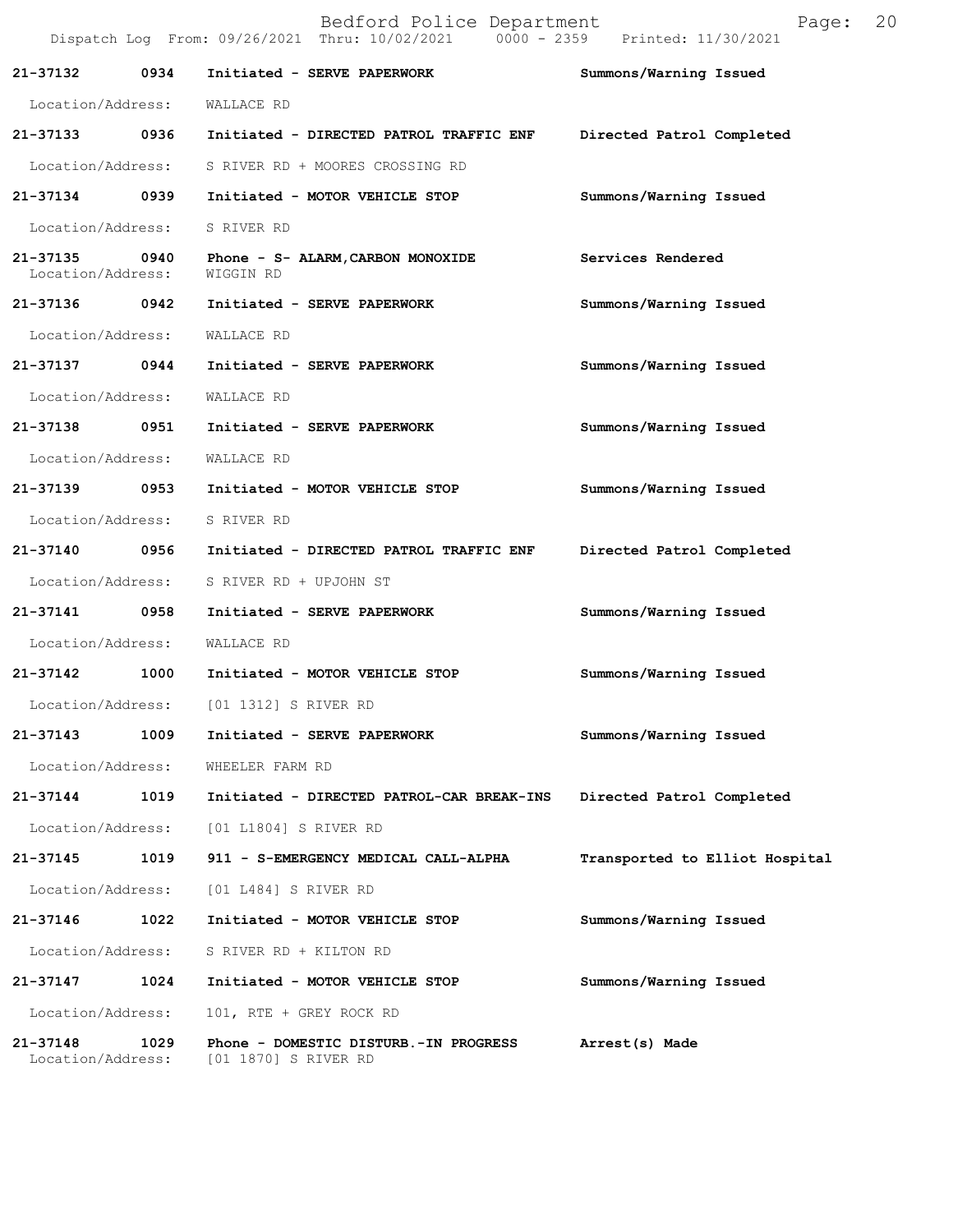| rage |
|------|
|      |

| 21-37149 1036             | Initiated - DIRECTED PATROL TRAFFIC ENF                                                                                  | Directed Patrol Completed |
|---------------------------|--------------------------------------------------------------------------------------------------------------------------|---------------------------|
| Location/Address: 114 RTE |                                                                                                                          |                           |
| 21-37150 1041             | Initiated - MOTOR VEHICLE STOP                                                                                           | Summons/Warning Issued    |
| Location/Address:         | 101, RTE                                                                                                                 |                           |
| 21-37151 1101             | Initiated - DIRECTED PATROL TRAFFIC ENF Directed Patrol Completed                                                        |                           |
| Location/Address:         | NASHUA RD                                                                                                                |                           |
| 21-37152 1114             | Initiated - MOTOR VEHICLE STOP                                                                                           | Summons/Warning Issued    |
| Location/Address:         | 101, RTE + HITCHING POST LN                                                                                              |                           |
| 21-37153 1115             | Initiated - DIRECTED PATROL-CAR BREAK-INS Directed Patrol Completed                                                      |                           |
|                           | Location/Address: [01 1050] DONALD ST                                                                                    |                           |
| 21-37154 1201             | Initiated - DIRECTED PATROL-CAR BREAK-INS                                                                                | Directed Patrol Completed |
|                           | Location/Address: [01 L0000553] 101, RTE                                                                                 |                           |
| 21-37155 1207             | Initiated - MOTOR VEHICLE STOP                                                                                           | Summons/Warning Issued    |
|                           | Location/Address: [01 L0000553] 101, RTE                                                                                 |                           |
| 21-37156 1316             | Initiated - DIRECTED PATROL BURGLARY Directed Patrol Completed                                                           |                           |
| Location/Address:         | N AMHERST RD + HARDY RD                                                                                                  |                           |
|                           | 21-37158 1333 Initiated - DIRECTED PATROL BURGLARY                                                                       | Directed Patrol Completed |
|                           | Location/Address: POWDER HILL RD + NEWFANE RD                                                                            |                           |
|                           | 21-37159 1337 911 - 911 Abandoned                                                                                        | No Action Required        |
|                           | Location/Address: [01 248] RIDGEWOOD RD                                                                                  |                           |
| 21-37160                  | 1340 911 - JUVENILE OFFENSES<br>Location/Address: 101, RTE + WALLACE RD                                                  | Services Rendered         |
|                           | 21-37161 1404 911 - VIOL. REST. ORDER-IN PROGRESS<br>Location/Address: [01 961] S RIVER RD<br>Refer To Arrest: 21-542-AR | Investigated              |

**21-37162 1416 Phone - POLICE INFORMATION Services Rendered**  Location/Address: [01 463] NASHUA RD **21-37163 1439 Phone - ABANDONED MOTOR VEHICLE Services Rendered**  Location/Address: [01 L848] TECHNOLOGY DR **21-37157 1444 Phone - INVESTIGATION-FOLLOW UP No Action Required**  Location/Address: [01 474] CONSTITUTION DR **21-37164 1451 911 - VIOL. REST. ORDER-IN PROGRESS Investigated**  Location/Address: [01 1870] S RIVER RD Refer To Incident: 21-925-OF **21-37165 1523 911 - 911 Abandoned Services Rendered** 

Location/Address: [01 2326] CONSTITUTION DR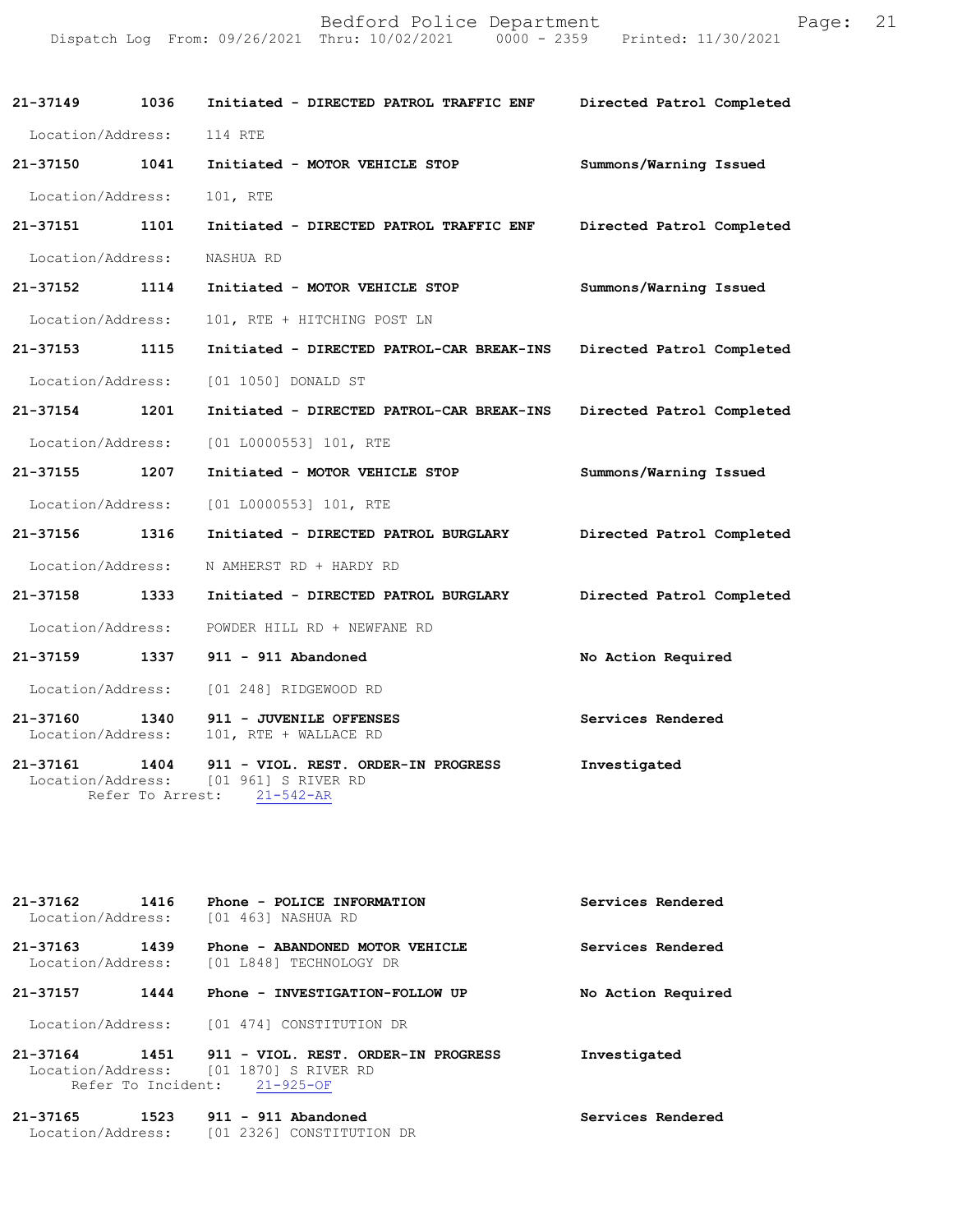|                                                            | Bedford Police Department<br>Dispatch Log From: 09/26/2021 Thru: 10/02/2021 0000 - 2359 Printed: 11/30/2021 | Page: 22                  |  |
|------------------------------------------------------------|-------------------------------------------------------------------------------------------------------------|---------------------------|--|
| Location/Address: JOHNSON ST                               | 21-37166 1529 Phone - VIOL. REST. ORDER<br>Refer To Incident: 21-924-OF                                     | Investigated              |  |
| 21-37167 1532                                              | Initiated - DIRECTED PATROL ACCIDENTS                                                                       | Directed Patrol Completed |  |
| Location/Address:                                          | 101, RTE + NASHUA RD                                                                                        |                           |  |
| 21-37168 1532                                              | Initiated - DIRECTED PATROL ACCIDENTS                                                                       | Directed Patrol Completed |  |
|                                                            | Location/Address: S RIVER RD + MEETINGHOUSE RD                                                              |                           |  |
| Location/Address: MERRY ST                                 | 21-37169 1534 Phone - ASSIST CITIZEN                                                                        | Services Rendered         |  |
| 21-37170 1539                                              | Initiated - MOTOR VEHICLE STOP                                                                              | Summons/Warning Issued    |  |
|                                                            | Location/Address: S RIVER RD + MAIN ST                                                                      |                           |  |
| 21-37171 1557                                              | Initiated - DIRECTED PATROL TRAFFIC ENF                                                                     | Directed Patrol Completed |  |
| Location/Address:                                          | S RIVER RD + EASTMAN AVE                                                                                    |                           |  |
| 21-37172 1615<br>Location/Address:                         | Phone - Parking Complaint<br>[01 2327] CHESTNUT DR                                                          | Investigated              |  |
| 21-37173    1621    Phone - LITTERING<br>Location/Address: | SMITH RD                                                                                                    | Services Rendered         |  |

**21-37174 1622 Phone - ANIMAL COMPLAINT Services Rendered**  Location/Address: [01 L955] SAVOIE ST

**21-37175 1630 Initiated - DIRECTED PATROL TRAFFIC ENF Directed Patrol Completed**  Location/Address: S RIVER RD + KILTON RD

**21-37176 1650 Initiated - DIRECTED PATROL-CAR BREAK-INS Directed Patrol Completed** 

Location/Address: [01 L1804] S RIVER RD

**21-37177 1701 911 - S-EMERGENCY MEDICAL CALL-BRAVO TRANSPORTED TO CMC HOSPITAL**  Location/Address: [01 749] WASHINGTON PL

**21-37178 1722 Initiated - INVESTIGATION-FOLLOW UP Services Rendered**  Location/Address:

**21-37179 1737 Initiated - DIRECTED PATROL ACCIDENTS Directed Patrol Completed**  Location/Address: 101, RTE + WALLACE RD

**21-37180 1747 Initiated - DIRECTED PATROL TRAFFIC ENF Directed Patrol Completed**  Location/Address: S RIVER RD

**21-37181 1751 Initiated - MOTOR VEHICLE STOP Summons/Warning Issued**  Location/Address: MCALLISTER RD + PONDFIELD RD **21-37182 1827 Initiated - DIRECTED PATROL-CAR BREAK-INS Directed Patrol Completed** 

Location/Address: 101, RTE + MEETINGHOUSE RD

**21-37183 1833 Initiated - DIRECTED PATROL TRAFFIC ENF Directed Patrol Completed**  Location/Address: S RIVER RD + MOORES CROSSING RD

**21-37184 1848 Initiated - MOTOR VEHICLE STOP Summons/Warning Issued**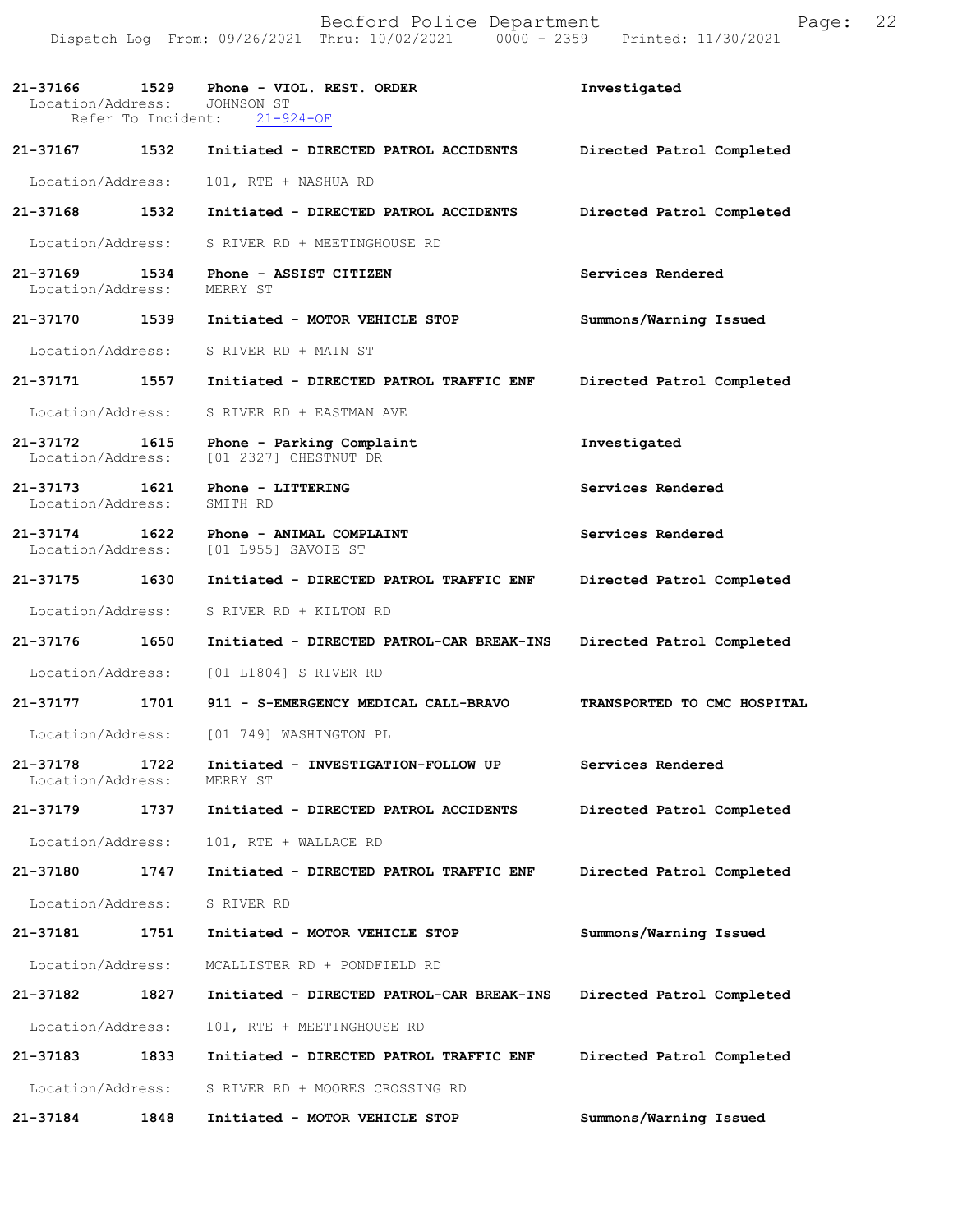|                               |                          | Bedford Police Department<br>Dispatch Log From: 09/26/2021 Thru: 10/02/2021 0000 - 2359 Printed: 11/30/2021 | Page:                          | 23 |
|-------------------------------|--------------------------|-------------------------------------------------------------------------------------------------------------|--------------------------------|----|
| Location/Address:             |                          | 101, RTE + JOPPA HILL RD                                                                                    |                                |    |
| 21-37185<br>Location/Address: | 1903                     | Phone - ALARM, BURGLAR<br>[01 2328] NEWCASTLE LN                                                            | Alarm - False                  |    |
| 21-37186                      | 1926                     | Initiated - DIRECTED PATROL-CAR BREAK-INS                                                                   | Directed Patrol Completed      |    |
| Location/Address:             |                          | 101, RTE + CHESTNUT DR                                                                                      |                                |    |
| 21-37187                      | 1951                     | 911 - S-EMERGENCY MEDICAL CALL-DELTA                                                                        | Transported to Elliot Hospital |    |
| Location/Address:             |                          | [01 L0000816] IRON HORSE DR                                                                                 |                                |    |
| 21-37188                      | 2001                     | 911 - S-EMERGENCY MEDICAL CALL-CHARL                                                                        | TRANSPORTED TO CMC HOSPITAL    |    |
| Location/Address:             |                          | [01 335] COLBY CT                                                                                           |                                |    |
| 21-37189                      | 2002                     | Initiated - DIRECTED PATROL-CAR BREAK-INS                                                                   | Directed Patrol Completed      |    |
| Location/Address:             |                          | 101, RTE + HITCHING POST LN                                                                                 |                                |    |
| 21-37190                      | 2008                     | Initiated - MOTOR VEHICLE STOP                                                                              | Summons/Warning Issued         |    |
| Location/Address:             |                          | 101, RTE + CONSTITUTION DR                                                                                  |                                |    |
| 21-37191                      | 2011                     | Initiated - DIRECTED PATROL DWI                                                                             | Directed Patrol Completed      |    |
| Location/Address:             |                          | 101, RTE + KILTON ROAD RAMP                                                                                 |                                |    |
| 21-37192                      | 2028                     | Initiated - MOTOR VEHICLE STOP                                                                              | Summons/Warning Issued         |    |
| Location/Address:             |                          | 101, RTE + HITCHING POST LN                                                                                 |                                |    |
| 21-37193                      | 2051                     | Initiated - DIRECTED PATROL DWI                                                                             | Directed Patrol Completed      |    |
| Location/Address:             |                          | 101, RTE + NASHUA RD                                                                                        |                                |    |
| 21-37194                      | 2106                     | Initiated - MOTOR VEHICLE STOP                                                                              | Summons/Warning Issued         |    |
| Location/Address:             |                          | 101, RTE + CHESTNUT DR                                                                                      |                                |    |
| 21-37195<br>Location/Address: | 2108<br>Refer To Arrest: | 911 - MOTOR VEHICLE ACC-SPECIAL CIR.<br>[01 L1054] TECHNOLOGY DR<br>$21 - 543 - AR$                         | Arrest(s) Made                 |    |
|                               | Arrest:<br>Address:      | SCHEFFER, JENNIFER LYN<br>BEDFORD, NH                                                                       |                                |    |
|                               | Age:<br>Charges:         | 46<br>DUI - impairment                                                                                      |                                |    |
| 21-37196                      | 2129                     | 911 - S-EMERGENCY MEDICAL CALL-DELTA                                                                        | Transported to Elliot Hospital |    |
| Location/Address:             |                          | DOROTHY'S WAY                                                                                               |                                |    |
| 21-37197                      | 2150                     | Initiated - DIRECTED PATROL-CAR BREAK-INS                                                                   | Directed Patrol Completed      |    |
| Location/Address:             |                          | [01 1870] S RIVER RD                                                                                        |                                |    |
| 21-37198<br>Location/Address: | 2324                     | 911 - SUSP ACTIVITIES-IN PROGRESS<br>[01 1455] LIBERTY HILL RD                                              | Services Rendered              |    |
| 21-37199                      | 2330                     | Initiated - DIRECTED PATROL DWI                                                                             | Directed Patrol Completed      |    |
| Location/Address:             |                          | S RIVER RD + EASTMAN AVE                                                                                    |                                |    |
| 21-37200                      | 2331                     | Phone - ALARM, BURGLAR                                                                                      | Alarm- correct code/reset      |    |
| Location/Address:             |                          | SANDSTONE DR                                                                                                |                                |    |
| 21-37201                      | 2337                     | Initiated - DIRECTED PATROL DWI                                                                             | Directed Patrol Completed      |    |
|                               |                          |                                                                                                             |                                |    |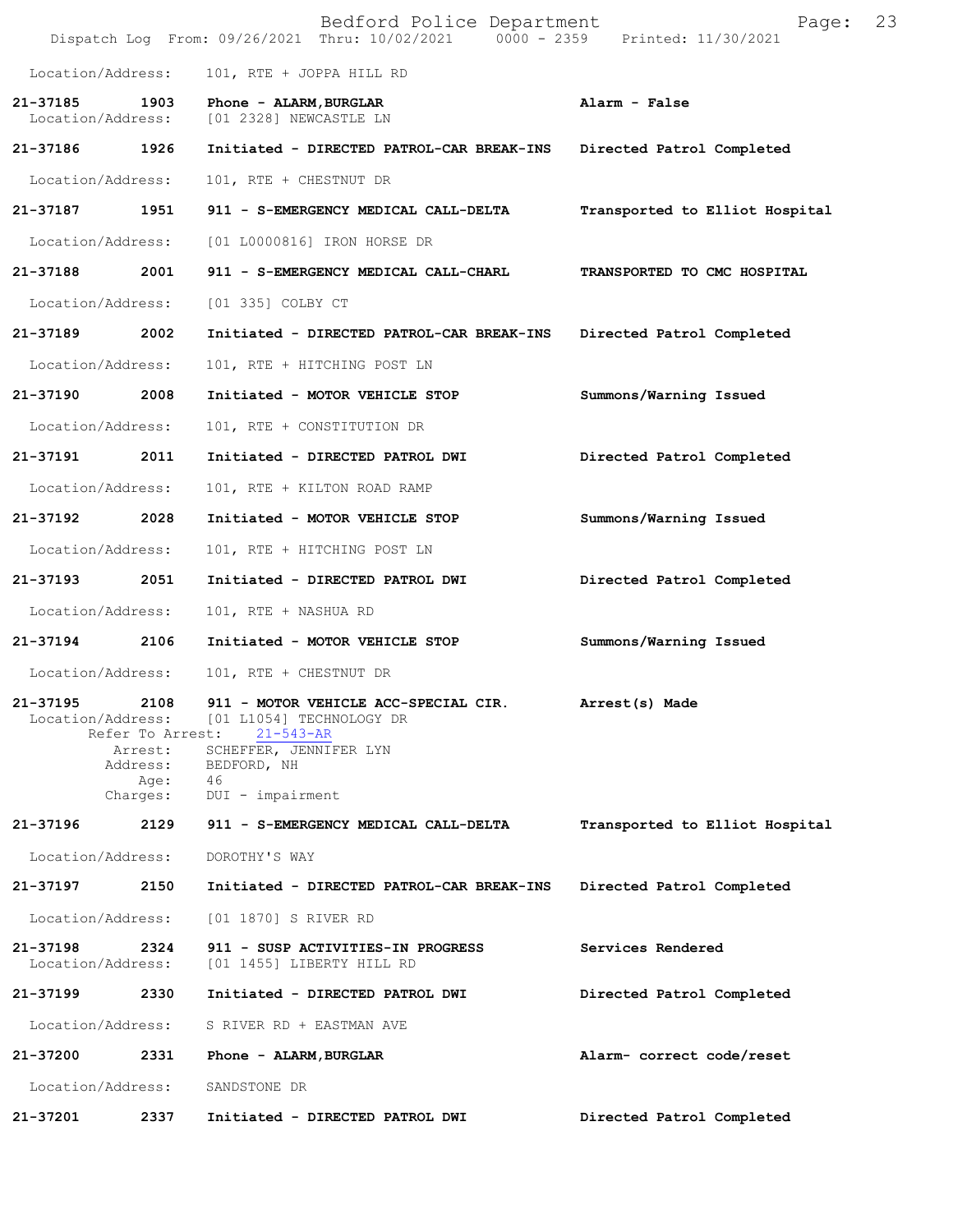|                               |              | Bedford Police Department<br>Dispatch Log From: 09/26/2021 Thru: 10/02/2021 0000 - 2359 Printed: 11/30/2021 |                           | Page: | 24 |
|-------------------------------|--------------|-------------------------------------------------------------------------------------------------------------|---------------------------|-------|----|
|                               |              | Vicinity of: S RIVER RD + BACK RIVER RD                                                                     |                           |       |    |
| 21-37202                      | 2342         | Initiated - DIRECTED PATROL DWI                                                                             | Directed Patrol Completed |       |    |
| Vicinity of:                  |              | 101, RTE + WALLACE RD                                                                                       |                           |       |    |
| 21-37203                      | 2358         | Initiated - DIRECTED PATROL DWI                                                                             | Directed Patrol Completed |       |    |
|                               |              | Location/Address: S RIVER RD + KILTON RD                                                                    |                           |       |    |
|                               |              | For Date: $09/29/2021$ - Wednesday                                                                          |                           |       |    |
| 21-37204                      | 0000         | Initiated - DIRECTED PATROL DWI                                                                             | Directed Patrol Completed |       |    |
| Location/Address:             |              | 101, RTE + CONSTITUTION DR                                                                                  |                           |       |    |
| 21-37205                      | 0001         | Initiated - DIRECTED PATROL DWI                                                                             | Directed Patrol Completed |       |    |
| Vicinity of:                  |              | 101, RTE + NASHUA RD                                                                                        |                           |       |    |
| 21-37206                      | 0002         | Initiated - DIRECTED PATROL DWI                                                                             | Directed Patrol Completed |       |    |
| Vicinity of:                  |              | S RIVER RD + SUNSET LN                                                                                      |                           |       |    |
| 21-37207                      | 0012         | Initiated - MOTOR VEHICLE STOP                                                                              | Summons/Warning Issued    |       |    |
| Location/Address:             |              | 101, RTE + NASHUA RD                                                                                        |                           |       |    |
| 21-37208                      | 0014         | Initiated - DIRECTED PATROL DWI                                                                             | Directed Patrol Completed |       |    |
| Location/Address:             |              | S RIVER RD + HULL RD                                                                                        |                           |       |    |
| 21-37209                      | 0014         | Initiated - DIRECTED PATROL DWI                                                                             | Directed Patrol Completed |       |    |
| Location/Address:             |              | DONALD ST + MERRY ST                                                                                        |                           |       |    |
| 21-37210                      | 0021         | Initiated - DIRECTED PATROL DWI                                                                             | Directed Patrol Completed |       |    |
|                               |              | Vicinity of: 101, RTE + BELL HILL RD                                                                        |                           |       |    |
| 21-37211                      | 0030         | Initiated - DIRECTED PATROL DWI                                                                             | Directed Patrol Completed |       |    |
| Location/Address:             |              | 114 RTE + OLD BEDFORD ROAD OVERPASS                                                                         |                           |       |    |
| 21-37212                      | 0033         | Initiated - DIRECTED PATROL DWI                                                                             | Directed Patrol Completed |       |    |
| Vicinity of:                  |              | S RIVER RD + SOMERVILLE DR                                                                                  |                           |       |    |
| 21-37213                      | 0034         | Initiated - DIRECTED PATROL DWI                                                                             | Directed Patrol Completed |       |    |
| Vicinity of:                  |              | 101, RTE + GREY ROCK RD                                                                                     |                           |       |    |
| 21-37214<br>Location/Address: | 0041         | Initiated - ASSIST OTHER AGENCY<br>[07 M1] MCGREGOR ST                                                      | Services Rendered         |       |    |
| 21-37215 0054                 |              | Initiated - DIRECTED PATROL DWI                                                                             | Directed Patrol Completed |       |    |
|                               | Vicinity of: | 101, RTE + JENKINS RD                                                                                       |                           |       |    |

**21-37216 0055 Initiated - MOTOR VEHICLE STOP Summons/Warning Issued**  Location/Address: 114 RTE + DONALD ST **21-37217 0111 Initiated - DIRECTED PATROL DWI Directed Patrol Completed**  Vicinity of: BACK RIVER RD + COUNTY RD

**21-37218 0112 Initiated - DIRECTED PATROL DWI Directed Patrol Completed**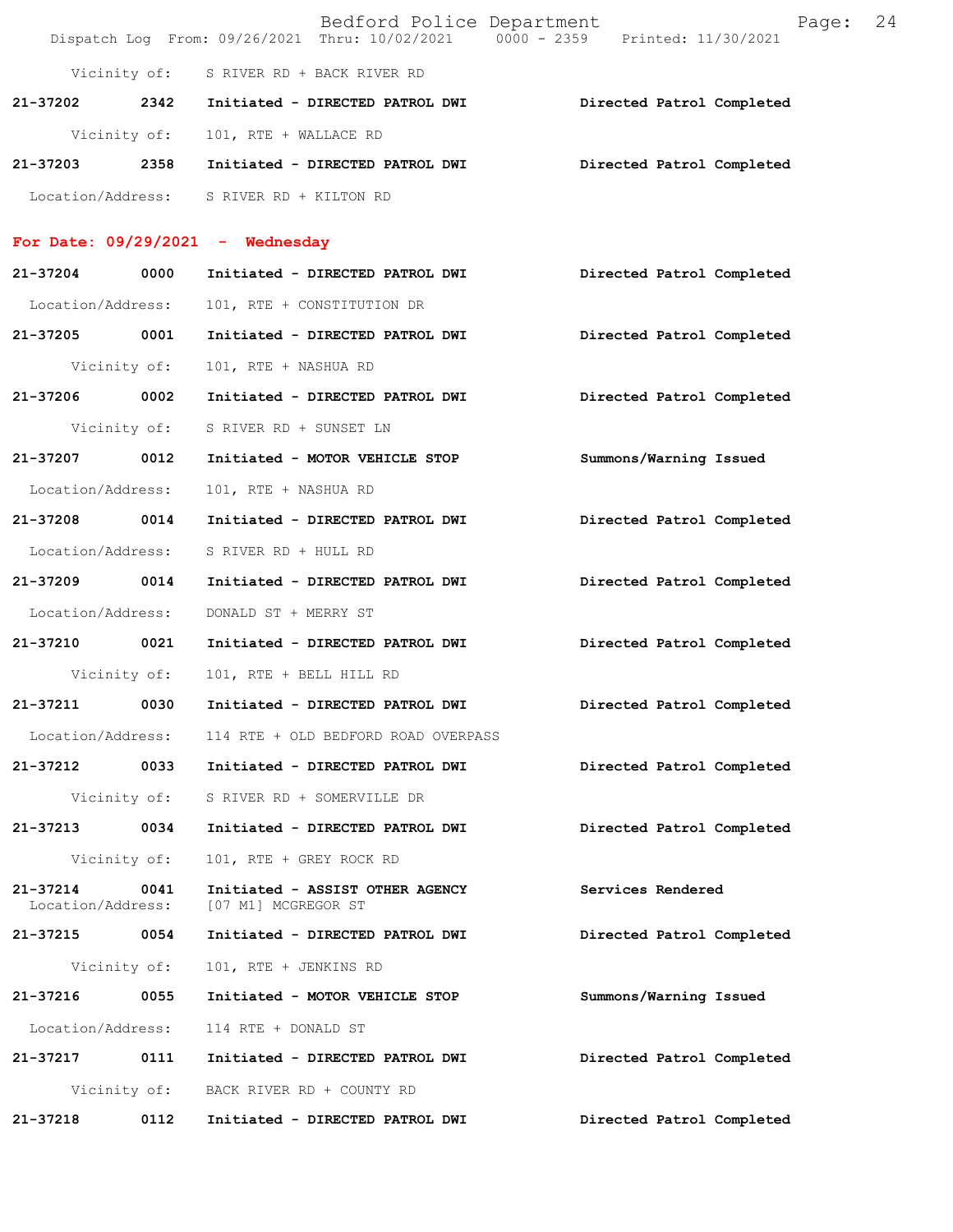|                               |      | Bedford Police Department<br>Dispatch Log From: 09/26/2021 Thru: 10/02/2021 0000 - 2359 Printed: 11/30/2021 | 25<br>Page:               |  |
|-------------------------------|------|-------------------------------------------------------------------------------------------------------------|---------------------------|--|
|                               |      | Vicinity of: 101, RTE + CHESTNUT DR                                                                         |                           |  |
| 21-37219 0122                 |      | Initiated - DIRECTED PATROL DWI                                                                             | Directed Patrol Completed |  |
|                               |      | Location/Address: S RIVER RD + COLBY CT                                                                     |                           |  |
| 21-37220 0128                 |      | Initiated - DIRECTED PATROL DWI                                                                             | Directed Patrol Completed |  |
| Vicinity of:                  |      | 101, RTE + PINECREST DR                                                                                     |                           |  |
| 21-37221 0129                 |      | Initiated - DIRECTED PATROL DWI                                                                             | Directed Patrol Completed |  |
| Location/Address:             |      | NEW BOSTON RD + WALLACE RD                                                                                  |                           |  |
| 21-37222 0141                 |      | Initiated - DIRECTED PATROL DWI                                                                             | Directed Patrol Completed |  |
| Vicinity of:                  |      | S RIVER RD + AUTUMN LN                                                                                      |                           |  |
| 21-37223 0147                 |      | Initiated - DIRECTED PATROL DWI                                                                             | Directed Patrol Completed |  |
| Vicinity of:                  |      | 101, RTE + HITCHING POST LN                                                                                 |                           |  |
| 21-37224 0159                 |      | Initiated - DIRECTED PATROL-CAR BREAK-INS Directed Patrol Completed                                         |                           |  |
| Location/Address:             |      | $[01 1235]$ S RIVER RD + MAIN ST                                                                            |                           |  |
| 21-37225 0200                 |      | Initiated - DIRECTED PATROL BURGLARY                                                                        | Directed Patrol Completed |  |
| Vicinity of:                  |      | BEALS RD + WALLACE RD                                                                                       |                           |  |
| 21-37227 0212                 |      | Initiated - DIRECTED PATROL-CAR BREAK-INS Directed Patrol Completed                                         |                           |  |
| Location/Address:             |      | [01 515] S RIVER RD                                                                                         |                           |  |
| 21-37226 0213                 |      | Initiated - BUILDING CHECK                                                                                  | Building Checked/Secured  |  |
| Location/Address:             |      | [01 463] NASHUA RD                                                                                          |                           |  |
| 21-37228 0217                 |      | Initiated - BUILDING CHECK                                                                                  | Building Checked/Secured  |  |
|                               |      | Location/Address: [01 L2447] 101, RTE                                                                       |                           |  |
| 21-37229                      | 0220 | Initiated - BUILDING CHECK                                                                                  | Building Checked/Secured  |  |
| Location/Address:             |      | [01 192] NEW BOSTON RD                                                                                      |                           |  |
| 21-37230                      | 0238 | Initiated - DIRECTED PATROL BURGLARY                                                                        | Directed Patrol Completed |  |
| Location/Address:             |      | HARVEY RD                                                                                                   |                           |  |
| 21-37231                      | 0248 | Initiated - DIRECTED PATROL BURGLARY                                                                        | Directed Patrol Completed |  |
| Location/Address:             |      | HAWK DR + EAGLE DR                                                                                          |                           |  |
| 21-37232                      | 0309 | Initiated - DIRECTED PATROL BURGLARY                                                                        | Directed Patrol Completed |  |
| Location/Address:             |      | JOPPA HILL RD + N AMHERST RD                                                                                |                           |  |
| 21-37233                      | 0310 | Initiated - DIRECTED PATROL-CAR BREAK-INS                                                                   | Directed Patrol Completed |  |
| Vicinity of:                  |      | PINECREST CIR + PINECREST DR                                                                                |                           |  |
| 21-37234                      | 0312 | Initiated - BUILDING CHECK                                                                                  | Building Checked/Secured  |  |
| Location/Address:             |      | [01 L1823] BOYNTON ST                                                                                       |                           |  |
| 21-37235<br>Location/Address: | 0312 | Phone - ASSIST CITIZEN<br>[01 138] S RIVER RD                                                               | Services Rendered         |  |
| 21-37236                      | 0325 | Initiated - BUILDING CHECK                                                                                  | Building Checked/Secured  |  |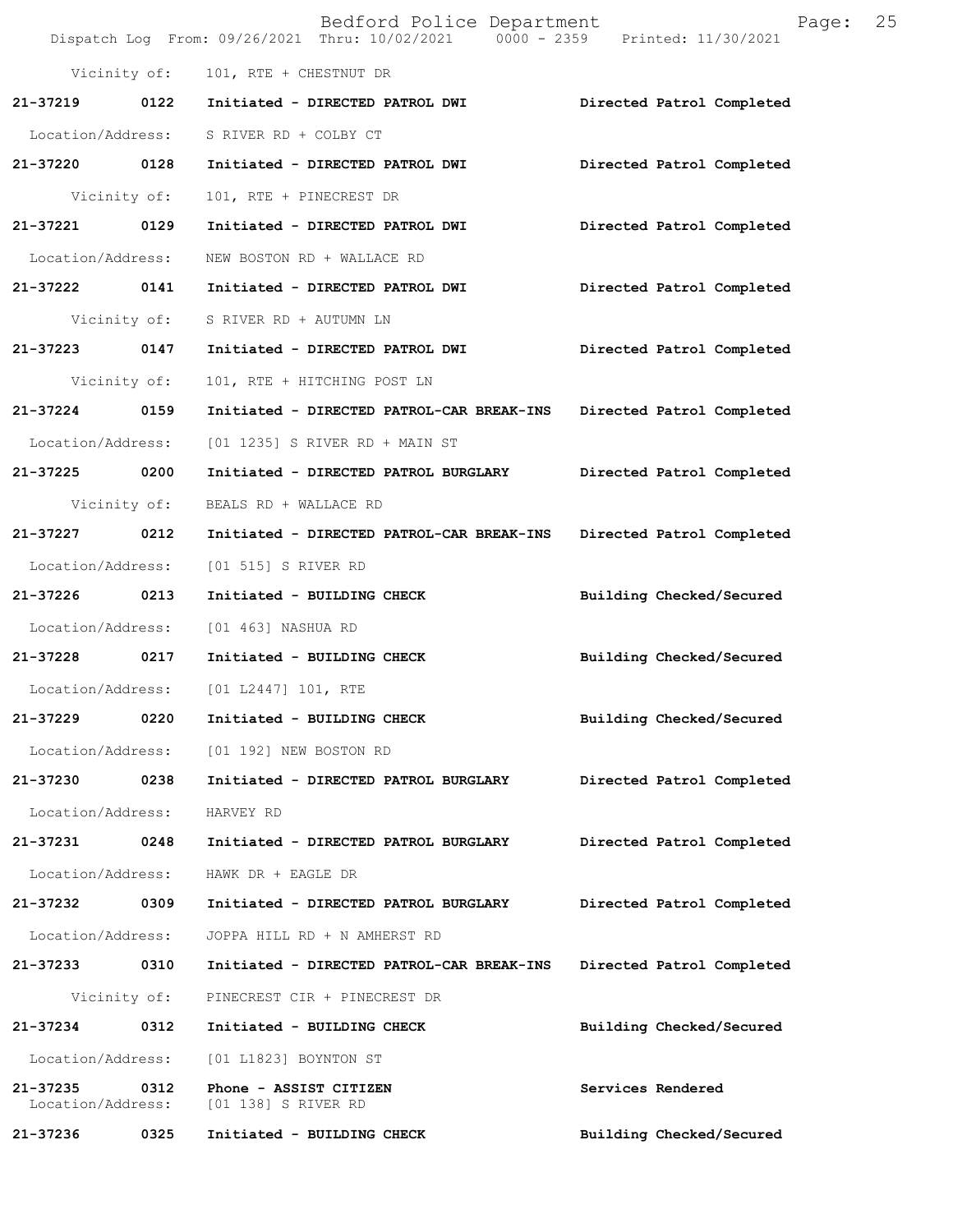Dispatch Log From: 09/26/2021 Thru: 10/02/2021 0000 - 2359 Printed: 11/30/2021 Location/Address: [01 L357] WHITE AVE **21-37237 0327 Initiated - MOTOR VEHICLE STOP Summons/Warning Issued**  Location/Address: WALLACE RD + NATHAN CUTLER DR **21-37238 0338 Initiated - BUILDING CHECK Building Checked/Secured**  Location/Address: [01 400] MEETINGHOUSE RD **21-37239 0343 Initiated - DIRECTED PATROL-CAR BREAK-INS Directed Patrol Completed**  Location/Address: BOYNTON ST + DAVIES ST **21-37240 0419 Initiated - DIRECTED PATROL BURGLARY Directed Patrol Completed**  Location/Address: COUNTY RD + PATTEN RD **21-37241 0501 Initiated - DIRECTED PATROL TRAFFIC ENF Directed Patrol Completed**  Vicinity of: 101, RTE + NASHUA RD **21-37242 0501 Initiated - DIRECTED PATROL TRAFFIC ENF Directed Patrol Completed**  Vicinity of: S RIVER RD + EXECUTIVE PARK DR **21-37243 0503 Initiated - MOTOR VEHICLE STOP Summons/Warning Issued**  Location/Address: S RIVER RD + BACK RIVER RD **21-37244 0518 Initiated - DIRECTED PATROL TRAFFIC ENF Directed Patrol Completed**  Vicinity of: S RIVER RD + CLUB ACRE LN **21-37245 0521 Initiated - SUSP ACTIVITIES Services Rendered**  [01 1473] COLBY CT **21-37246 0530 Initiated - DIRECTED PATROL TRAFFIC ENF Directed Patrol Completed**  Location/Address: 114 RTE + OLD BEDFORD ROAD OVERPASS **21-37247 0556 Initiated - DIRECTED PATROL ACCIDENTS Directed Patrol Completed**  Location/Address: 101, RTE + CONSTITUTION DR **21-37248 0624 Initiated - DIRECTED PATROL TRAFFIC ENF Directed Patrol Completed**  Vicinity of: 101, RTE + WALLACE RD **21-37249 0748 Phone - MOTOR VEHICLE COMPLAINT Investigated**  Location/Address: QUAKER CT + PILGRIM DR **21-37250 0759 911 - S-EMERGENCY MEDICAL CALL-CHARL TRANSPORTED TO CMC HOSPITAL**  Location/Address: HAZEN RD **21-37251 0800 Phone - MOTOR VEHICLE COMPLAINT Services Rendered** Location/Address: [01 L0000800] ROSEWELL RD [01 L0000800] ROSEWELL RD **21-37252 0802 Phone - VANDALISM Services Rendered**  Location/Address: OAK DR **21-37253 0808 911 - S-FIRE, AUTO Extinquished**  Location/Address: **21-37254 0823 Initiated - DIRECTED PATROL TRAFFIC ENF Directed Patrol Completed**  Location/Address: S RIVER RD + MEETINGHOUSE RD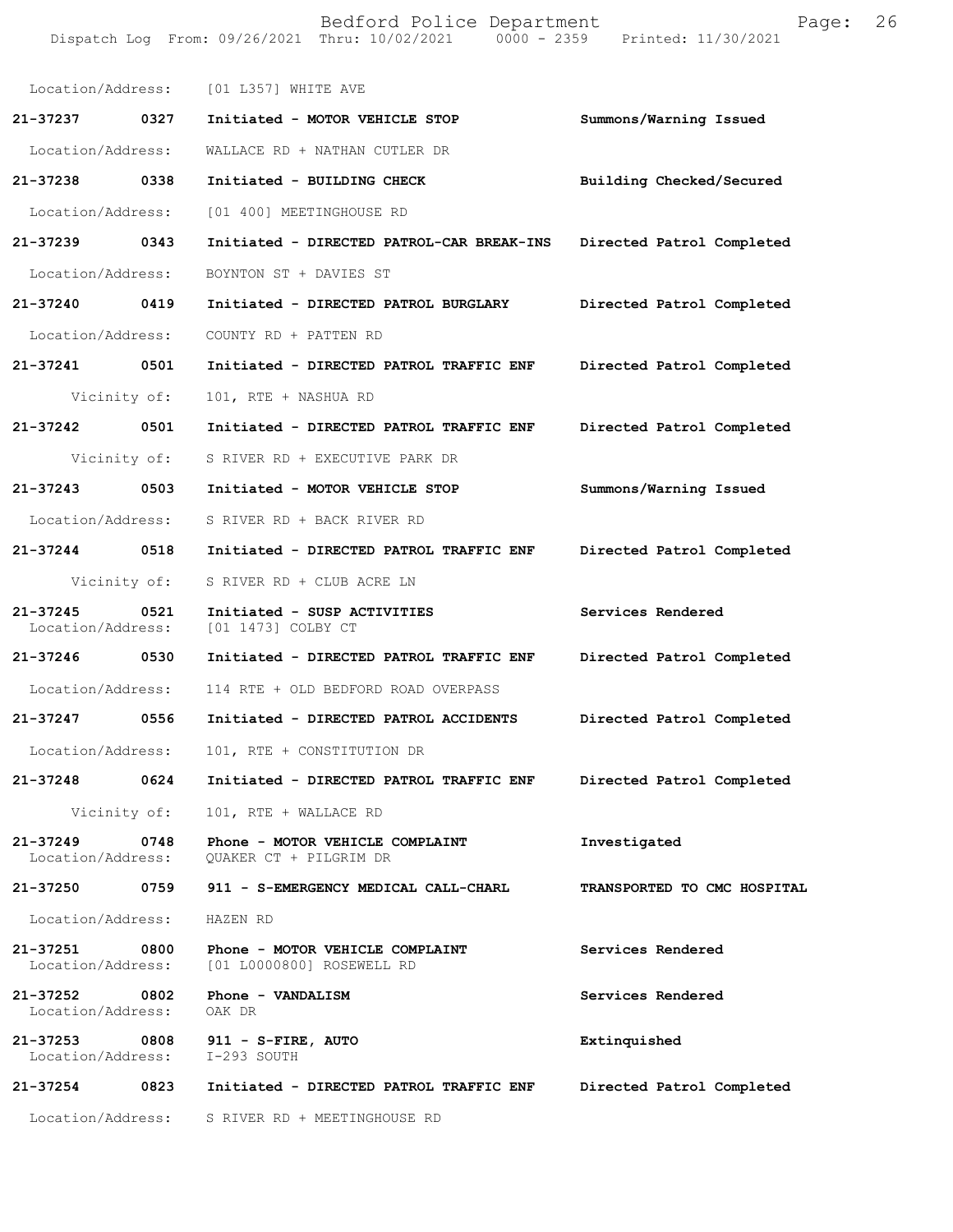|                                              |      | Bedford Police Department<br>Dispatch Log From: 09/26/2021 Thru: 10/02/2021 0000 - 2359 Printed: 11/30/2021 | Page:                     | 27 |
|----------------------------------------------|------|-------------------------------------------------------------------------------------------------------------|---------------------------|----|
| 21-37255                                     | 0827 | Initiated - DIRECTED PATROL TRAFFIC ENF                                                                     | Directed Patrol Completed |    |
| Location/Address:                            |      | 101, RTE + JENKINS RD                                                                                       |                           |    |
| 21-37256 0829<br>Location/Address:           |      | Phone - S-FIRE ALARM<br>PALOMINO LN                                                                         | Services Rendered         |    |
|                                              |      | 21-37257 0833 Initiated - SERVE PAPERWORK<br>Location/Address: [01 1961] BACK RIVER RD                      | Services Rendered         |    |
| 21-37258 0835<br>Location/Address:           |      | Initiated - SERVE PAPERWORK<br>[01 1961] BACK RIVER RD                                                      | Services Rendered         |    |
| 21-37259 0837                                |      | Initiated - ANIMAL COMPLAINT<br>Location/Address: [01 L0000696] BACK RIVER RD                               | Services Rendered         |    |
| 21-37260 0854<br>Location/Address:           |      | Initiated - DOG COMPLAINT<br>BACK RIVER RD + COUNTY RD                                                      | Services Rendered         |    |
| 21-37261 0859                                |      | Initiated - DIRECTED PATROL TRAFFIC ENF                                                                     | Directed Patrol Completed |    |
| Location/Address:                            |      | 114 RTE + DONALD ST                                                                                         |                           |    |
|                                              |      | 21-37262 0904 Initiated - SERVE PAPERWORK<br>Location/Address: [01 L816] ROOSEVELT DR                       | Could Not Locate          |    |
|                                              |      | 21-37263 0921 911 - S-EMERGENCY MEDICAL CALL-CHARL<br>Location/Address: [01 L0000523] S RIVER RD            | <b>NO TRANSPORT</b>       |    |
| 21-37264 0924                                |      | Walk-In - FRAUD<br>Location/Address: [01 L1804] S RIVER RD<br>Refer To Incident: 21-926-OF                  | Investigated              |    |
|                                              |      | 21-37265 0930 Initiated - DIRECTED PATROL TRAFFIC ENF                                                       | Directed Patrol Completed |    |
| Location/Address:                            |      | BACK RIVER RD + S RIVER RD                                                                                  |                           |    |
| 21-37266 0937<br>Location/Address: DONALD ST |      | Initiated - SERVE PAPERWORK                                                                                 | Services Rendered         |    |
| 21-37267                                     | 0940 | Other - REPOSSESSION                                                                                        | No Action Required        |    |
| Location/Address:                            |      | EXECUTIVE PARK DR                                                                                           |                           |    |
| 21-37268                                     |      | 0941 Initiated - MOTOR VEHICLE STOP                                                                         | Summons/Warning Issued    |    |
| Location/Address:                            |      | S RIVER RD + KILTON RD                                                                                      |                           |    |
| 21-37269                                     | 0941 | Initiated - DIRECTED PATROL DWI                                                                             | Directed Patrol Completed |    |
| Location/Address:                            |      | 101, RTE + KAHLIKO LN                                                                                       |                           |    |
| 21-37270<br>Location/Address:                | 0943 | Initiated - SERVE PAPERWORK<br>NEW BOSTON RD                                                                | Services Rendered         |    |
| 21-37271                                     | 0945 | Initiated - MOTOR VEHICLE STOP                                                                              | Summons/Warning Issued    |    |
| Location/Address:                            |      | 101, RTE + COVENANT WAY                                                                                     |                           |    |
| 21-37272<br>Location/Address:                | 0947 | Initiated - SERVE PAPERWORK<br>NEW BOSTON RD                                                                | Services Rendered         |    |
| 21-37273<br>Location/Address:                | 0958 | Initiated - SERVE PAPERWORK<br>SUZANNE DR                                                                   | Services Rendered         |    |
| 21-37274<br>Location/Address:                | 0958 | Phone - ANIMAL COMPLAINT<br>[01 231] OLD BEDFORD RD                                                         | Services Rendered         |    |
| 21-37275                                     | 1003 | Initiated - SERVE PAPERWORK                                                                                 | Summons/Warning Issued    |    |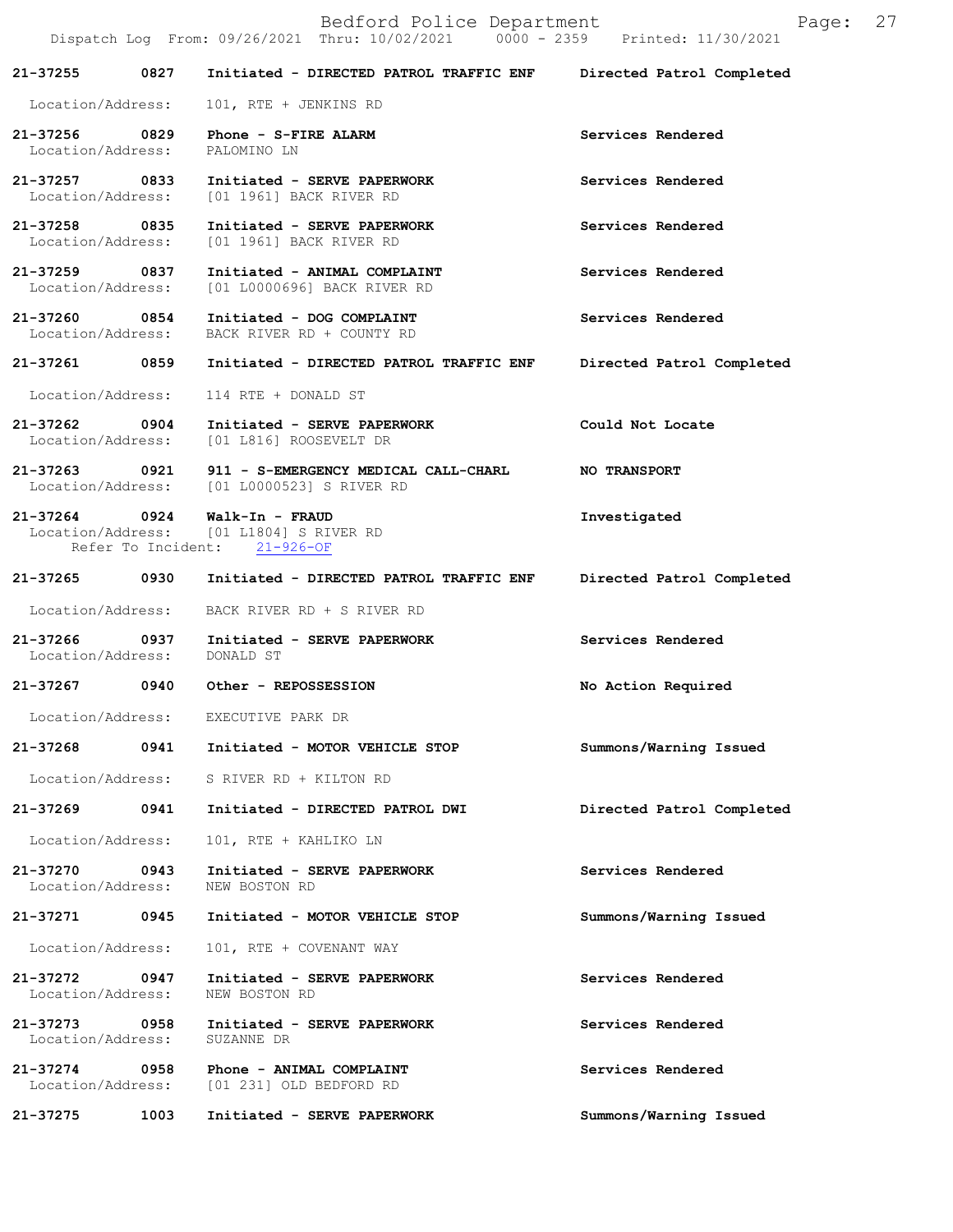|                               |      | Bedford Police Department<br>Dispatch Log From: 09/26/2021 Thru: 10/02/2021 0000 - 2359 Printed: 11/30/2021 | 28<br>Page:                    |
|-------------------------------|------|-------------------------------------------------------------------------------------------------------------|--------------------------------|
| Location/Address:             |      | MCALLISTER RD                                                                                               |                                |
| 21-37276                      | 1004 | Initiated - DIRECTED PATROL TRAFFIC ENF                                                                     | Directed Patrol Completed      |
| Location/Address:             |      | 101, RTE + WALLACE RD                                                                                       |                                |
| 21-37277                      | 1004 | Initiated - DIRECTED PATROL TRAFFIC ENF                                                                     | Directed Patrol Completed      |
| Location/Address:             |      | S RIVER RD + SOMERVILLE DR                                                                                  |                                |
| 21-37278<br>Location/Address: | 1024 | Other - POLICE INFORMATION<br>MERRY ST                                                                      | Services Rendered              |
| 21-37279                      | 1026 | Initiated - MOTOR VEHICLE STOP                                                                              | Summons/Warning Issued         |
| Location/Address:             |      | HARDY RD + $101$ , RTE                                                                                      |                                |
| 21-37280                      | 1029 | Initiated - DIRECTED PATROL TRAFFIC ENF                                                                     | Directed Patrol Completed      |
| Location/Address:             |      | S RIVER RD + COLBY CT                                                                                       |                                |
| 21-37281                      | 1038 | Initiated - MOTOR VEHICLE STOP                                                                              | Summons/Warning Issued         |
| Location/Address:             |      | [01 231] OLD BEDFORD RD                                                                                     |                                |
| 21-37282<br>Location/Address: | 1045 | Phone - DOG COMPLAINT<br>LINDAHL RD + NEW BOSTON RD                                                         | Could Not Locate               |
| 21-37283                      | 1047 | Phone - POLICE INFORMATION                                                                                  | No Action Required             |
| Location/Address:             |      | SETTLER'S CT                                                                                                |                                |
| 21-37284                      | 1049 | Initiated - DIRECTED PATROL-CAR BREAK-INS                                                                   | Directed Patrol Completed      |
| Location/Address:             |      | NASHUA RD + COUNTY RD                                                                                       |                                |
| 21-37285                      | 1057 | Initiated - MOTOR VEHICLE STOP                                                                              | Summons/Warning Issued         |
| Location/Address:             |      | PALOMINO LN + WOODBURY LN                                                                                   |                                |
| 21-37286                      | 1116 | 911 - S-EMERGENCY MEDICAL CALL-CHARL                                                                        | Transported to Elliot Hospital |
| Location/Address:             |      | [01 1489] LEAVY DR                                                                                          |                                |
| 21-37287                      | 1126 | Initiated - DIRECTED PATROL-CAR BREAK-INS                                                                   | Directed Patrol Completed      |
| Location/Address:             |      | [01 1235] S RIVER RD                                                                                        |                                |
| 21-37288                      | 1135 | Initiated - DIRECTED PATROL-CAR BREAK-INS                                                                   | Directed Patrol Completed      |
| Location/Address:             |      | $[01 L0000553] 101$ , RTE                                                                                   |                                |
| 21-37289<br>Location/Address: | 1140 | Phone - MOTOR VEHICLE COMPLAINT<br>101, RTE                                                                 | Could Not Locate               |
| 21-37290                      | 1150 | Phone - DISABLED MOTOR VEHICLE                                                                              | No Action Required             |
| Location/Address:             |      | JOPPA HILL RD                                                                                               |                                |
| 21-37291                      | 1200 | Initiated - MOTOR VEHICLE STOP                                                                              | Summons/Warning Issued         |
| Location/Address:             |      | S RIVER RD                                                                                                  |                                |
| 21-37292<br>Location/Address: | 1205 | Phone - SUSP ACTIVITIES-IN PROGRESS<br>TUMBLE RD                                                            | Services Rendered              |
| 21-37293<br>Location/Address: | 1217 | Initiated - MOTOR VEHICLE STOP<br>WINDING RD + TUMBLE RD                                                    | Services Rendered              |
| 21-37294                      | 1224 | Initiated - DIRECTED PATROL-CAR BREAK-INS                                                                   | Directed Patrol Completed      |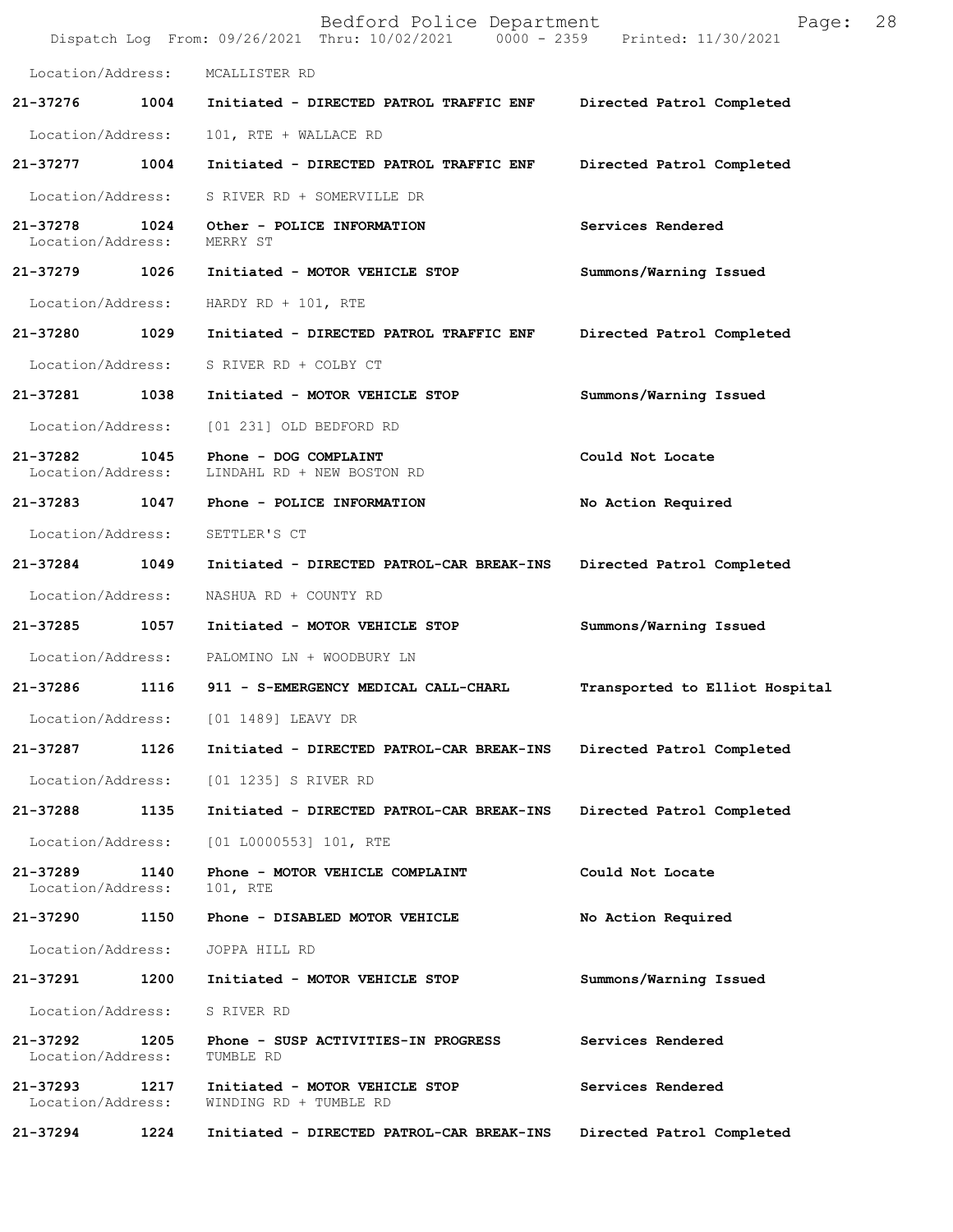Bedford Police Department Fage: 29 Dispatch Log From: 09/26/2021 Thru: 10/02/2021 0000 - 2359 Printed: 11/30/2021

Location/Address: COLBY CT

Refer To Arrest: 21-544-AR

| $21 - 37295$                  | 1229 | Initiated - MOTOR VEHICLE STOP                      | Summons/Warning Issued |
|-------------------------------|------|-----------------------------------------------------|------------------------|
| Location/Address:             |      | S RIVER RD + KILTON RD                              |                        |
| 21-37296<br>Location/Address: | 1230 | 911 - CHECK THE WELFARE<br>[01 L0000552] S RIVER RD | Investigated           |
| 21-37297<br>Location/Address: | 1316 | Phone - VANDALISM<br>[01 463] NASHUA RD             | Investigated           |
| 21-37298<br>Location/Address: | 1331 | Other - SERVE WARRANT<br>[01 1042] S RIVER RD       | Arrest(s) Made         |

| 21-37299                           | 1432         | 911 - S-EMERGENCY MEDICAL CALL-CHARL                            | Transported to Elliot Hospital |
|------------------------------------|--------------|-----------------------------------------------------------------|--------------------------------|
| Location/Address:                  |              | [01 1489] LEAVY DR                                              |                                |
| 21-37300 1520<br>Location/Address: |              | 911 - S-EMERGENCY MEDICAL CALL-CHARL<br>[01 L747] PASTURE LN    | <b>NO TRANSPORT</b>            |
| 21-37301 1529                      |              | Initiated - DIRECTED PATROL ACCIDENTS                           | Directed Patrol Completed      |
|                                    |              | Vicinity of: COUNTY RD + LIBERTY HILL RD                        |                                |
| 21-37302 1535                      |              | Initiated - DIRECTED PATROL ACCIDENTS                           | Directed Patrol Completed      |
| Location/Address:                  |              | 114 RTE + DONALD ST                                             |                                |
| 21-37303 1555                      |              | Initiated - DIRECTED PATROL ACCIDENTS Directed Patrol Completed |                                |
| Location/Address:                  |              | KILTON RD + S RIVER RD                                          |                                |
| 21-37304 1555                      |              | Initiated - DIRECTED PATROL ACCIDENTS                           | Directed Patrol Completed      |
| Location/Address:                  |              | S RIVER RD + MEETINGHOUSE RD                                    |                                |
| 21-37305 1556                      |              | Initiated - MOTOR VEHICLE STOP                                  | Summons/Warning Issued         |
| Location/Address:                  |              | 101, RTE + WALLACE RD                                           |                                |
| 21-37306 1559<br>Location/Address: |              | Phone - ASSIST CITIZEN<br>S RIVER RD                            | Services Rendered              |
| 21-37307 1602                      |              | Initiated - DIRECTED PATROL TRAFFIC ENF                         | Directed Patrol Completed      |
| Location/Address:                  |              | 114 RTE + WHITE AVE                                             |                                |
| 21-37308 1611                      |              | Initiated - DIRECTED PATROL TRAFFIC ENF                         | Directed Patrol Completed      |
|                                    | Vicinity of: | S RIVER RD + COLBY CT                                           |                                |
| 21-37309 1613                      |              | Initiated - DIRECTED PATROL TRAFFIC ENF                         | Directed Patrol Completed      |
|                                    | Vicinity of: | S RIVER RD + COLBY CT                                           |                                |
| 21-37310 1619                      |              | Initiated - MOTOR VEHICLE STOP                                  | Summons/Warning Issued         |
| Location/Address:                  |              | S RIVER RD + WATHEN RD                                          |                                |
| 21-37311                           | 1620         | Initiated - DIRECTED PATROL MOUNTAIN BIKE                       | Directed Patrol Completed      |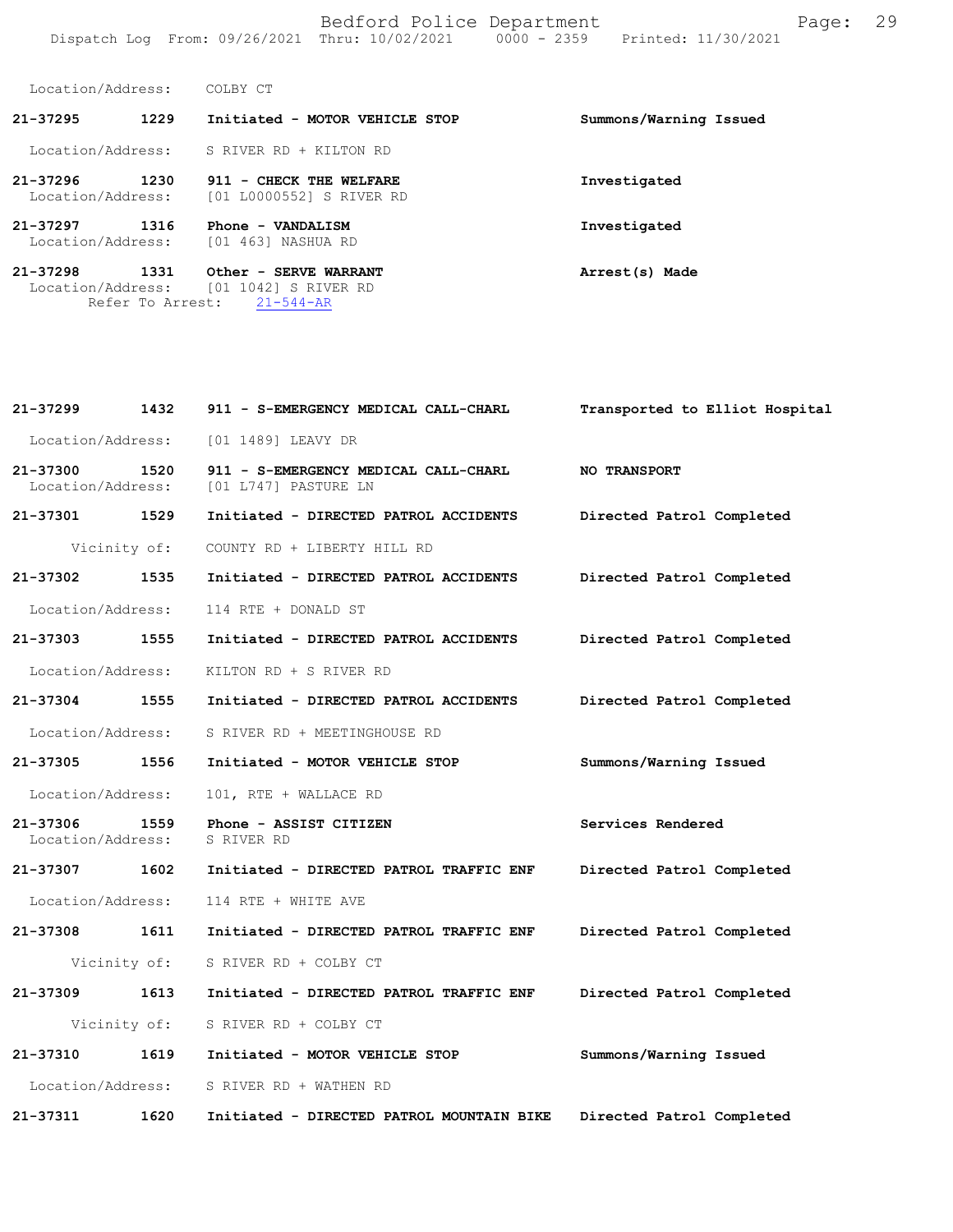|                               |                                                                     | Bedford Police Department<br>Dispatch Log From: 09/26/2021 Thru: 10/02/2021 0000 - 2359 Printed: 11/30/2021                                                                                                                                                                                                              | Page:                     | 30 |
|-------------------------------|---------------------------------------------------------------------|--------------------------------------------------------------------------------------------------------------------------------------------------------------------------------------------------------------------------------------------------------------------------------------------------------------------------|---------------------------|----|
| Location/Address:             |                                                                     | S RIVER RD + UPJOHN ST                                                                                                                                                                                                                                                                                                   |                           |    |
| 21-37312                      | 1628                                                                | Initiated - DIRECTED PATROL TRAFFIC ENF                                                                                                                                                                                                                                                                                  | Directed Patrol Completed |    |
| Location/Address:             |                                                                     | 101, RTE + CONSTITUTION DR                                                                                                                                                                                                                                                                                               |                           |    |
| 21-37313<br>Location/Address: | 1631                                                                | Phone - ASSIST CITIZEN<br>[02] TACONIC DR                                                                                                                                                                                                                                                                                | Services Rendered         |    |
| 21-37314                      | 1641                                                                | Initiated - DIRECTED PATROL ACCIDENTS                                                                                                                                                                                                                                                                                    | Directed Patrol Completed |    |
| Location/Address:             |                                                                     | 101, RTE + WALLACE RD                                                                                                                                                                                                                                                                                                    |                           |    |
| 21-37315                      | 1649                                                                | Initiated - DIRECTED PATROL TRAFFIC ENF                                                                                                                                                                                                                                                                                  | Directed Patrol Completed |    |
| Location/Address:             |                                                                     | NEW BOSTON RD + HOLBROOK RD                                                                                                                                                                                                                                                                                              |                           |    |
| 21-37316                      | 1652                                                                | Initiated - MOTOR VEHICLE STOP                                                                                                                                                                                                                                                                                           | Summons/Warning Issued    |    |
| Location/Address:             |                                                                     | 101, RTE + 114 RTE                                                                                                                                                                                                                                                                                                       |                           |    |
| 21-37317                      | 1654                                                                | Initiated - MOTOR VEHICLE STOP                                                                                                                                                                                                                                                                                           | Summons/Warning Issued    |    |
| Location/Address:             |                                                                     | [01 L0000553] 101, RTE                                                                                                                                                                                                                                                                                                   |                           |    |
| 21-37318<br>Location/Address: | 1707                                                                | Initiated - RADAR TRAILER<br>[01 2320] WALLACE RD                                                                                                                                                                                                                                                                        | Services Rendered         |    |
| 21-37319                      | 1720                                                                | Initiated - DIRECTED PATROL TRAFFIC ENF                                                                                                                                                                                                                                                                                  | Directed Patrol Completed |    |
| Location/Address:             |                                                                     | DONALD ST + WOODLAWN AVE                                                                                                                                                                                                                                                                                                 |                           |    |
| 21-37320                      | 1725                                                                | Initiated - MOTOR VEHICLE STOP                                                                                                                                                                                                                                                                                           | Summons/Warning Issued    |    |
| Location/Address:             |                                                                     | 101, RTE + WALLACE RD                                                                                                                                                                                                                                                                                                    |                           |    |
| 21-37321<br>Location/Address: | 1727                                                                | Phone - ASSIST CITIZEN<br>[01 140] WALLACE RD                                                                                                                                                                                                                                                                            | Services Rendered         |    |
| 21-37322                      | 1728                                                                | Initiated - DIRECTED PATROL ACCIDENTS                                                                                                                                                                                                                                                                                    | Directed Patrol Completed |    |
| Location/Address:             |                                                                     | BACK RIVER RD + S RIVER RD                                                                                                                                                                                                                                                                                               |                           |    |
| 21-37323<br>Location/Address: | 1736<br>Refer To Arrest:<br>Arrest:<br>Address:<br>Age:<br>Charges: | Initiated - SUSP ACTIVITIES<br>[01 L0000511] S RIVER RD<br>$21 - 545 - AR$<br>FLYNN, TIMOTHY SHAWN<br>NORTHFIELD, NH<br>51<br>Alc Interlock MV Not Equipped w/Interlock<br>Drive after Rev/Sus; DUI<br>Driving Without Giving Proof<br>Unofficial Inspection/Registrtn Decal<br>Unregistered Vehicle<br>Misuse of Plates | Arrest(s) Made            |    |
| 21-37324                      | 1805                                                                | Initiated - DIRECTED PATROL TRAFFIC ENF                                                                                                                                                                                                                                                                                  | Directed Patrol Completed |    |
| Location/Address:             |                                                                     | WALLACE RD + MAGAZINE ST                                                                                                                                                                                                                                                                                                 |                           |    |
| 21-37325                      | 1810                                                                | Initiated - MOTOR VEHICLE STOP                                                                                                                                                                                                                                                                                           | Summons/Warning Issued    |    |
| Location/Address:             |                                                                     | 101, RTE + MEETINGHOUSE RD OFF RAMP                                                                                                                                                                                                                                                                                      |                           |    |
| 21-37326<br>Location/Address: | 1815<br>Refer To Incident:                                          | Phone - MISSING PERSON<br>CONSTANCE ST<br>$21 - 929 - OF$                                                                                                                                                                                                                                                                | Investigated              |    |
| 21-37327                      | 1825                                                                | Phone - ANIMAL COMPLAINT                                                                                                                                                                                                                                                                                                 | No Action Required        |    |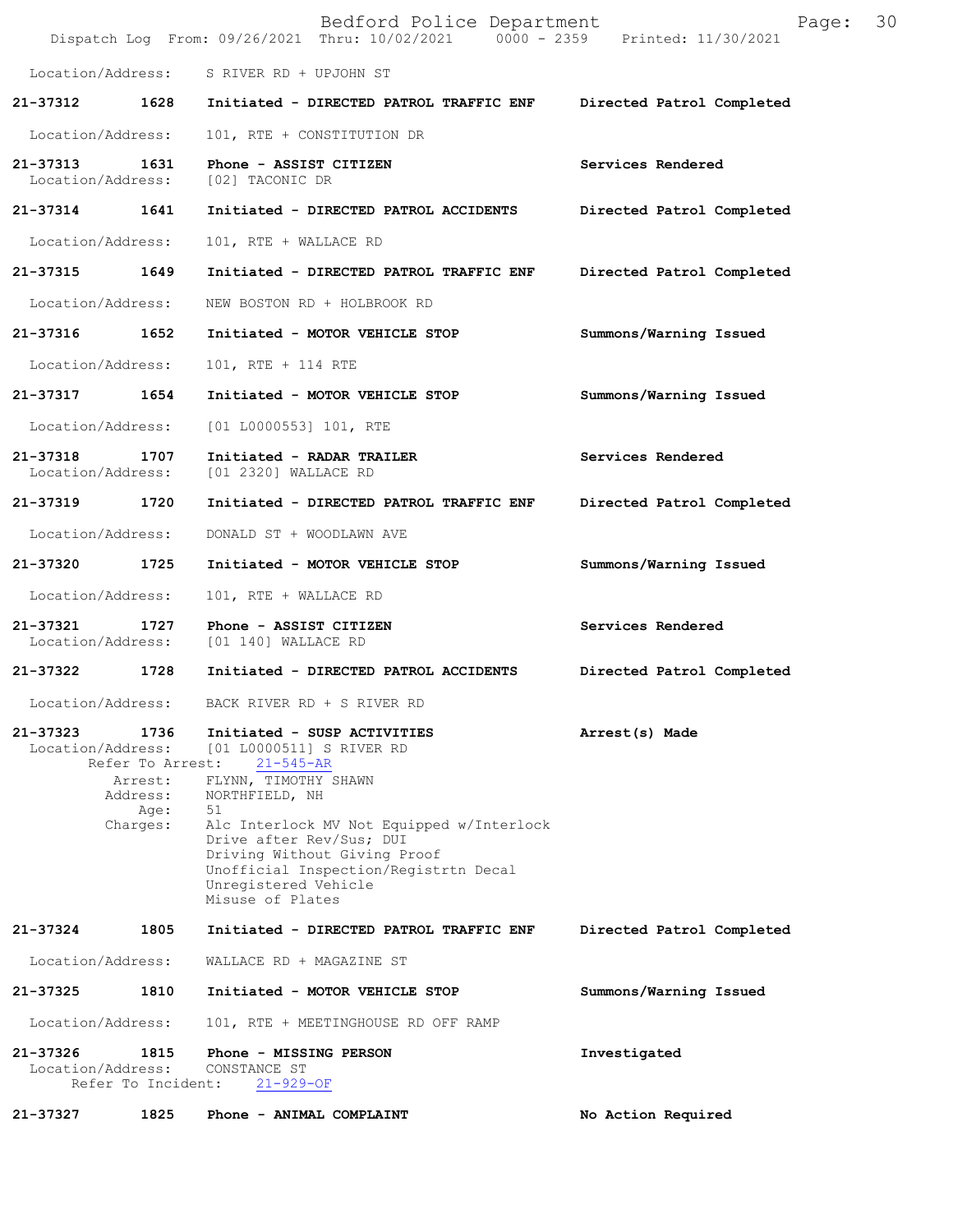|                                    |                                                 | Bedford Police Department<br>Dispatch Log From: 09/26/2021 Thru: 10/02/2021 0000 - 2359 Printed: 11/30/2021                                                                                                                                                                                       | Page:                          | 31 |
|------------------------------------|-------------------------------------------------|---------------------------------------------------------------------------------------------------------------------------------------------------------------------------------------------------------------------------------------------------------------------------------------------------|--------------------------------|----|
| Location/Address:                  |                                                 | GAULT RD                                                                                                                                                                                                                                                                                          |                                |    |
| 21-37328                           | 1827                                            | Initiated - DIRECTED PATROL ACCIDENTS                                                                                                                                                                                                                                                             | Directed Patrol Completed      |    |
|                                    | Vicinity of:                                    | COLONIAL DR + 101, RTE                                                                                                                                                                                                                                                                            |                                |    |
| 21-37329                           | 1840                                            | Initiated - MOTOR VEHICLE STOP                                                                                                                                                                                                                                                                    | Summons/Warning Issued         |    |
| Location/Address:                  |                                                 | 101, RTE + CHESTNUT DR                                                                                                                                                                                                                                                                            |                                |    |
| 21-37330                           | 1848                                            | Initiated - DIRECTED PATROL-CAR BREAK-INS                                                                                                                                                                                                                                                         | Directed Patrol Completed      |    |
| Location/Address:                  |                                                 | [01 1050] DONALD ST                                                                                                                                                                                                                                                                               |                                |    |
| 21-37331                           | 1852                                            | 911 - S-EMERGENCY MEDICAL CALL-ALPHA                                                                                                                                                                                                                                                              | Transported to Elliot Hospital |    |
| Location/Address:                  |                                                 | [01 395] TECHNOLOGY DR                                                                                                                                                                                                                                                                            |                                |    |
| 21-37332 1905<br>Location/Address: | Refer To Incident:                              | Initiated - MOTOR VEHICLE STOP<br>101, RTE + JENKINS RD<br>$21 - 930 - OF$                                                                                                                                                                                                                        | Investigated                   |    |
| 21-37333<br>Location/Address:      | 1918                                            | Phone - CHECK THE WELFARE<br>101, RTE                                                                                                                                                                                                                                                             | Services Rendered              |    |
| 21-37334 2005                      |                                                 | Initiated - MOTOR VEHICLE STOP                                                                                                                                                                                                                                                                    | Summons/Warning Issued         |    |
| Location/Address:                  |                                                 | N AMHERST RD + JOPPA HILL RD                                                                                                                                                                                                                                                                      |                                |    |
| 21-37335 2009                      |                                                 | Other - BOLO                                                                                                                                                                                                                                                                                      | No Action Required             |    |
|                                    | Location:                                       | [25] SALEM PD                                                                                                                                                                                                                                                                                     |                                |    |
| 21-37336                           | 2009                                            | Initiated - DIRECTED PATROL DWI                                                                                                                                                                                                                                                                   | Directed Patrol Completed      |    |
| Location/Address:                  |                                                 | S RIVER RD + MEETINGHOUSE RD                                                                                                                                                                                                                                                                      |                                |    |
| 21-37337 2010<br>Location/Address: |                                                 | Phone - S-FIRE ALARM<br>[01 L0000646] BOYNTON ST                                                                                                                                                                                                                                                  | Alarm - False                  |    |
| 21-37338                           | 2014                                            | Initiated - SUSP ACTIVITIES                                                                                                                                                                                                                                                                       | Summons/Warning Issued         |    |
|                                    |                                                 | Location/Address: [01 632] JOPPA HILL RD                                                                                                                                                                                                                                                          |                                |    |
| Location/Address:                  | Refer To Arrest:<br>Arrest:<br>Age:<br>Charges: | 21-37339 2021 Initiated - SUSP ACTIVITIES<br>EASTMAN AVE + S RIVER RD<br>21-546-AR<br>SEPULVEDA, EDGAR<br>Address: MANCHESTER, NH<br>- 32<br>Recv Stolen Prop; \$0-\$1000                                                                                                                         | Arrest(s) Made                 |    |
| 21-37340<br>Location/Address:      |                                                 | 2043 Phone - SUSP ACTIVITIES-IN PROGRESS<br>SANDSTONE DR + CONSTANCE ST                                                                                                                                                                                                                           | Could Not Locate               |    |
|                                    |                                                 | 21-37341 2116 Initiated - SUSP ACTIVITIES<br>Location/Address: [01 L1562] KILTON RD<br>Refer To Incident: 21-931-OF                                                                                                                                                                               | Investigated                   |    |
| 21-37342 2119<br>Location/Address: | Address:<br>Age:<br>Charges:<br>Age:            | Initiated - MOTOR VEHICLE STOP<br>101, RTE + NASHUA RD<br>Refer To Arrest: 21-547-AR<br>Arrest: MALDONADO SANTANA, NICOLE MIGUELINA<br>MANCHESTER, NH<br>20<br>Recv Stolen Prop; Stolen Firearm<br>Refer To Arrest: 21-548-AR<br>Arrest: SANTANA SANCHEZ, LUIS J<br>Address: MANCHESTER, NH<br>23 | Arrest(s) Made                 |    |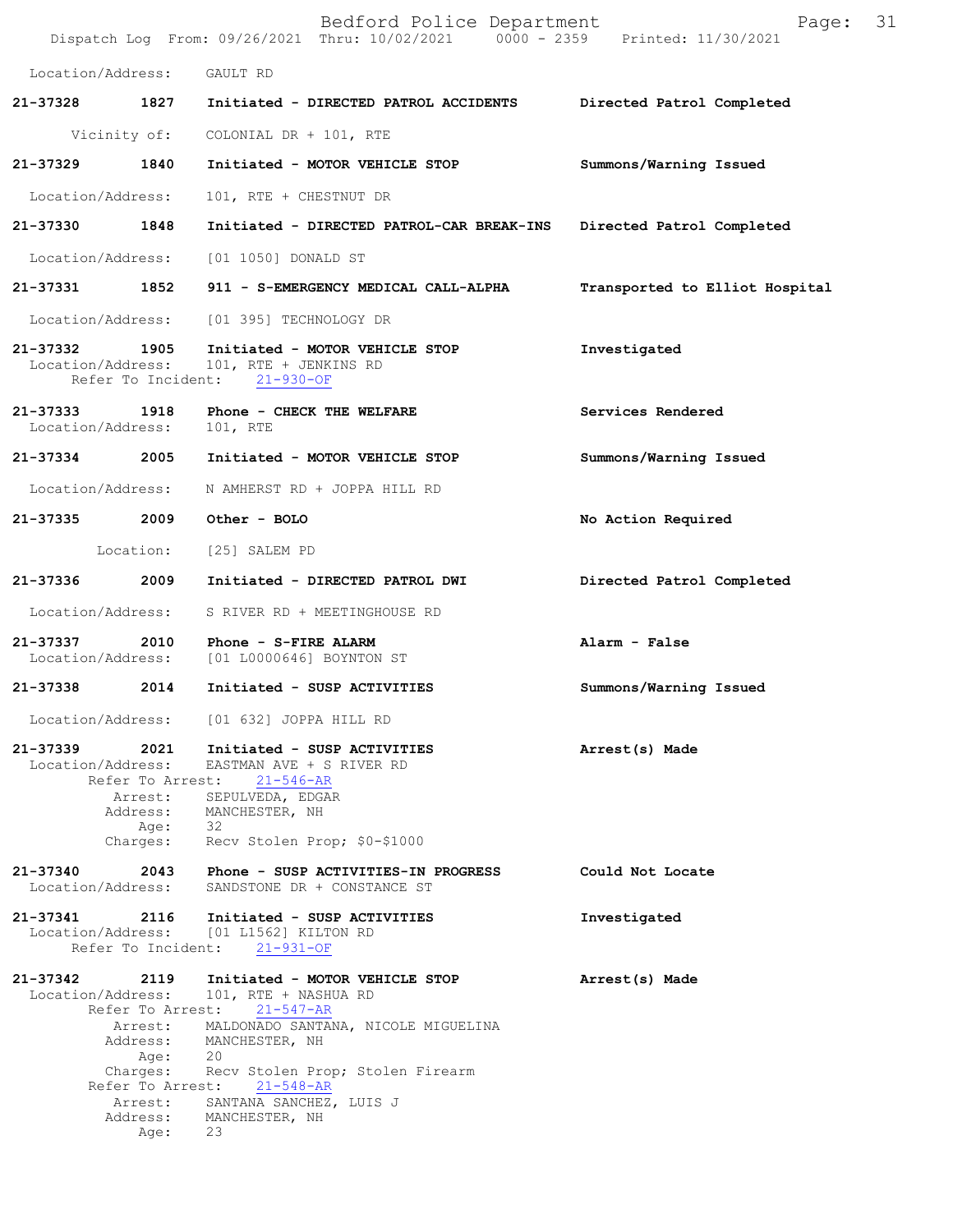|                                    |              | Bedford Police Department<br>Dispatch Log From: 09/26/2021 Thru: 10/02/2021 0000 - 2359 Printed: 11/30/2021 | Page:                     | 32 |
|------------------------------------|--------------|-------------------------------------------------------------------------------------------------------------|---------------------------|----|
|                                    |              | Charges: Recv Stolen Prop; Stolen Firearm                                                                   |                           |    |
| 21-37343                           | 2122         | 911 - ASSIST CITIZEN                                                                                        | No Action Required        |    |
| Location/Address:                  |              | [01 248] RIDGEWOOD RD                                                                                       |                           |    |
| 21-37344<br>Location/Address:      | 2134         | 911 - MOTOR VEHICLE COMP-IN PROGRESS<br>MARSTON DR + WALLACE RD                                             | Could Not Locate          |    |
| $21 - 37345$                       | 2150         | 911 - S-EMERGENCY MEDICAL CALL-BRAVO<br>Location/Address: [01 919] CORPORATE DR                             | <b>NO TRANSPORT</b>       |    |
| 21-37346                           | 2157         | 911 - ASSIST CITIZEN                                                                                        | No Action Required        |    |
| Location/Address:                  |              | [01 248] RIDGEWOOD RD                                                                                       |                           |    |
| 21-37347 2158                      |              | Initiated - DIRECTED PATROL-CAR BREAK-INS                                                                   | Directed Patrol Completed |    |
| Location/Address:                  |              | [01 L1823] BOYNTON ST                                                                                       |                           |    |
| 21-37348<br>Location/Address:      | 2158         | 911 - MOTOR VEHICLE COMP-IN PROGRESS<br>NEW BOSTON RD                                                       | Could Not Locate          |    |
| 21-37349 2306<br>Location/Address: |              | 911 - S-FIRE ALARM<br>GLENEAGLE DR                                                                          | Services Rendered         |    |
| 21-37350 2329                      |              | Initiated - DIRECTED PATROL DWI                                                                             | Directed Patrol Completed |    |
| Location/Address:                  |              | 101, RTE + 114 RTE                                                                                          |                           |    |
| 21-37351                           | 2332         | Initiated - DIRECTED PATROL DWI                                                                             | Directed Patrol Completed |    |
|                                    | Vicinity of: | S RIVER RD + TECHNOLOGY DR                                                                                  |                           |    |
| 21-37352                           | 2332         | Initiated - MOTOR VEHICLE STOP                                                                              | Summons/Warning Issued    |    |
| Location/Address:                  |              | 101, RTE + PLUMMER ROAD OVERPASS                                                                            |                           |    |
| 21-37353 2340                      |              | Initiated - DIRECTED PATROL DWI                                                                             | Directed Patrol Completed |    |
|                                    |              | Vicinity of: S RIVER RD + KILTON RD                                                                         |                           |    |
| 21-37354                           | 2349         | Initiated - DIRECTED PATROL DWI                                                                             | Directed Patrol Completed |    |
| Location/Address:                  |              | 101, RTE + KAHLIKO LN                                                                                       |                           |    |
| 21-37355                           | 2353         | Initiated - DIRECTED PATROL DWI                                                                             | Directed Patrol Completed |    |
|                                    |              | Vicinity of: S RIVER RD + AUTUMN LN                                                                         |                           |    |
|                                    |              | For Date: $09/30/2021$ - Thursday                                                                           |                           |    |
| 21-37356                           | 0000         | Initiated - DIRECTED PATROL DWI                                                                             | Directed Patrol Completed |    |
|                                    | Vicinity of: | S RIVER RD + COLBY CT                                                                                       |                           |    |
| 21-37357                           | 0001         | Initiated - DIRECTED PATROL DWI                                                                             | Directed Patrol Completed |    |
| Location/Address:                  |              | 101, RTE + MEETINGHOUSE RD                                                                                  |                           |    |
| 21-37358                           | 0005         | Initiated - MOTOR VEHICLE STOP                                                                              | Summons/Warning Issued    |    |
| Location/Address:                  |              | 101, RTE + BOYNTON ST                                                                                       |                           |    |
| 21-37359                           | 0011         | Initiated - MOTOR VEHICLE STOP                                                                              | Summons/Warning Issued    |    |

Location/Address: S RIVER RD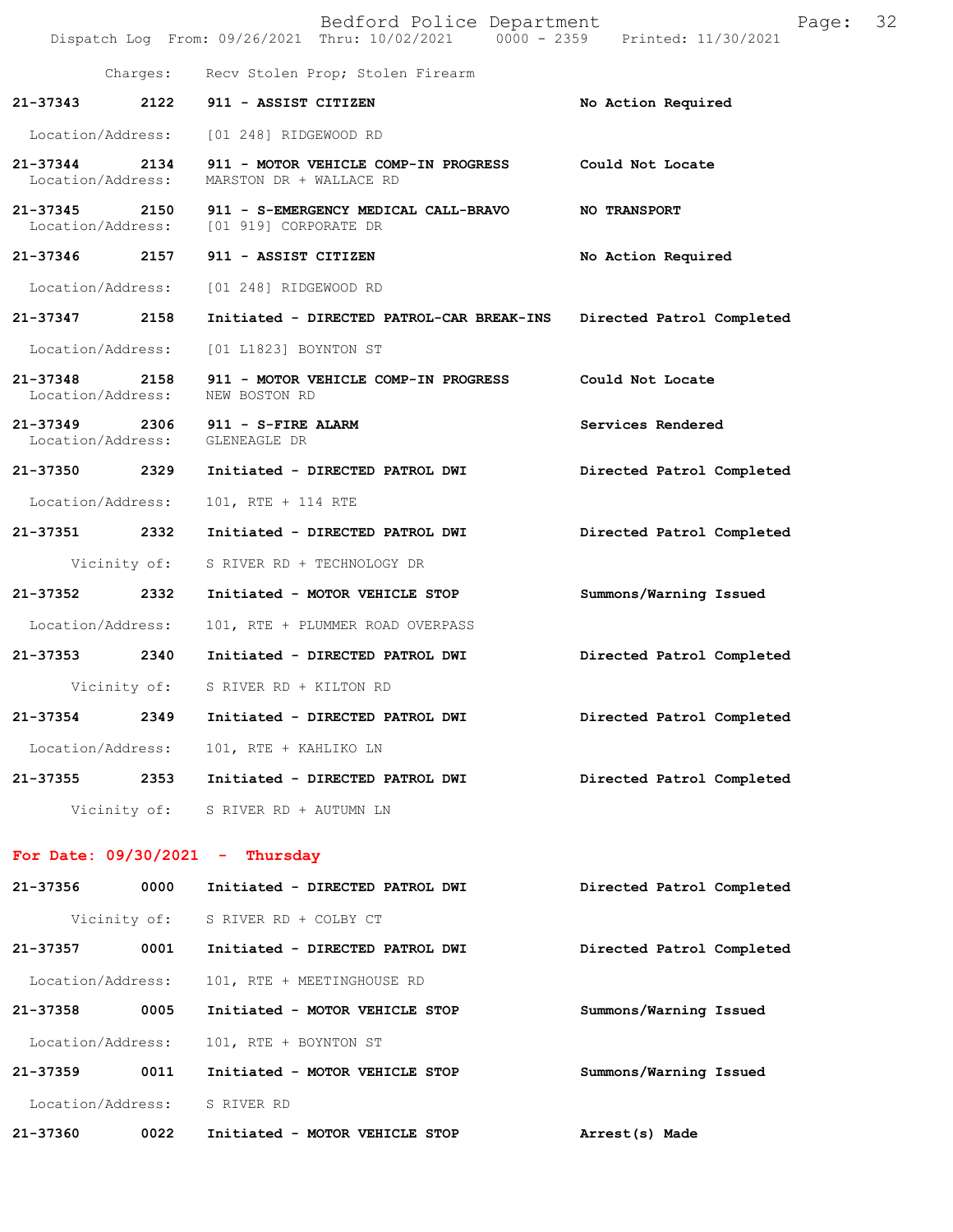|                   |              | Bedford Police Department<br>Dispatch Log From: 09/26/2021 Thru: 10/02/2021   0000 - 2359   Printed: 11/30/2021                                                                       | Page:                     | 33 |
|-------------------|--------------|---------------------------------------------------------------------------------------------------------------------------------------------------------------------------------------|---------------------------|----|
|                   | Charges:     | Location/Address: 101, RTE + OLD BEDFORD RD<br>Refer To Arrest: 21-549-AR<br>Arrest: CEPEDA, STEPHANIE<br>Address: MANCHESTER, NH<br>Age: 26<br>Bench Warrants<br>Drive after Rev/Sus |                           |    |
| 21-37361 0024     |              | Initiated - DIRECTED PATROL ACCIDENTS                                                                                                                                                 | Directed Patrol Completed |    |
| Location/Address: |              | 101, RTE + JENKINS RD                                                                                                                                                                 |                           |    |
| 21-37362 0037     |              | Initiated - MOTOR VEHICLE STOP                                                                                                                                                        | Summons/Warning Issued    |    |
| Location/Address: |              | $[01 L241] 101$ , RTE                                                                                                                                                                 |                           |    |
| 21-37363 0039     |              | Initiated - DIRECTED PATROL DWI                                                                                                                                                       | Directed Patrol Completed |    |
|                   | Vicinity of: | S RIVER RD + MEETINGHOUSE RD                                                                                                                                                          |                           |    |
| 21-37364 0049     |              | Initiated - MOTOR VEHICLE STOP                                                                                                                                                        | Summons/Warning Issued    |    |
| Location/Address: |              | [01 L241] 101, RTE                                                                                                                                                                    |                           |    |
| 21-37365 0054     |              | Initiated - MOTOR VEHICLE STOP                                                                                                                                                        | Summons/Warning Issued    |    |
| Location/Address: |              | BACK RIVER RD + S RIVER RD                                                                                                                                                            |                           |    |
| 21-37366 0108     |              | Initiated - DIRECTED PATROL DWI                                                                                                                                                       | Directed Patrol Completed |    |
|                   |              | Vicinity of: S RIVER RD + RIDGEWOOD RD                                                                                                                                                |                           |    |
| 21-37367 0109     |              | Initiated - DIRECTED PATROL DWI                                                                                                                                                       | Directed Patrol Completed |    |
| Location/Address: |              | N AMHERST RD                                                                                                                                                                          |                           |    |
| 21-37368 0118     |              | Initiated - DIRECTED PATROL DWI                                                                                                                                                       | Directed Patrol Completed |    |
| Location/Address: |              | 101, RTE + MEETINGHOUSE RD                                                                                                                                                            |                           |    |
| 21-37369 0119     |              | Initiated - MOTOR VEHICLE STOP                                                                                                                                                        | Summons/Warning Issued    |    |
| Location/Address: |              | 101, RTE + WALLACE RD                                                                                                                                                                 |                           |    |
| 21-37370          | 0121         | Phone - ALARM, BURGLAR                                                                                                                                                                | Alarm- correct code/reset |    |
| Location/Address: |              | [01 L653] OLD BEDFORD RD                                                                                                                                                              |                           |    |
| 21-37371          | 0131         | Initiated - DIRECTED PATROL DWI                                                                                                                                                       | Directed Patrol Completed |    |
| Location/Address: |              | 114 RTE + PLUMMER HILL RD                                                                                                                                                             |                           |    |
| 21-37372          | 0139         | Initiated - MOTOR VEHICLE STOP                                                                                                                                                        | Summons/Warning Issued    |    |
| Location/Address: |              | 114 RTE                                                                                                                                                                               |                           |    |
| 21-37373          | 0144         | Initiated - MOTOR VEHICLE STOP                                                                                                                                                        | Summons/Warning Issued    |    |
| Location/Address: |              | 114 RTE                                                                                                                                                                               |                           |    |
| 21-37374          | 0145         | Initiated - DIRECTED PATROL DWI                                                                                                                                                       | Directed Patrol Completed |    |
|                   | Vicinity of: | S RIVER RD + KILTON RD                                                                                                                                                                |                           |    |
| 21-37375          | 0152         | Initiated - MOTOR VEHICLE STOP                                                                                                                                                        | Summons/Warning Issued    |    |
| Location/Address: |              | 101, RTE + F.E. EVERETT SOUTH TPKE                                                                                                                                                    |                           |    |
| 21-37376          | 0154         | Initiated - MOTOR VEHICLE STOP                                                                                                                                                        | Summons/Warning Issued    |    |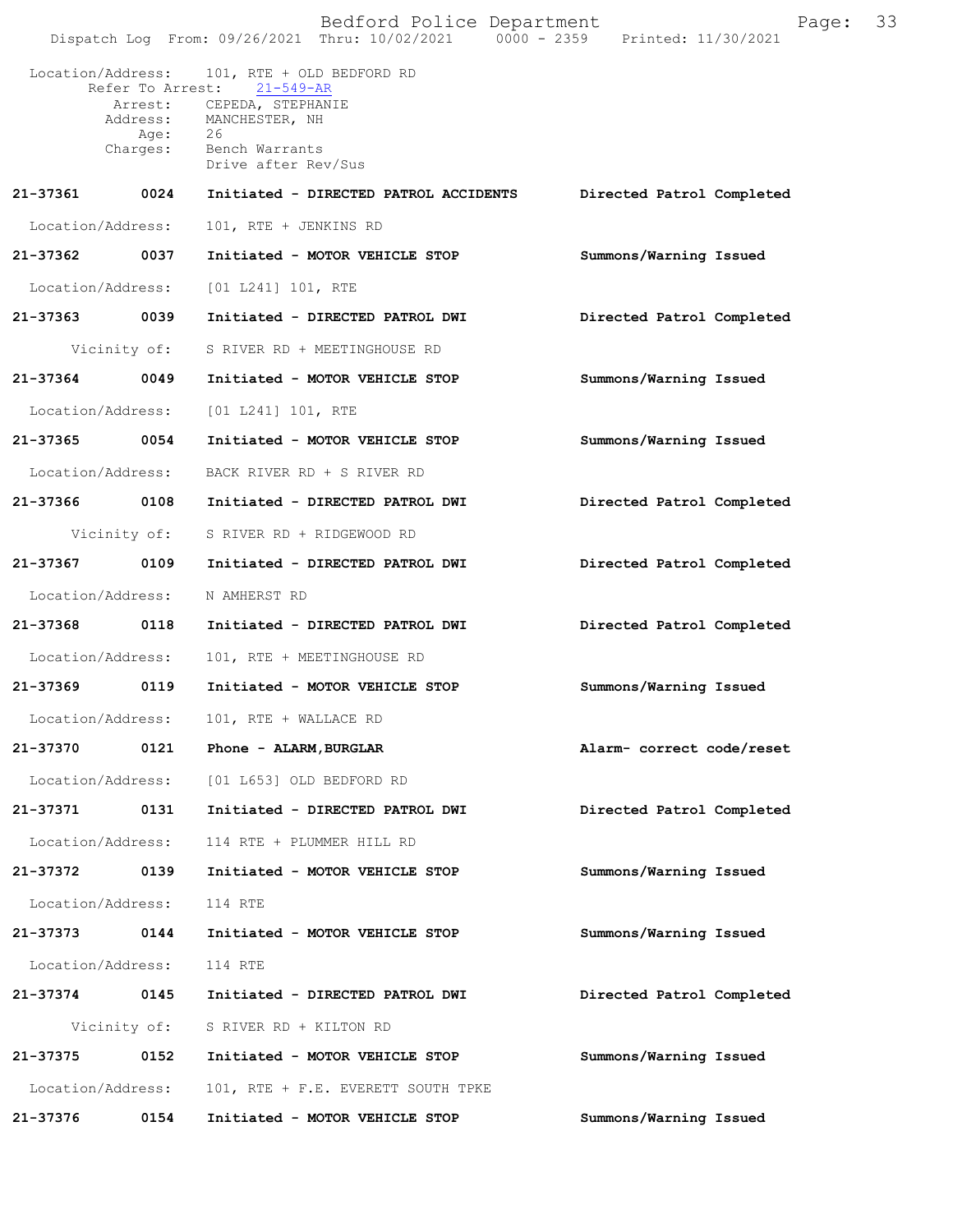|                               |                            | Bedford Police Department<br>Dispatch Log From: 09/26/2021 Thru: 10/02/2021 0000 - 2359 Printed: 11/30/2021 | Page:                     | 34 |
|-------------------------------|----------------------------|-------------------------------------------------------------------------------------------------------------|---------------------------|----|
| Location/Address:             |                            | 101, RTE + I-293 NORTH                                                                                      |                           |    |
| 21-37377 0207                 |                            | Initiated - DIRECTED PATROL DWI                                                                             | Directed Patrol Completed |    |
| Location/Address:             |                            | NEW BOSTON RD + CHESTERFIELD PL                                                                             |                           |    |
| 21-37378                      | 0208                       | Initiated - DIRECTED PATROL-CAR BREAK-INS Directed Patrol Completed                                         |                           |    |
| Location/Address:             |                            | [01 1870] S RIVER RD                                                                                        |                           |    |
| 21-37379 0220                 |                            | Initiated - DIRECTED PATROL DWI                                                                             | Directed Patrol Completed |    |
| Location/Address:             |                            | 101, RTE + HITCHING POST LN                                                                                 |                           |    |
| 21-37380 0223                 |                            | Initiated - MOTOR VEHICLE STOP                                                                              | Summons/Warning Issued    |    |
| Location/Address:             |                            | 114 RTE                                                                                                     |                           |    |
| 21-37381<br>Location/Address: | 0229<br>Refer To Incident: | Initiated - MOTOR VEHICLE STOP<br>101, RTE + JENKINS RD<br>$21 - 932 - OF$                                  | Investigated              |    |
|                               |                            | 21-37382 0244 Initiated - DIRECTED PATROL BURGLARY                                                          | Directed Patrol Completed |    |
| Location/Address:             |                            | RIVERWAY PL                                                                                                 |                           |    |
| 21-37383 0249                 |                            | Initiated - MOTOR VEHICLE STOP                                                                              | Summons/Warning Issued    |    |
| Location/Address:             |                            | 101, RTE + CONSTITUTION DR                                                                                  |                           |    |
| 21-37384 0254                 |                            | Initiated - DIRECTED PATROL DWI                                                                             | Directed Patrol Completed |    |
|                               | Vicinity of:               | MEETINGHOUSE RD + S RIVER RD                                                                                |                           |    |
| 21-37385                      | 0258                       | 911 - ASSIST CITIZEN                                                                                        | No Action Required        |    |
|                               |                            | Location/Address: [01 248] RIDGEWOOD RD                                                                     |                           |    |
|                               |                            | 21-37386 0314 911 - S-EMERGENCY MEDICAL CALL-CHARL<br>Location/Address: BEDFORD CENTER RD                   | NO TRANSPORT              |    |
| 21-37387                      | 0450                       | Initiated - BUILDING CHECK                                                                                  | Building Checked/Secured  |    |
|                               |                            | Location/Address: [01 515] S RIVER RD                                                                       |                           |    |
| 21-37390                      | 0450                       | Initiated - BUILDING CHECK                                                                                  | Building Checked/Secured  |    |
| Location/Address:             |                            | [01 L2415] CONSTITUTION DR                                                                                  |                           |    |
| 21-37388                      | 0451                       | Initiated - DIRECTED PATROL BURGLARY                                                                        | Directed Patrol Completed |    |
|                               | Vicinity of:               | PALOMINO LN + PLUMMER RD                                                                                    |                           |    |
| 21-37389                      | 0451                       | Initiated - BUILDING CHECK                                                                                  | Building Checked/Secured  |    |
| Location/Address:             |                            | [01 463] NASHUA RD                                                                                          |                           |    |
| 21-37391                      | 0458                       | Initiated - BUILDING CHECK                                                                                  | Building Checked/Secured  |    |
| Location/Address:             |                            | [01 L1094] S RIVER RD                                                                                       |                           |    |
| 21-37392                      | 0510                       | Initiated - DIRECTED PATROL TRAFFIC ENF                                                                     | Directed Patrol Completed |    |
|                               | Vicinity of:               | S RIVER RD + HAWTHORNE DR                                                                                   |                           |    |
| 21-37393                      | 0514                       | Initiated - DIRECTED PATROL-CAR BREAK-INS                                                                   | Directed Patrol Completed |    |
| Location/Address:             |                            | [01 1033] COUNTY RD                                                                                         |                           |    |
| 21-37394                      | 0518                       | Initiated - BUILDING CHECK                                                                                  | Directed Patrol Completed |    |
|                               |                            |                                                                                                             |                           |    |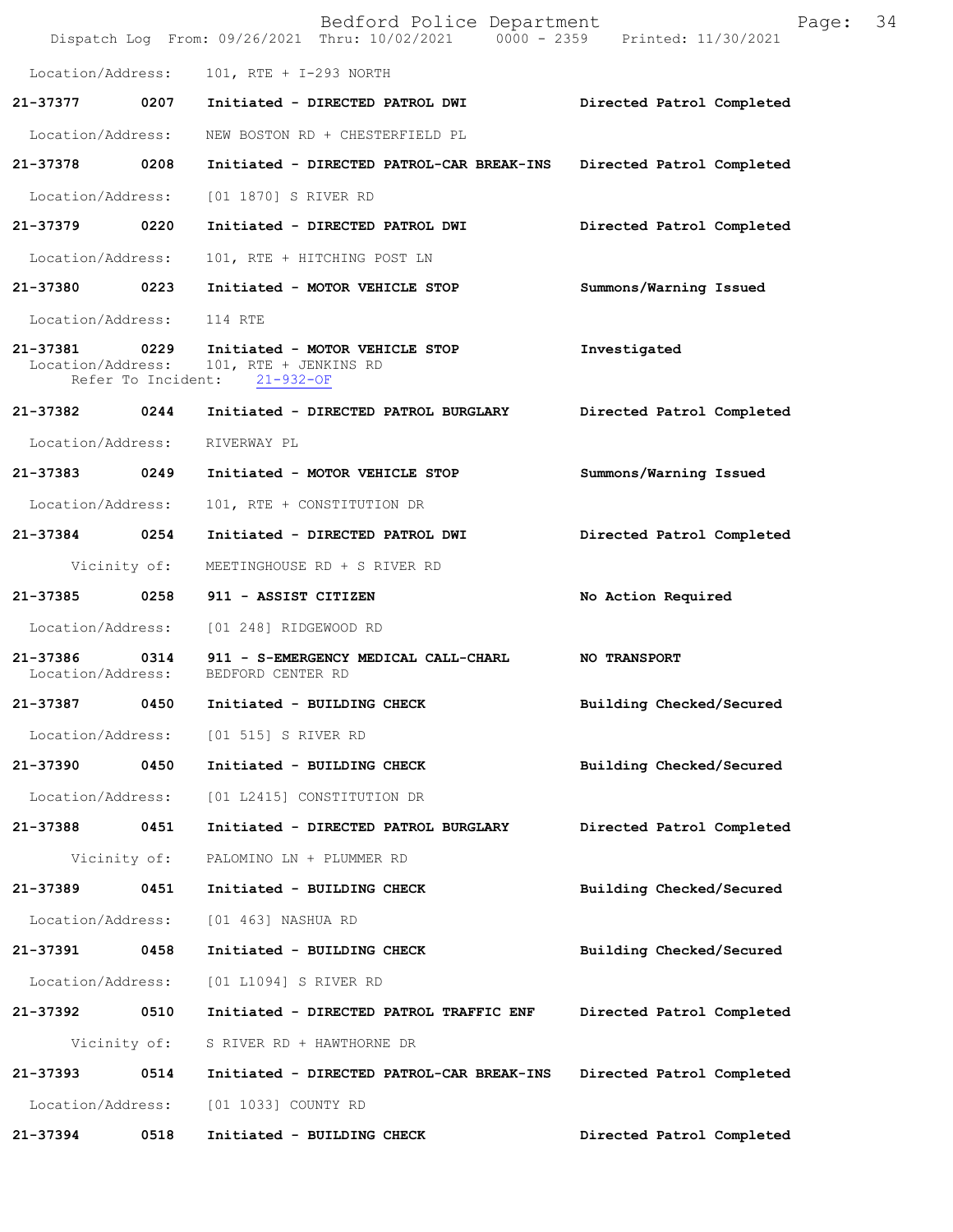|                                    |              | Bedford Police Department<br>Dispatch Log From: 09/26/2021 Thru: 10/02/2021 0000 - 2359 Printed: 11/30/2021 | Page: 35                       |  |
|------------------------------------|--------------|-------------------------------------------------------------------------------------------------------------|--------------------------------|--|
|                                    |              | Location/Address: [01 376] KILTON RD                                                                        |                                |  |
| 21-37395 0527                      |              | Initiated - DIRECTED PATROL TRAFFIC ENF Directed Patrol Completed                                           |                                |  |
| Location/Address:                  |              | DONALD ST + 114 RTE                                                                                         |                                |  |
| 21-37396 0531                      |              | Initiated - DIRECTED PATROL TRAFFIC ENF                                                                     | Directed Patrol Completed      |  |
|                                    | Vicinity of: | S RIVER RD + PARK DR                                                                                        |                                |  |
| 21-37397 0536                      |              | Initiated - DIRECTED PATROL TRAFFIC ENF                                                                     | Directed Patrol Completed      |  |
| Location/Address:                  |              | 101, RTE + KAHLIKO LN                                                                                       |                                |  |
| 21-37398 0542                      |              | Initiated - MOTOR VEHICLE STOP                                                                              | Summons/Warning Issued         |  |
| Location/Address:                  |              | 101, RTE + PLUMMER ROAD OVERPASS                                                                            |                                |  |
| 21-37399 0556                      |              | Initiated - DIRECTED PATROL TRAFFIC ENF                                                                     | Directed Patrol Completed      |  |
| Location/Address:                  |              | 101, RTE + MEETINGHOUSE RD                                                                                  |                                |  |
| 21-37400 0558                      |              | Initiated - DIRECTED PATROL TRAFFIC ENF                                                                     | Directed Patrol Completed      |  |
|                                    | Vicinity of: | S RIVER RD + PALOMINO LN                                                                                    |                                |  |
| 21-37401 0616                      |              | Initiated - MOTOR VEHICLE STOP                                                                              | Summons/Warning Issued         |  |
| Location/Address:                  |              | 101, RTE + MEETINGHOUSE RD OFF RAMP                                                                         |                                |  |
| 21-37402 0709                      |              | Phone - S-MUTUAL AID-MEDICAL                                                                                | Transported to Elliot Hospital |  |
| Location/Address:                  |              | [03] CROCKETT DR                                                                                            |                                |  |
| 21-37403 0736                      |              | Initiated - DIRECTED PATROL ACCIDENTS                                                                       | Directed Patrol Completed      |  |
|                                    |              | Location/Address: S RIVER RD + BACK RIVER RD                                                                |                                |  |
| 21-37404 0748                      |              | Initiated - DIRECTED PATROL TRAFFIC ENF                                                                     | Directed Patrol Completed      |  |
|                                    |              | Location/Address: [01 192] NEW BOSTON RD                                                                    |                                |  |
| 21-37405                           | 0754         | Initiated - MOTOR VEHICLE STOP                                                                              | Summons/Warning Issued         |  |
| Location/Address:                  |              | NEW BOSTON RD + WALLACE RD                                                                                  |                                |  |
| 21-37406                           | 0801         | Initiated - DIRECTED PATROL ACCIDENTS                                                                       | Directed Patrol Completed      |  |
| Location/Address:                  |              | 101, RTE + JENKINS RD                                                                                       |                                |  |
| 21-37407 0803<br>Location/Address: |              | Phone - ANIMAL COMPLAINT<br>GAULT RD                                                                        | Services Rendered              |  |
| 21-37408<br>Location/Address:      | 0804         | Phone - ANIMAL COMPLAINT<br>[01 234] BACK RIVER RD                                                          | Services Rendered              |  |
| 21-37409                           | 0809         | Initiated - MOTOR VEHICLE STOP                                                                              | Summons/Warning Issued         |  |
| Location/Address:                  |              | 101, RTE + COVENANT WAY                                                                                     |                                |  |
| 21-37410                           | 0826         | Initiated - DIRECTED PATROL TRAFFIC ENF                                                                     | Directed Patrol Completed      |  |
| Location/Address:                  |              | DONALD ST + 114 RTE                                                                                         |                                |  |
| 21-37411 0837                      |              | Initiated - DIRECTED PATROL TRAFFIC ENF                                                                     | Directed Patrol Completed      |  |
|                                    |              | Location/Address: S RIVER RD + MEETINGHOUSE RD                                                              |                                |  |
| 21-37412                           | 0841         | Initiated - MOTOR VEHICLE STOP                                                                              | Summons/Warning Issued         |  |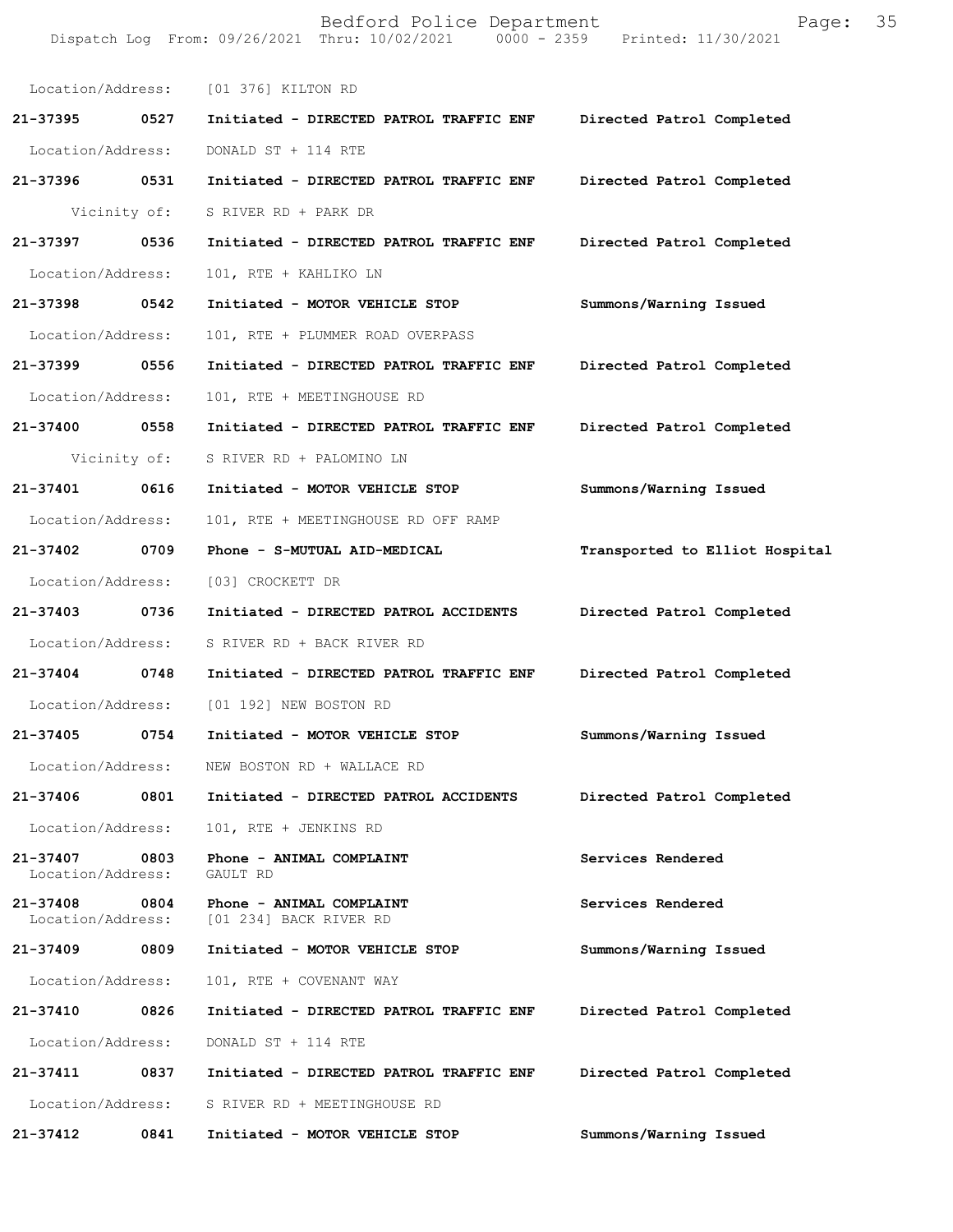|                               |      | Bedford Police Department<br>Dispatch Log From: 09/26/2021 Thru: 10/02/2021 0000 - 2359 Printed: 11/30/2021 | Page:                          | 36 |
|-------------------------------|------|-------------------------------------------------------------------------------------------------------------|--------------------------------|----|
|                               |      | Location/Address: 114 RTE + 101, RTE                                                                        |                                |    |
| 21-37413                      | 0846 | Initiated - DIRECTED PATROL ACCIDENTS                                                                       | Directed Patrol Completed      |    |
| Location/Address:             |      | S RIVER RD + KILTON RD                                                                                      |                                |    |
| 21-37414 0847                 |      | 911 - S-EMERGENCY MEDICAL CALL-CHARL                                                                        | Transported to Elliot Hospital |    |
| Location/Address:             |      | [01 335] COLBY CT                                                                                           |                                |    |
| 21-37415 0856                 |      | Initiated - DIRECTED PATROL ACCIDENTS                                                                       | Directed Patrol Completed      |    |
| Location/Address:             |      | 101, RTE + WALLACE RD                                                                                       |                                |    |
| 21-37416                      | 0911 | Initiated - MOTOR VEHICLE STOP                                                                              | Summons/Warning Issued         |    |
| Location/Address:             |      | [01 1660] S RIVER RD                                                                                        |                                |    |
| 21-37417                      | 0912 | Initiated - DOG VIOLATIONS (STATE/LOCAL)                                                                    | Summons/Warning Issued         |    |
| Location/Address:             |      | [01 1804] PONDFIELD RD                                                                                      |                                |    |
| 21-37418 0914                 |      | Initiated - MOTOR VEHICLE STOP                                                                              | Summons/Warning Issued         |    |
| Location/Address:             |      | [01 L484] S RIVER RD                                                                                        |                                |    |
| 21-37419                      | 0915 | Initiated - VACANT PROPERTY CHECK                                                                           | Building Checked/Secured       |    |
| Location/Address:             |      | [01 L1100] POWDER HILL RD                                                                                   |                                |    |
| 21-37420                      | 0915 | Phone - Parking Complaint                                                                                   | Summons/Warning Issued         |    |
| Location/Address:             |      | [01 1444] NASHUA RD                                                                                         |                                |    |
| 21-37421 0925                 |      | Initiated - DOG VIOLATIONS (STATE/LOCAL)                                                                    | Summons/Warning Issued         |    |
| Location/Address:             |      | MILL STONE TER                                                                                              |                                |    |
| 21-37422 0932                 |      | Initiated - DIRECTED PATROL TRAFFIC ENF                                                                     | Directed Patrol Completed      |    |
|                               |      | Location/Address: S RIVER RD + COLBY CT                                                                     |                                |    |
| 21-37423                      | 0939 | Initiated - DOG VIOLATIONS (STATE/LOCAL)                                                                    | Summons/Warning Issued         |    |
| Location/Address:             |      | SPRING HILL RD                                                                                              |                                |    |
| 21-37424                      | 0949 | Initiated - DOG VIOLATIONS (STATE/LOCAL)                                                                    | Summons/Warning Issued         |    |
| Location/Address:             |      | $[01 701]$ RIDDLE DR                                                                                        |                                |    |
| 21-37425                      | 0950 | Initiated - MOTOR VEHICLE STOP                                                                              | Summons/Warning Issued         |    |
| Location/Address:             |      | S RIVER RD + PARK DR                                                                                        |                                |    |
| 21-37426                      | 0953 | Initiated - DOG VIOLATIONS (STATE/LOCAL)                                                                    | Summons/Warning Issued         |    |
| Location/Address:             |      | [01 L2390] RIDDLE DR                                                                                        |                                |    |
| 21-37427<br>Location/Address: | 0956 | Phone - S-SERVICE CALL<br>[01 L1703] S RIVER RD                                                             | Services Rendered              |    |
| 21-37428<br>Location/Address: | 1002 | Initiated - DOG VIOLATIONS (STATE/LOCAL)<br>$[01 L1141]$ CIRCLE DR                                          | Services Rendered              |    |
| 21-37429                      | 1006 | Initiated - MOTOR VEHICLE STOP                                                                              | Summons/Warning Issued         |    |
| Location/Address:             |      | BOYNTON ST                                                                                                  |                                |    |
| 21-37430                      | 1009 | Initiated - DOG VIOLATIONS (STATE/LOCAL)                                                                    | Summons/Warning Issued         |    |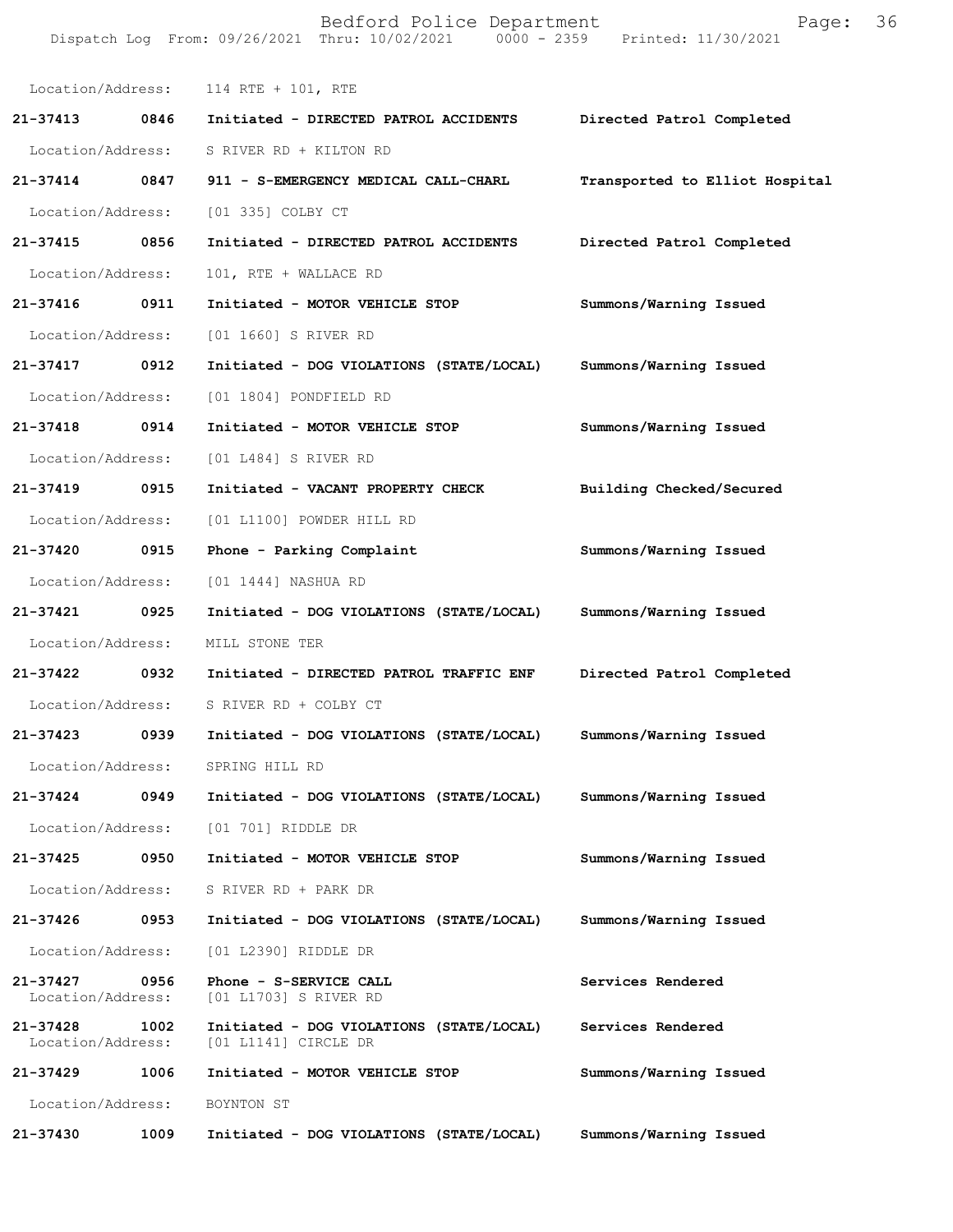|                               |      | Bedford Police Department<br>Dispatch Log From: 09/26/2021 Thru: 10/02/2021 0000 - 2359 Printed: 11/30/2021 | Page:                       | 37 |
|-------------------------------|------|-------------------------------------------------------------------------------------------------------------|-----------------------------|----|
| Location/Address:             |      | N AMHERST RD                                                                                                |                             |    |
| 21-37431                      | 1011 | Initiated - DIRECTED PATROL TRAFFIC ENF                                                                     | Directed Patrol Completed   |    |
| Location/Address:             |      | WHITTEMORE ST + PALOMINO LN                                                                                 |                             |    |
| 21-37432                      | 1012 | 911 - S-EMERGENCY MEDICAL CALL-ALPHA                                                                        | TRANSPORTED TO CMC HOSPITAL |    |
| Location/Address:             |      | [01 1387] TECHNOLOGY DR                                                                                     |                             |    |
| 21-37433                      | 1012 | Initiated - MOTOR VEHICLE STOP                                                                              | Summons/Warning Issued      |    |
| Location/Address:             |      | BEDFORD ST + WHITTEMORE ST                                                                                  |                             |    |
| 21-37434                      | 1023 | Initiated - DOG VIOLATIONS (STATE/LOCAL)                                                                    | Summons/Warning Issued      |    |
| Location/Address:             |      | PERRY RD                                                                                                    |                             |    |
| 21-37435                      | 1027 | Initiated - DOG VIOLATIONS (STATE/LOCAL)                                                                    | Summons/Warning Issued      |    |
| Location/Address:             |      | [01 L237] ROSEWELL RD                                                                                       |                             |    |
| 21-37436                      | 1037 | Initiated - DOG VIOLATIONS (STATE/LOCAL)                                                                    | Summons/Warning Issued      |    |
| Location/Address:             |      | SPARROW LN                                                                                                  |                             |    |
| 21-37437                      | 1044 | Initiated - DOG VIOLATIONS (STATE/LOCAL)                                                                    | Summons/Warning Issued      |    |
| Location/Address:             |      | [01 L759] POWDER HILL RD                                                                                    |                             |    |
| 21-37438<br>Location/Address: | 1047 | 911 - DOMESTIC DISTURB.-IN PROGRESS<br>[01 521] HAWTHORNE DR                                                | Services Rendered           |    |
| 21-37439                      | 1111 | Initiated - MOTOR VEHICLE STOP                                                                              | Summons/Warning Issued      |    |
| Location/Address:             |      | 101, RTE + MEETINGHOUSE RD                                                                                  |                             |    |
| 21-37440                      | 1119 | Initiated - DIRECTED PATROL TRAFFIC ENF                                                                     | Directed Patrol Completed   |    |
| Location/Address:             |      | 101, RTE + MEETINGHOUSE RD OFF RAMP                                                                         |                             |    |
| 21-37441                      | 1134 | Initiated - DIRECTED PATROL TRAFFIC ENF                                                                     | Directed Patrol Completed   |    |
| Location/Address:             |      | S RIVER RD + KILTON RD                                                                                      |                             |    |
| 21-37442                      | 1140 | Initiated - MOTOR VEHICLE STOP                                                                              | Summons/Warning Issued      |    |
| Location/Address:             |      | 101, RTE + CONSTITUTION DR                                                                                  |                             |    |
| 21-37443                      | 1141 | Initiated - MOTOR VEHICLE STOP                                                                              | Summons/Warning Issued      |    |
| Location/Address:             |      | 101, RTE + PLUMMER ROAD OVERPASS                                                                            |                             |    |
| 21-37444<br>Location/Address: | 1145 | Phone - S-ALARM-MEDICAL AID/LIFT ASST<br>[01 L2400] RIDGEWOOD RD                                            | <b>NO TRANSPORT</b>         |    |
| 21-37445                      | 1145 | Initiated - DIRECTED PATROL-CAR BREAK-INS                                                                   | Directed Patrol Completed   |    |
| Location/Address:             |      | [01 L863] 101, RTE                                                                                          |                             |    |
| 21-37446                      | 1158 | Initiated - MOTOR VEHICLE STOP                                                                              | Summons/Warning Issued      |    |
| Location/Address:             |      | MEETINGHOUSE TER + MEETINGHOUSE RD                                                                          |                             |    |
| 21-37447                      | 1208 | Initiated - DIRECTED PATROL TRAFFIC ENF                                                                     | Directed Patrol Completed   |    |
| Location/Address:             |      | [01 2327] CHESTNUT DR                                                                                       |                             |    |
| 21-37448                      | 1215 | Phone - S-EMERGENCY MEDICAL CALL                                                                            | TRANSPORTED TO CMC HOSPITAL |    |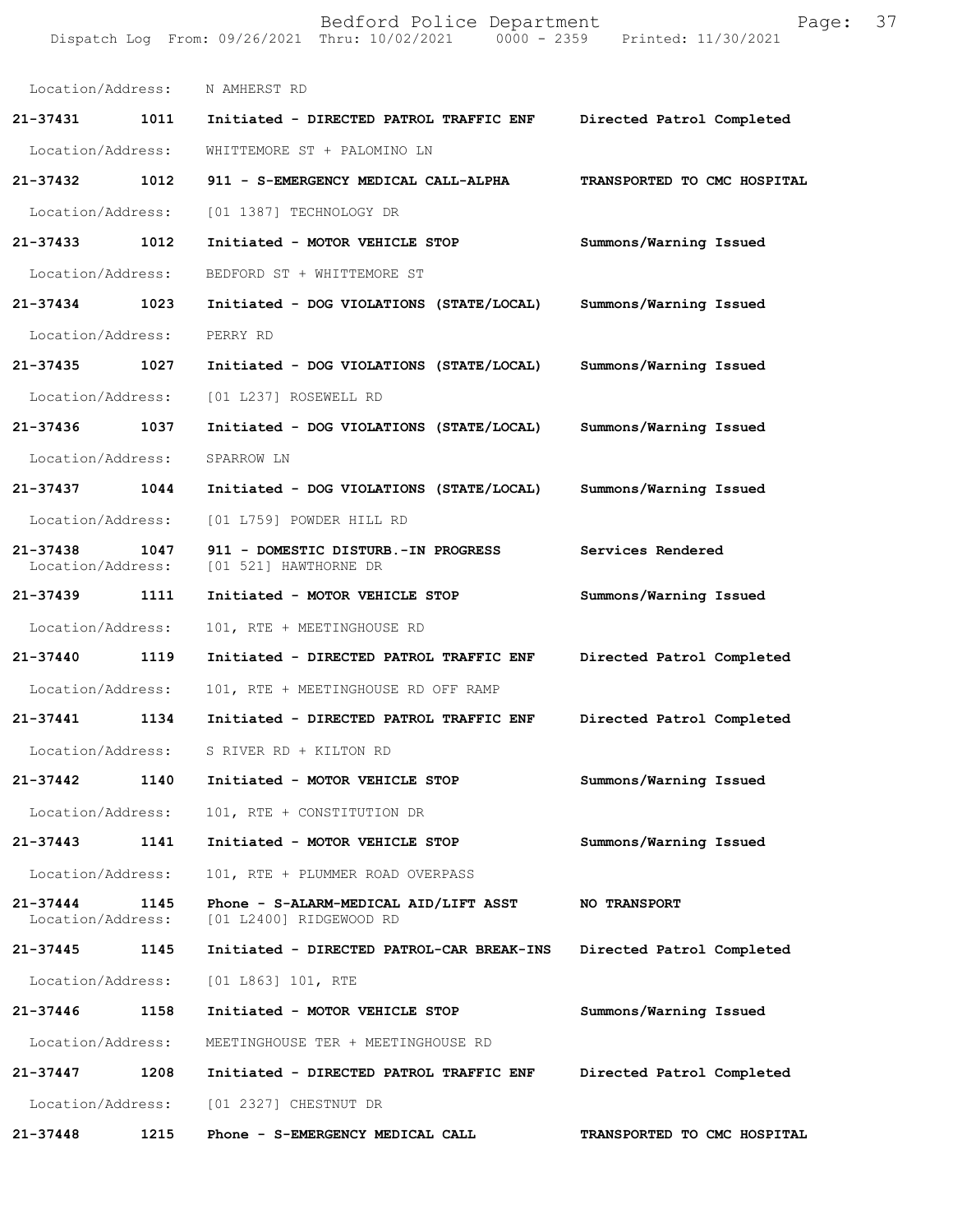Bedford Police Department Follow Page: 38 Dispatch Log From: 09/26/2021 Thru: 10/02/2021 0000 - 2359 Printed: 11/30/2021 Location/Address: [01 1946] PEMBROKE WAY **21-37449 1217 Initiated - DIRECTED PATROL-CAR BREAK-INS Directed Patrol Completed**  Location/Address: [01 1235] S RIVER RD **21-37450 1222 911 - GUNSHOT Could Not Locate**  Location/Address: MOORES CROSSING RD **21-37452 1224 Phone - ASSIST CITIZEN Services Rendered**  Location/Address: MERRY ST **21-37451 1229 911 - S-EMERGENCY MEDICAL CALL-CHARL TRANSPORTED TO CMC HOSPITAL**  Location/Address: [01 919] CORPORATE DR **21-37453 1237 Phone - DRUG VIOLATIONS Investigated**  [01 463] NASHUA RD **21-37454 1321 Initiated - DIRECTED PATROL TRAFFIC ENF Directed Patrol Completed**  Location/Address: BOYNTON ST + PAULINE ST **21-37455 1352 Initiated - DIRECTED PATROL TRAFFIC ENF Directed Patrol Completed**  Location/Address: 101, RTE **21-37456 1355 Initiated - MOTOR VEHICLE STOP Summons/Warning Issued**  Location/Address: [01 1050] DONALD ST **21-37457 1417 Initiated - MOTOR VEHICLE STOP Summons/Warning Issued**  Location/Address: [01 L1471] COLBY CT **21-37458 1417 Initiated - DIRECTED PATROL TRAFFIC ENF Directed Patrol Completed**  Location/Address: CHESTNUT DR **21-37459 1441 Phone - MOTOR VEHICLE COMPLAINT NO PAPERWORK**  Location/Address: S RIVER RD **21-37460 1447 Radio - Parking Complaint Taken/Refered to Other Agency** Location/Address: CHESTNUT DR **21-37461 1501 911 - S-EMERGENCY MEDICAL CALL-CHARL TRANSPORTED TO CMC HOSPITAL**  Location/Address: [01 749] WASHINGTON PL **21-37462 1510 Other - RESTRAINING ORDER Services Rendered**  Location/Address: **21-37463 1526 Initiated - DIRECTED PATROL-CAR BREAK-INS Directed Patrol Completed**  Location/Address: [01 L1562] KILTON RD **21-37464 1536 Radio - RESTRAINING ORDER SERVICE Services Rendered**  Location/Address: MERRY ST **21-37465 1538 Initiated - RADAR TRAILER Services Rendered**  Location/Address: BOYNTON ST + KEENE ST **21-37466 1541 Initiated - DIRECTED PATROL TRAFFIC ENF Directed Patrol Completed**  Location/Address: WENTWORTH DR **21-37467 1559 Initiated - DIRECTED PATROL ACCIDENTS Directed Patrol Completed**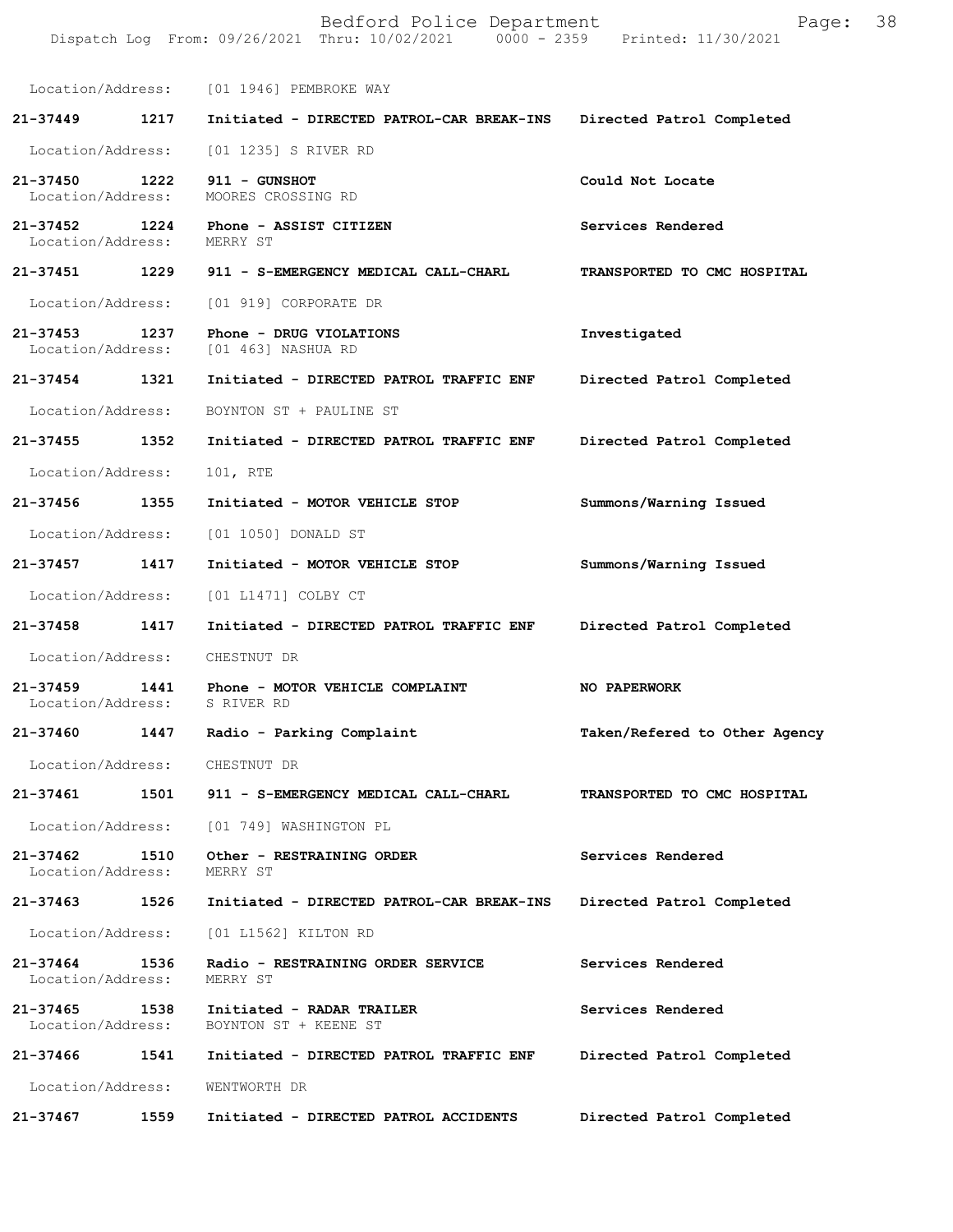|                                    |      | Bedford Police Department<br>Dispatch Log From: 09/26/2021 Thru: 10/02/2021 0000 - 2359 Printed: 11/30/2021 | Page:                     | 39 |
|------------------------------------|------|-------------------------------------------------------------------------------------------------------------|---------------------------|----|
|                                    |      | Location/Address: KILTON RD + S RIVER RD                                                                    |                           |    |
| $21 - 37468$                       | 1608 | Initiated - DIRECTED PATROL TRAFFIC ENF                                                                     | Directed Patrol Completed |    |
| Location/Address:                  |      | 101, RTE + KAHLIKO LN                                                                                       |                           |    |
| 21-37469 1612                      |      | Phone - ASSIST CITIZEN<br>Location/Address: [01 L1100] POWDER HILL RD                                       | Services Rendered         |    |
| 21-37470 1612                      |      | Initiated - MOTOR VEHICLE STOP                                                                              | Summons/Warning Issued    |    |
| Location/Address:                  |      | S RIVER RD                                                                                                  |                           |    |
| 21-37471                           | 1630 | Initiated - MOTOR VEHICLE STOP                                                                              | Summons/Warning Issued    |    |
| Location/Address:                  |      | 101, RTE                                                                                                    |                           |    |
| 21-37472                           | 1632 | Initiated - DIRECTED PATROL ACCIDENTS                                                                       | Directed Patrol Completed |    |
| Location/Address:                  |      | UPJOHN ST + S RIVER RD                                                                                      |                           |    |
| 21-37473 1632<br>Location/Address: |      | 911 - S-EMERGENCY MEDICAL CALL<br>COUNTY RD                                                                 | NO TRANSPORT              |    |
| 21-37474 1634                      |      | Initiated - MOTOR VEHICLE STOP                                                                              | Summons/Warning Issued    |    |
| Location/Address:                  |      | MARKET ST                                                                                                   |                           |    |
| 21-37475 1638                      |      | 911 - MOTOR VEHICLE ACCIDENT                                                                                | Summons/Warning Issued    |    |
|                                    |      | Location/Address: [01 L819] 101, RTE                                                                        |                           |    |
| 21-37476                           | 1647 | Initiated - DIRECTED PATROL ACCIDENTS                                                                       | Directed Patrol Completed |    |
| Location/Address:                  |      | 114 RTE + 101, RTE                                                                                          |                           |    |
| $21 - 37477$                       | 1647 | Phone - S-FIRE ALARM                                                                                        | Alarm- correct code/reset |    |
|                                    |      | Location/Address: [01 L1615] TWIN BROOK LN                                                                  |                           |    |
| 21-37478 1659<br>Location/Address: |      | 911 - S-MOTOR VEHICLE ACCIDENT INJ<br>S RIVER RD + TECHNOLOGY DR                                            | Investigated              |    |
| 21-37479                           | 1704 | Phone - ALARM, BURGLAR                                                                                      | Alarm- correct code/reset |    |
| Location/Address:                  |      | BEDFORD CENTER RD                                                                                           |                           |    |
| 21-37480                           | 1706 | Initiated - DIRECTED PATROL ACCIDENTS                                                                       | Directed Patrol Completed |    |
| Location/Address:                  |      | MEETINGHOUSE RD + S RIVER RD                                                                                |                           |    |
| 21-37481                           | 1731 | Initiated - DIRECTED PATROL-CAR BREAK-INS                                                                   | Directed Patrol Completed |    |
| Location/Address:                  |      | [01 1312] S RIVER RD                                                                                        |                           |    |
| 21-37482                           | 1742 | Initiated - DIRECTED PATROL TRAFFIC ENF                                                                     | Directed Patrol Completed |    |
| Location/Address:                  |      | [01 L2447] 101, RTE                                                                                         |                           |    |
| 21-37483                           | 1755 | Initiated - MOTOR VEHICLE STOP                                                                              | Summons/Warning Issued    |    |
| Location/Address:                  |      | UPJOHN ST                                                                                                   |                           |    |
| 21-37484                           | 1757 | Initiated - MOTOR VEHICLE STOP                                                                              | Summons/Warning Issued    |    |
| Location/Address:                  |      | 101, RTE                                                                                                    |                           |    |
| 21-37485                           | 1810 | Initiated - DIRECTED PATROL TRAFFIC ENF                                                                     | Directed Patrol Completed |    |
| Location/Address:                  |      | 101, RTE + COVENANT WAY                                                                                     |                           |    |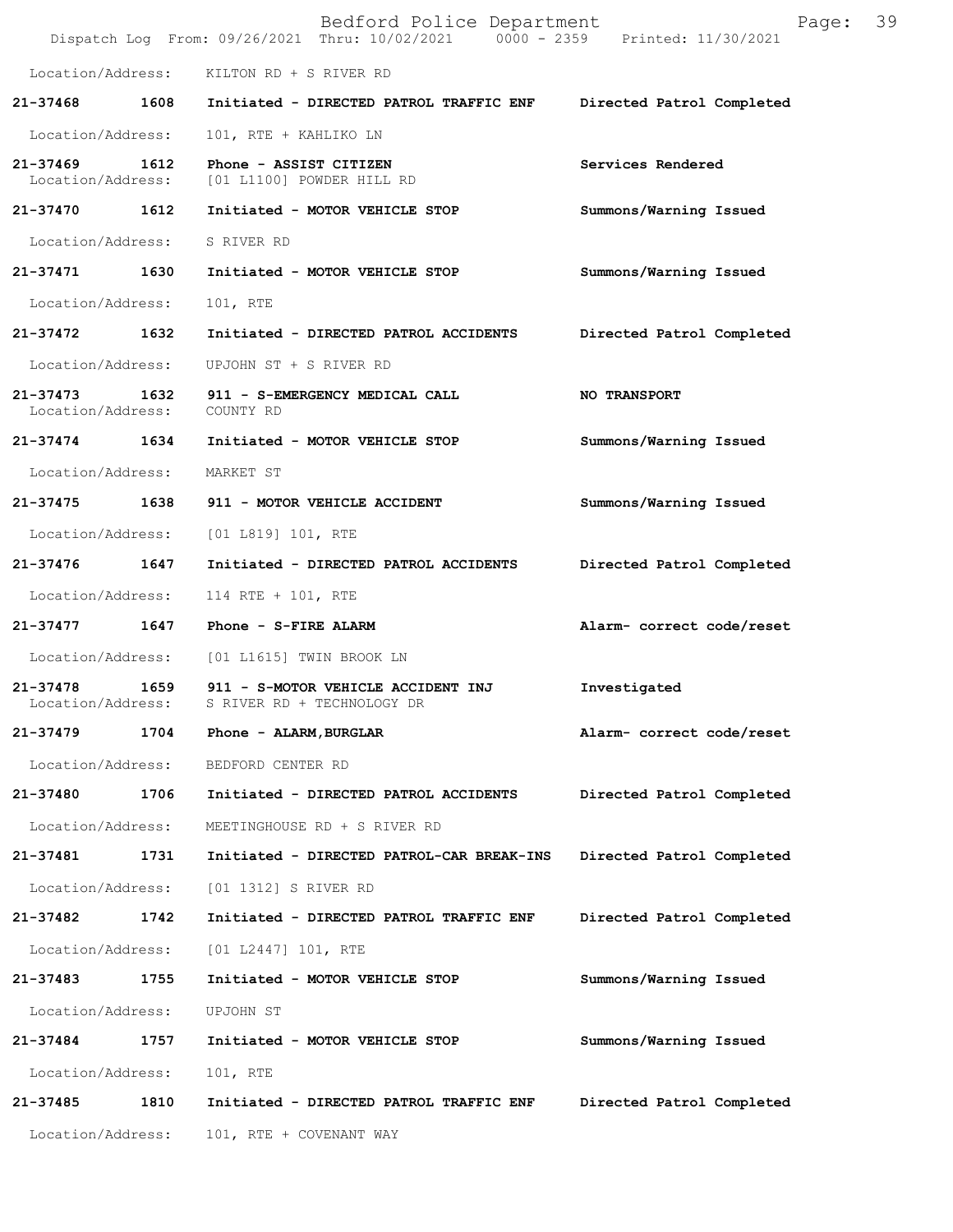|                                    |                              | Dispatch Log From: 09/26/2021 Thru: 10/02/2021 0000 - 2359 Printed: 11/30/2021                                                                                                                                                            |                           |
|------------------------------------|------------------------------|-------------------------------------------------------------------------------------------------------------------------------------------------------------------------------------------------------------------------------------------|---------------------------|
| 21-37486 1811                      |                              | Initiated - MOTOR VEHICLE STOP                                                                                                                                                                                                            | Summons/Warning Issued    |
| Location/Address:                  |                              | 101, RTE + HARDY RD                                                                                                                                                                                                                       |                           |
| 21-37487 1824                      |                              | Initiated - DIRECTED PATROL TRAFFIC ENF                                                                                                                                                                                                   | Directed Patrol Completed |
| Location/Address:                  |                              | OLD BEDFORD RD + 101, RTE                                                                                                                                                                                                                 |                           |
| 21-37488 1826                      |                              | Initiated - MOTOR VEHICLE STOP                                                                                                                                                                                                            | Summons/Warning Issued    |
| Location/Address:                  |                              | 101, RTE + COVENANT WAY                                                                                                                                                                                                                   |                           |
| 21-37489 1836                      |                              | Initiated - DIRECTED PATROL-CAR BREAK-INS Directed Patrol Completed                                                                                                                                                                       |                           |
| Location/Address:                  |                              | [01 L2252] JENKINS RD                                                                                                                                                                                                                     |                           |
| 21-37490 1839                      |                              | Initiated - DIRECTED PATROL-CAR BREAK-INS Directed Patrol Completed                                                                                                                                                                       |                           |
| Location/Address:                  |                              | [01 1108] LEAVY DR                                                                                                                                                                                                                        |                           |
| 21-37491 1856                      |                              | Initiated - DIRECTED PATROL ACCIDENTS Directed Patrol Completed                                                                                                                                                                           |                           |
| Location/Address:                  |                              | MEETINGHOUSE RD + 101, RTE                                                                                                                                                                                                                |                           |
| Location/Address:                  |                              | 21-37492 1905 Initiated - SERVE PAPERWORK<br>[01 1961] BACK RIVER RD                                                                                                                                                                      | Could Not Locate          |
| 21-37493 1906                      |                              | Initiated - MOTOR VEHICLE STOP                                                                                                                                                                                                            | Summons/Warning Issued    |
| Location/Address:                  |                              | 101, RTE                                                                                                                                                                                                                                  |                           |
| 21-37494 1924<br>Location/Address: | Address:<br>Age:<br>Charges: | Initiated - MOTOR VEHICLE STOP<br>101, RTE + CONSTITUTION DR<br>Refer To Summons: 21-550-AR<br>Summons: STAPEL, TREK G H<br>NASHUA, NH<br>32<br>License Regd; Op w/Expired License, subsqt<br>Speeding 16-20 mph over limit of 55 or less | Arrest(s) Made            |
| Location/Address:                  |                              | 21-37495 1935 Phone - SUSP ACTIVITIES<br>[01 L547] OLD FARM RD                                                                                                                                                                            | Services Rendered         |
| 21-37496 1948<br>Location/Address: |                              | 911 - DOMESTIC DISTURB.-IN PROGRESS<br>OLD FARM RD<br>Refer To Arrest: 21-551-AR                                                                                                                                                          | Arrest(s) Made            |

Bedford Police Department Page: 40

**Transported to Elliot Hospital Services Rendered Directed Patrol Completed 21-37499 2021 Initiated - DIRECTED PATROL-CAR BREAK-INS Services Rendered Services Rendered Services Rendered 21-37497 1954 Phone - S-MUTUAL AID-MEDICAL** Location/Address: [07] PINE ST + CONCORD ST **21-37498 1959 Phone - ASSIST CITIZEN** [01 474] CONSTITUTION DR Location/Address: [01 L0000553] 101, RTE + NASHUA RD **21-37500 2033 Phone - SUSP ACTIVITIES-IN PROGRESS** Location/Address: [01 L547] OLD FARM RD **21-37501 2058 Phone - ASSIST CITIZEN** Location/Address: **21-37502 2148 Phone - MISSING PERSON**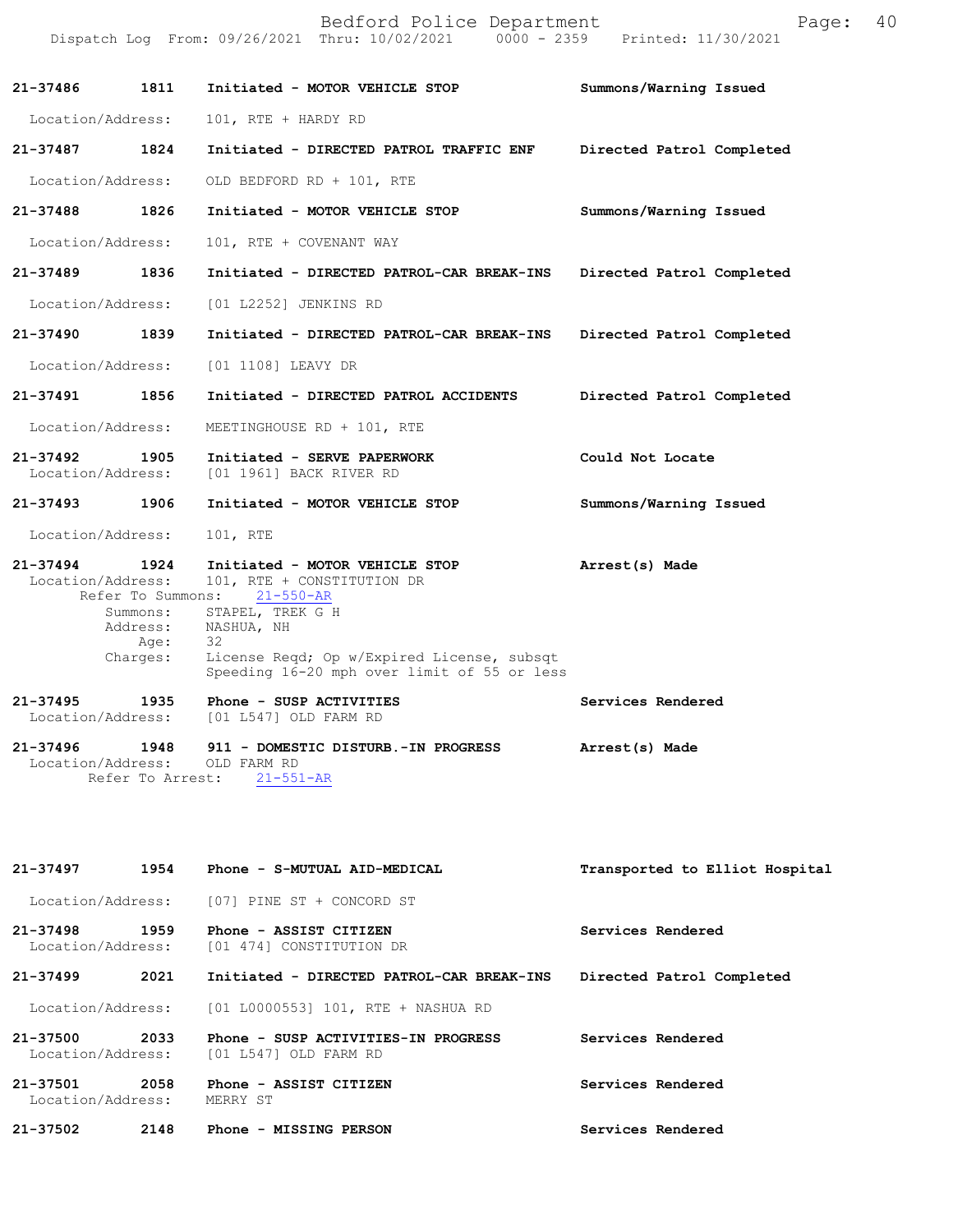|                                    |      | Bedford Police Department<br>Dispatch Log From: 09/26/2021 Thru: 10/02/2021 0000 - 2359 Printed: 11/30/2021 | 41<br>Page:               |
|------------------------------------|------|-------------------------------------------------------------------------------------------------------------|---------------------------|
|                                    |      | Location/Address: [01 463] NASHUA RD                                                                        |                           |
| 21–37503 2227<br>Location/Address: |      | 911 - CHECK THE WELFARE<br>BACK RIVER RD                                                                    | Investigated              |
| 21-37504 2303<br>Vicinity of:      |      | Initiated - DIRECTED PATROL DWI<br>101, RTE + 114 RTE                                                       | Extinquished              |
| 21-37505 2311                      |      | Initiated - DIRECTED PATROL DWI                                                                             | Directed Patrol Completed |
| Vicinity of:                       |      | PALOMINO LN + S RIVER RD                                                                                    |                           |
| 21-37506                           | 2312 | Initiated - DIRECTED PATROL DWI                                                                             | Directed Patrol Completed |
| Location/Address:                  |      | 101, RTE + KILTON ROAD RAMP                                                                                 |                           |
| 21-37507 2315                      |      | Initiated - MOTOR VEHICLE STOP                                                                              | Summons/Warning Issued    |
| Location/Address:                  |      | 101, RTE + F.E. EVERETT SOUTH TPKE                                                                          |                           |
| 21-37508                           | 2323 | Initiated - MOTOR VEHICLE STOP                                                                              | Summons/Warning Issued    |
| Location/Address:                  |      | MARKET ST + MAIN ST                                                                                         |                           |
| 21-37509                           | 2326 | Initiated - DIRECTED PATROL DWI                                                                             | Directed Patrol Completed |
| Location/Address:                  |      | 101, RTE + MEETINGHOUSE RD                                                                                  |                           |
| 21-37510 2326                      |      | Initiated - DIRECTED PATROL DWI                                                                             | Directed Patrol Completed |
| Vicinity of:                       |      | 114 RTE + NEW BOSTON RD                                                                                     |                           |
| 21-37511                           | 2331 | Initiated - MOTOR VEHICLE STOP                                                                              | Summons/Warning Issued    |
| Location/Address:                  |      | 114 RTE + DONALD ST                                                                                         |                           |
| 21-37512                           | 2337 | Initiated - MOTOR VEHICLE STOP                                                                              | Summons/Warning Issued    |
| Location/Address:                  |      | 101, RTE + BOYNTON ST                                                                                       |                           |
| 21-37513                           | 2342 | Initiated - DIRECTED PATROL DWI                                                                             | Directed Patrol Completed |
| Vicinity of:                       |      | S RIVER RD + UPJOHN ST                                                                                      |                           |
| 21-37514                           | 2342 | Initiated - DIRECTED PATROL DWI                                                                             | Directed Patrol Completed |
| Vicinity of:                       |      | 101, RTE + CONSTITUTION DR                                                                                  |                           |
| 21-37515                           | 2348 | Initiated - DIRECTED PATROL DWI                                                                             | Directed Patrol Completed |
| Location/Address:                  |      | S RIVER RD + HAWTHORNE DR                                                                                   |                           |
| 21-37516                           | 2348 | Initiated - DIRECTED PATROL DWI                                                                             | Directed Patrol Completed |
| Location/Address:                  |      | 101, RTE + WALLACE RD                                                                                       |                           |

## **For Date: 10/01/2021 - Friday**

| 21-37517          | 0002 | Initiated - MOTOR VEHICLE STOP  | Summons/Warning Issued    |
|-------------------|------|---------------------------------|---------------------------|
| Location/Address: |      | 101, RTE + CONSTITUTION DR      |                           |
| 21-37518          | 0014 | Initiated - DIRECTED PATROL DWI | Directed Patrol Completed |
| Location/Address: |      | S RIVER RD                      |                           |
| $21 - 37519$      | 0019 | Initiated - MOTOR VEHICLE STOP  | Summons/Warning Issued    |
| Location/Address: |      | $[01 L819] 101$ , RTE           |                           |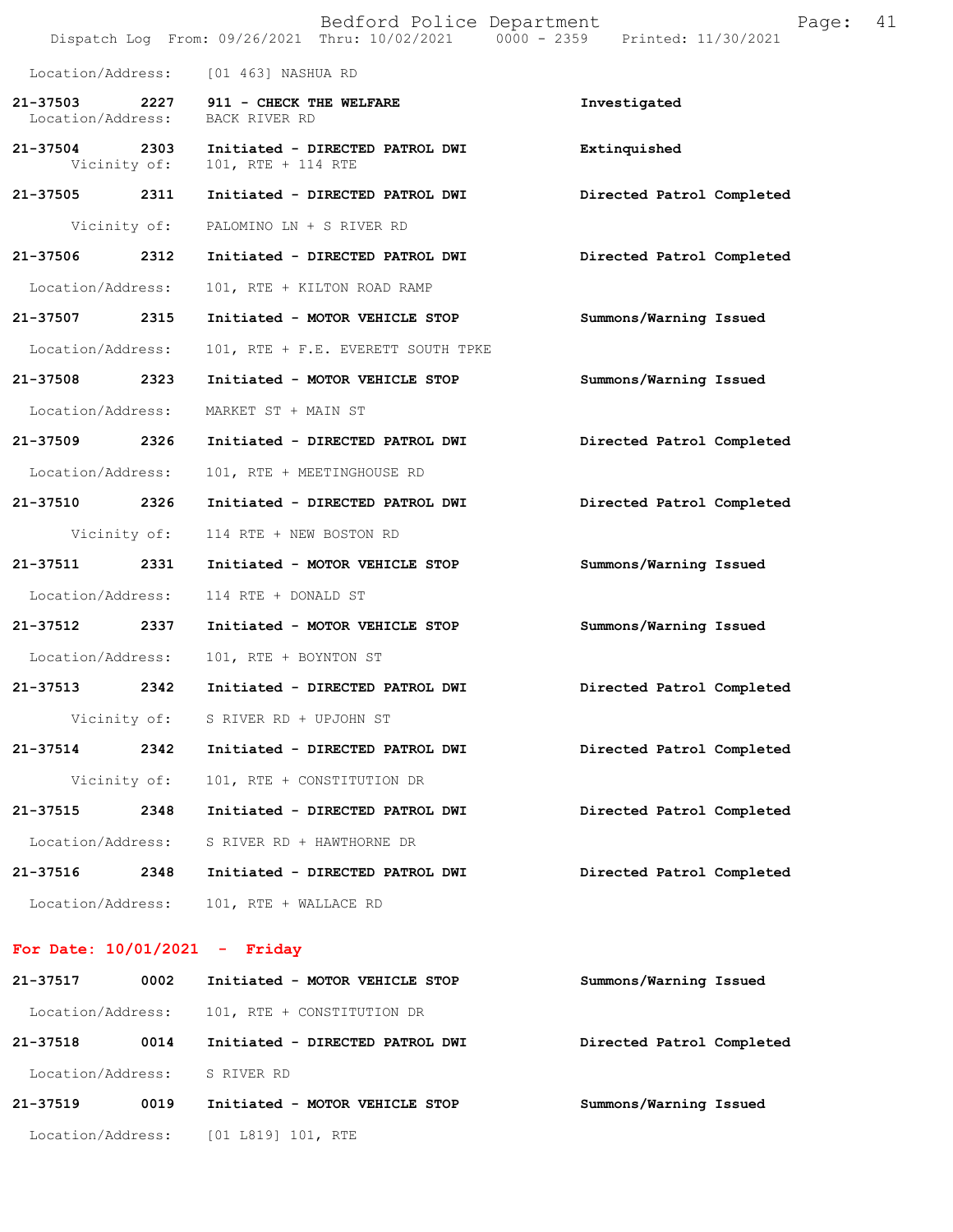Bedford Police Department Page: 42 Dispatch Log From: 09/26/2021 Thru: 10/02/2021 0000 - 2359 Printed: 11/30/2021 **21-37520 0025 911 - S-EMERGENCY MEDICAL CALL-ALPHA Transported to Elliot Hospital** Location/Address: [01 L878] COL DANIELS DR **21-37521 0028 Initiated - DIRECTED PATROL DWI Directed Patrol Completed** Vicinity of: NEW BOSTON RD + WALLACE RD **21-37522 0033 Initiated - MOTOR VEHICLE STOP Summons/Warning Issued** Location/Address: 101, RTE + CHESTNUT DR **21-37523 0044 Initiated - DIRECTED PATROL DWI Directed Patrol Completed** Location/Address: 101, RTE + GREY ROCK RD **21-37524 0050 Initiated - DIRECTED PATROL DWI Directed Patrol Completed** Location/Address: S RIVER RD + MEETINGHOUSE RD **21-37525 0056 Other - BOLO No Action Required** Location: [19] LONDONDERRY POLICE **21-37526 0057 Initiated - DIRECTED PATROL DWI Directed Patrol Completed** Vicinity of: S RIVER RD + KILTON RD **21-37527 0105 Initiated - DIRECTED PATROL DWI Directed Patrol Completed** Location/Address: 101, RTE **21-37528 0106 Initiated - DIRECTED PATROL DWI Directed Patrol Completed** Vicinity of: S RIVER RD + MAIN ST **21-37529 0109 Initiated - DIRECTED PATROL DWI Directed Patrol Completed** Location/Address: S RIVER RD + AUTUMN LN **21-37530 0115 Initiated - DIRECTED PATROL DWI Directed Patrol Completed** Vicinity of: 101, RTE + LIBERTY HILL RD **21-37531 0115 Initiated - DIRECTED PATROL DWI Directed Patrol Completed** Location/Address: 101, RTE + TWIN BROOK LN **21-37532 0145 Initiated - MOTOR VEHICLE STOP Summons/Warning Issued** Location/Address: OLD BEDFORD RD + 101, RTE 21-37533 0159 Initiated - SUSP ACTIVITIES Services Rendered Location/Address: [01 138] S RIVER RD Location/Address: [01 138] S RIVER RD Refer To Summons: 21-552-AR

| $21 - 37534$ | 0207 | Initiated - MOTOR VEHICLE STOP                                           | Summons/Warning Issued    |
|--------------|------|--------------------------------------------------------------------------|---------------------------|
|              |      | Location/Address: [01 L0000553] 101, RTE                                 |                           |
| 21-37535     | 0217 | Initiated - SUSP ACTIVITIES<br>Location/Address: [01 L848] TECHNOLOGY DR | Services Rendered         |
| 21-37536     | 0224 | Initiated - DIRECTED PATROL BURGLARY                                     | Directed Patrol Completed |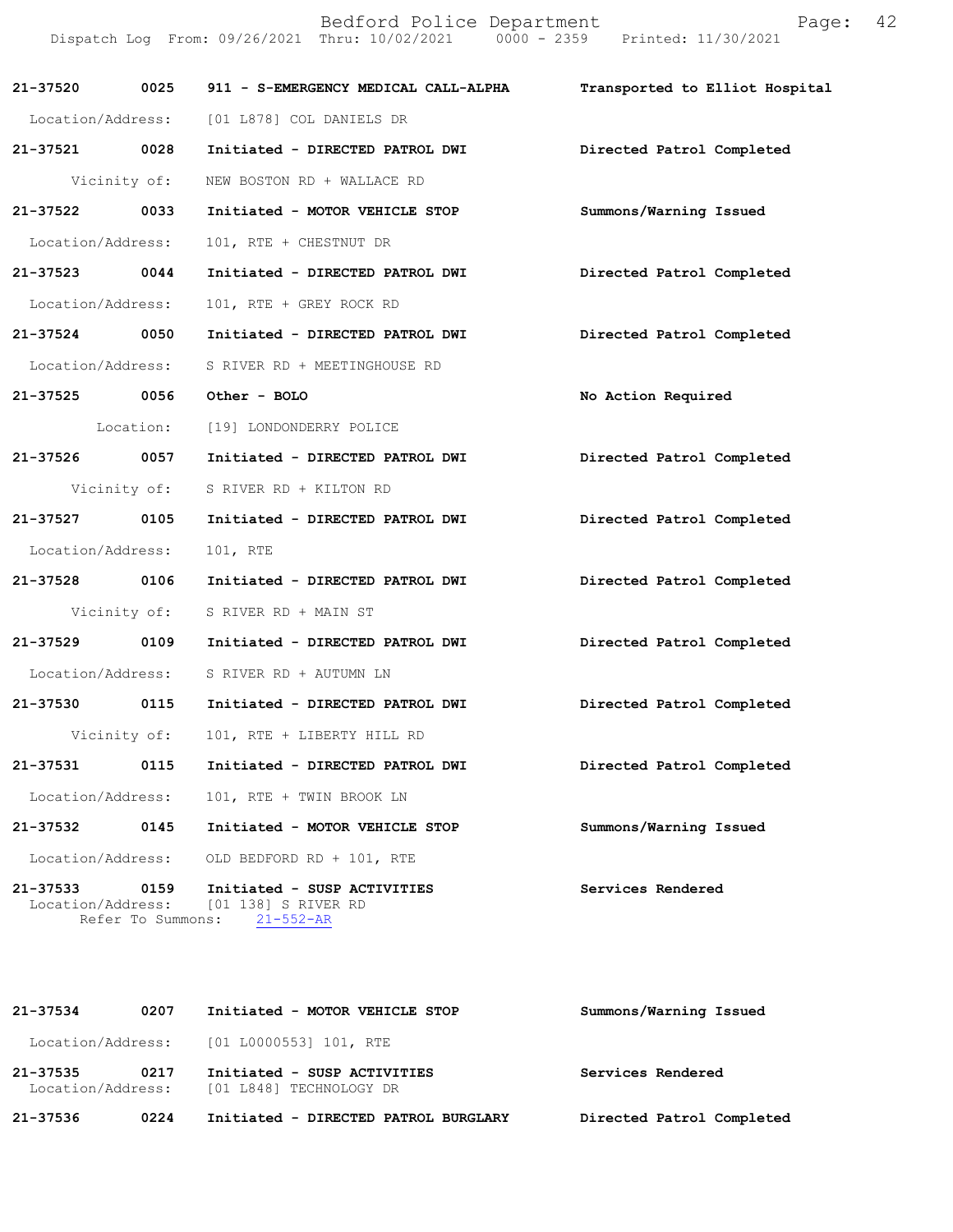|                                    |      | Bedford Police Department<br>Dispatch Log From: 09/26/2021 Thru: 10/02/2021 0000 - 2359 Printed: 11/30/2021 | 43<br>Page:               |
|------------------------------------|------|-------------------------------------------------------------------------------------------------------------|---------------------------|
|                                    |      | Location/Address: [01 1235] S RIVER RD                                                                      |                           |
|                                    |      | 21-37537 0228 Initiated - DIRECTED PATROL BURGLARY Directed Patrol Completed                                |                           |
|                                    |      | Vicinity of: LEAVY DR + COOPER LN                                                                           |                           |
|                                    |      | 21-37538 0242 Initiated - MOTOR VEHICLE STOP                                                                | Summons/Warning Issued    |
| Location/Address:                  |      | S RIVER RD + PARK DR                                                                                        |                           |
| 21-37539 0243                      |      | Initiated - DIRECTED PATROL-CAR BREAK-INS                                                                   | Directed Patrol Completed |
| Location/Address:                  |      | SONOMA DR                                                                                                   |                           |
| 21-37540 0302                      |      | Initiated - BUILDING CHECK                                                                                  | Building Checked/Secured  |
|                                    |      | Location/Address: [01 L0000587] 101, RTE                                                                    |                           |
| 21-37541 0322                      |      | Initiated - DIRECTED PATROL-CAR BREAK-INS Directed Patrol Completed                                         |                           |
| Vicinity of:                       |      | POWDER HILL RD + NEWFANE RD                                                                                 |                           |
| 21-37542 0328                      |      | Initiated - BUILDING CHECK                                                                                  | Building Checked/Secured  |
| Location/Address:                  |      | $[01 1904] 101$ , RTE                                                                                       |                           |
| 21-37543 0330                      |      | Initiated - BUILDING CHECK                                                                                  | Building Checked/Secured  |
| Location/Address:                  |      | [01 L0000786] S RIVER RD                                                                                    |                           |
| 21-37544 0348<br>Location/Address: |      | 911 - S-EMERGENCY MEDICAL CALL-ALPHA<br>BOYNTON ST                                                          | LIFT ASSIST               |
| Location/Address:                  |      | 21-37545 0453 Phone - SUSP ACTIVITIES<br>WALLACE RD + MINISTERIAL RD                                        | Services Rendered         |
|                                    |      |                                                                                                             | Directed Patrol Completed |
| Location/Address:                  |      | LIBERTY HILL RD + OLDE ENGLISH RD                                                                           |                           |
|                                    |      |                                                                                                             | Directed Patrol Completed |
| Vicinity of:                       |      | JOPPA HILL RD + PERRY RD                                                                                    |                           |
| 21-37548                           | 0547 | Initiated - DIRECTED PATROL TRAFFIC ENF                                                                     | Directed Patrol Completed |
| Location/Address:                  |      | S RIVER RD + MEETINGHOUSE RD                                                                                |                           |
| 21-37549                           | 0550 | Initiated - DIRECTED PATROL TRAFFIC ENF                                                                     | Directed Patrol Completed |
| Location/Address:                  |      | 101, RTE + WALLACE RD                                                                                       |                           |
| 21-37550                           | 0550 | Initiated - DIRECTED PATROL TRAFFIC ENF                                                                     | Directed Patrol Completed |
| Vicinity of:                       |      | NEW BOSTON RD + WALLACE RD                                                                                  |                           |
| 21-37551                           | 0611 | Initiated - MOTOR VEHICLE STOP                                                                              | Summons/Warning Issued    |
| Location/Address:                  |      | 101, RTE + HITCHING POST LN                                                                                 |                           |
| 21-37552                           | 0623 | Initiated - MOTOR VEHICLE STOP                                                                              | Summons/Warning Issued    |
| Location/Address:                  |      | 101, RTE + JENKINS RD                                                                                       |                           |
| 21-37553                           | 0717 | Initiated - DIRECTED PATROL TRAFFIC ENF                                                                     | Directed Patrol Completed |
| Location/Address:                  |      | [01 231] OLD BEDFORD RD                                                                                     |                           |
| 21-37554<br>Location/Address:      | 0723 | Phone - CIVIL STANDBY<br>OLD FARM RD                                                                        | Services Rendered         |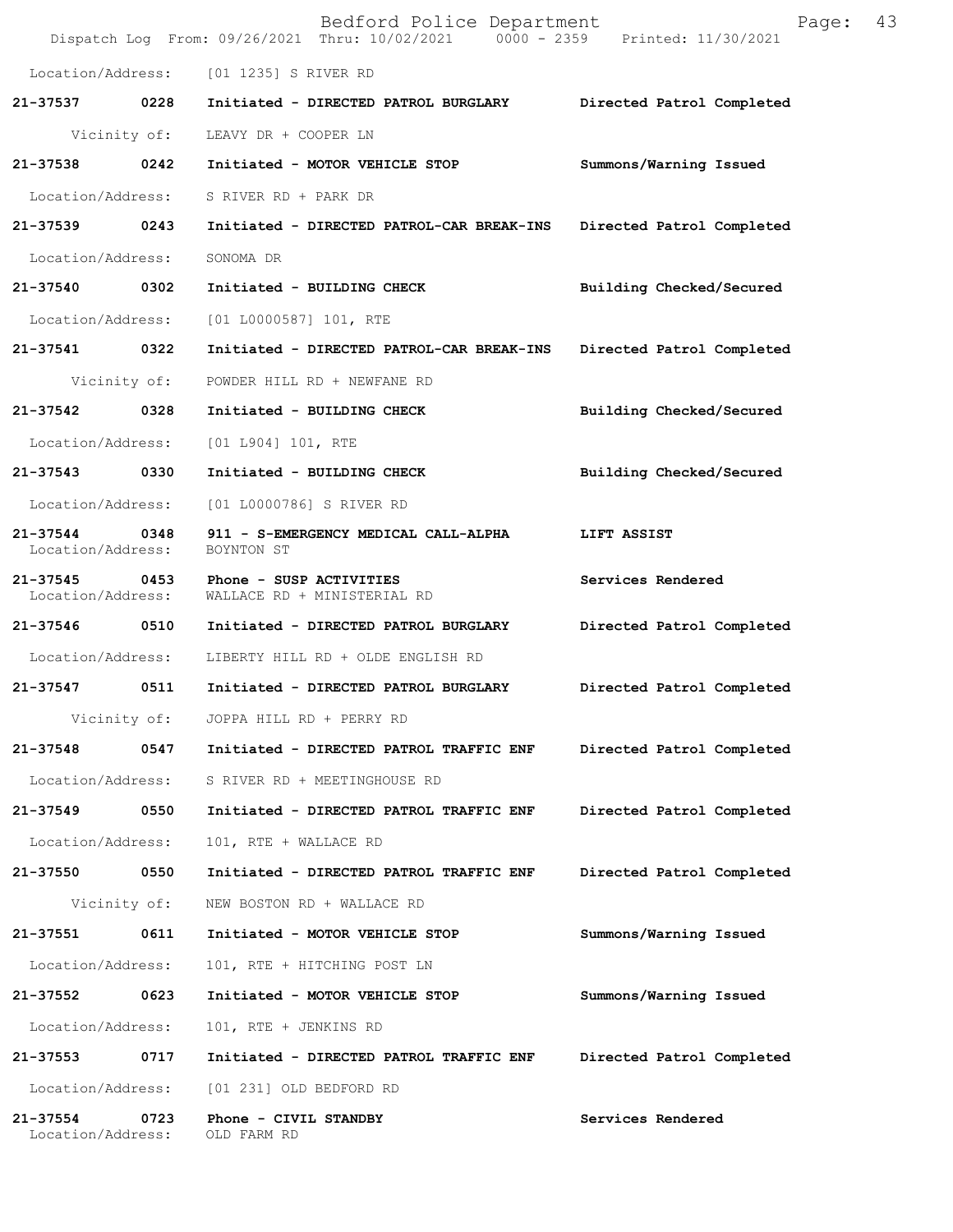|                               |      | Bedford Police Department<br>Dispatch Log From: 09/26/2021 Thru: 10/02/2021 0000 - 2359 Printed: 11/30/2021 | 44<br>Page:                    |
|-------------------------------|------|-------------------------------------------------------------------------------------------------------------|--------------------------------|
| 21-37555                      | 0726 | Initiated - DIRECTED PATROL TRAFFIC ENF                                                                     | Directed Patrol Completed      |
| Location/Address:             |      | 101, RTE + JENKINS RD                                                                                       |                                |
| 21-37556                      | 0730 | 911 - S-EMERGENCY MEDICAL CALL-ALPHA                                                                        | Transported to Elliot Hospital |
| Location/Address:             |      | [01 2198] OLD BEDFORD RD                                                                                    |                                |
| 21-37557 0732                 |      | Initiated - MOTOR VEHICLE STOP                                                                              | Summons/Warning Issued         |
| Location/Address:             |      | OLD BEDFORD RD                                                                                              |                                |
| 21-37558                      | 0747 | 911 - S-EMERGENCY MEDICAL CALL-CHARL                                                                        | Transported to Elliot Hospital |
| Location/Address:             |      | [01 248] RIDGEWOOD RD                                                                                       |                                |
| 21-37559                      | 0750 | Initiated - DIRECTED PATROL TRAFFIC ENF                                                                     | Directed Patrol Completed      |
| Location/Address:             |      | S RIVER RD + KILTON RD                                                                                      |                                |
| 21-37560 0750                 |      | Initiated - DIRECTED PATROL TRAFFIC ENF                                                                     | Directed Patrol Completed      |
| Location/Address:             |      | 101, RTE + WALLACE RD                                                                                       |                                |
| 21-37561                      | 0800 | Initiated - MOTOR VEHICLE STOP                                                                              | Summons/Warning Issued         |
| Location/Address:             |      | 101, RTE + COVENANT WAY                                                                                     |                                |
| 21-37562<br>Location/Address: | 0801 | Initiated - TRAFFIC COUNTER<br>GAGE GIRLS RD                                                                | Services Rendered              |
| 21-37563 0822                 |      | Initiated - DIRECTED PATROL ACCIDENTS                                                                       | Directed Patrol Completed      |
| Location/Address:             |      | S RIVER RD + COLBY CT                                                                                       |                                |
| 21-37564                      | 0827 | Initiated - MOTOR VEHICLE STOP                                                                              | Summons/Warning Issued         |
| Location/Address:             |      | S RIVER RD + MAIN ST                                                                                        |                                |
| 21-37565                      | 0827 | Initiated - MOTOR VEHICLE STOP                                                                              | Summons/Warning Issued         |
| Location/Address:             |      | 101, RTE + WALLACE RD                                                                                       |                                |
| 21-37566                      | 0828 | Initiated - MOTOR VEHICLE STOP                                                                              | Summons/Warning Issued         |
| Location/Address:             |      | 101, RTE + CONSTITUTION DR                                                                                  |                                |
| 21-37567<br>Location/Address: | 0845 | Phone - ASSAULT<br>HARDY RD<br>Refer To Incident: 21-936-OF                                                 | Investigated                   |
| 21-37568 0909                 |      | Initiated - DIRECTED PATROL ACCIDENTS                                                                       | Directed Patrol Completed      |
| Location/Address:             |      | S RIVER RD + KILTON RD                                                                                      |                                |
| 21-37569                      | 0923 | Initiated - DIRECTED PATROL TRAFFIC ENF                                                                     | Directed Patrol Completed      |
| Location/Address:             |      | GAGE GIRLS RD                                                                                               |                                |
| 21-37570                      | 0929 | Initiated - DIRECTED PATROL-CAR BREAK-INS                                                                   | Directed Patrol Completed      |
| Location/Address:             |      | [01 1235] S RIVER RD                                                                                        |                                |
| 21-37571 0934                 |      | Initiated - MOTOR VEHICLE STOP                                                                              | Summons/Warning Issued         |
| Location/Address:             |      | S RIVER RD + WATHEN RD                                                                                      |                                |
| 21-37572<br>Location/Address: | 0935 | Phone - ASSIST CITIZEN<br>[01 474] CONSTITUTION DR                                                          | Services Rendered              |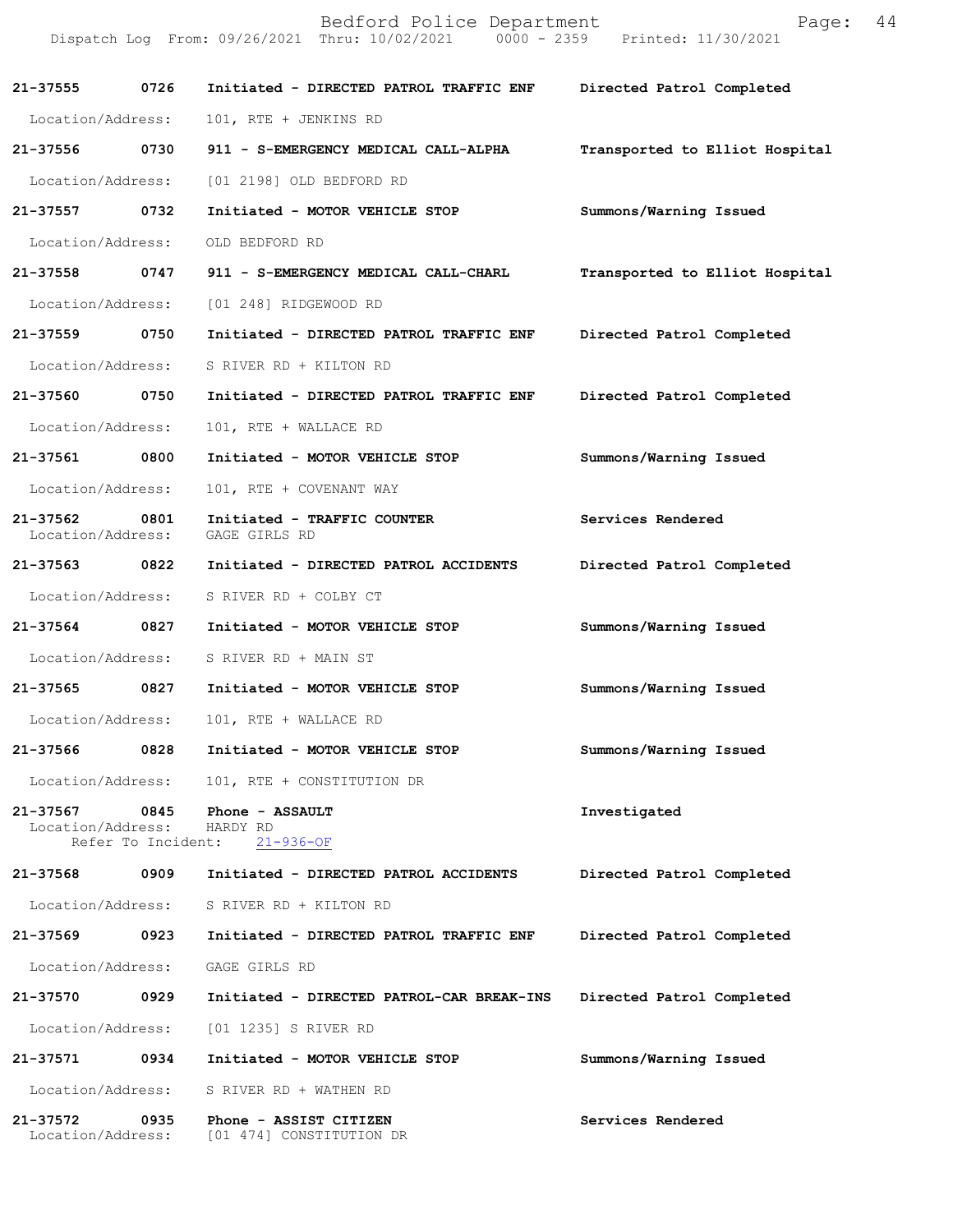|                                    |                    | Bedford Police Department<br>Dispatch Log From: 09/26/2021 Thru: 10/02/2021 0000 - 2359 Printed: 11/30/2021     | Page:                          | 45 |
|------------------------------------|--------------------|-----------------------------------------------------------------------------------------------------------------|--------------------------------|----|
| 21-37573<br>Location/Address:      | 0939               | Phone - SUSP ACTIVITIES<br>[01 L578] BUTTONWOOD RD                                                              | Services Rendered              |    |
| 21-37574 0942<br>Location/Address: |                    | Phone - Parking Complaint<br>[01 1445] NASHUA RD                                                                | Services Rendered              |    |
|                                    | Refer To Incident: | 21-37575 0952 Other - MOTOR VEHICLE COMPLAINT<br>Location/Address: [01 2286] SPRAGUE MILL RD<br>$21 - 938 - OF$ | Investigated                   |    |
|                                    | Refer To Incident: | 21-37576 1028 Phone - THEFT<br>Location/Address: [01 335] COLBY CT<br>$21 - 937 - OF$                           | Investigated                   |    |
| 21-37577 1041                      |                    | Phone - SUSP ACTIVITIES<br>Location/Address: [01 L1178] ATWOOD LN                                               | Services Rendered              |    |
| 21-37578 1105                      |                    | Initiated - DIRECTED PATROL TRAFFIC ENF                                                                         | Directed Patrol Completed      |    |
| Location/Address:                  |                    | 101, RTE + KAHLIKO LN                                                                                           |                                |    |
| 21-37583 1107<br>Location/Address: |                    | Phone - THEFT<br>POWDER HILL RD                                                                                 | Services Rendered              |    |
|                                    |                    | 21-37580 1109 911 - CHECK THE WELFARE<br>Location/Address: OLD FARM RD                                          | Services Rendered              |    |
| 21-37579 1114<br>Location/Address: |                    | Phone - MOTOR VEHICLE ACC-SPECIAL CIR.<br>101, RTE + 114 RTE                                                    | Investigated                   |    |
| Location/Address: S RIVER RD       |                    | 21-37581 1117 Phone - S-FIRE ALARM                                                                              | Services Rendered              |    |
|                                    |                    | 21-37582 1121 911 - S-EMERGENCY MEDICAL CALL-CHARL                                                              | Transported to Elliot Hospital |    |
| Location/Address:                  |                    | [01 919] CORPORATE DR                                                                                           |                                |    |
| 21-37584 1141                      | Refer To Incident: | Walk-In - POLICE INFORMATION<br>Location/Address: [01 L217] MAIDEN LN<br>$21 - 939 - OF$                        | Investigated                   |    |
| 21-37585                           | 1144               | Initiated - DIRECTED PATROL-CAR BREAK-INS                                                                       | Directed Patrol Completed      |    |
| Location/Address:                  |                    | [01 1235] S RIVER RD                                                                                            |                                |    |
| 21-37586                           | 1152               | 911 - S-EMERGENCY MEDICAL CALL-ALPHA                                                                            | Transported to Elliot Hospital |    |
| Location/Address:                  |                    | $[01 17]$ DONALD ST                                                                                             |                                |    |
| 21-37587                           | 1227               | 911 - S-EMERGENCY MEDICAL CALL-CHARL                                                                            | Transported to Elliot Hospital |    |
| Location/Address:                  |                    | [01 17] DONALD ST                                                                                               |                                |    |
| 21-37588                           | 1237               | Phone - POLICE INFORMATION                                                                                      | No Action Required             |    |
|                                    | Location:          | WINDHAM PD                                                                                                      |                                |    |
| 21-37589<br>Location/Address:      | 1244               | Phone - FRAUD<br>[01 422] 101, RTE                                                                              | Services Rendered              |    |
| 21-37590                           | 1249               | Phone - ANIMAL COMPLAINT                                                                                        | No Action Required             |    |
| Location/Address:                  |                    | [01 1908] SPARTAN DR                                                                                            |                                |    |
| 21-37591                           | 1256               | Phone - ANIMAL COMPLAINT                                                                                        | No Action Required             |    |
| Location/Address:                  |                    | JENKINS RD                                                                                                      |                                |    |
| 21-37592                           | 1303               | Initiated - SUSP ACTIVITIES                                                                                     | Services Rendered              |    |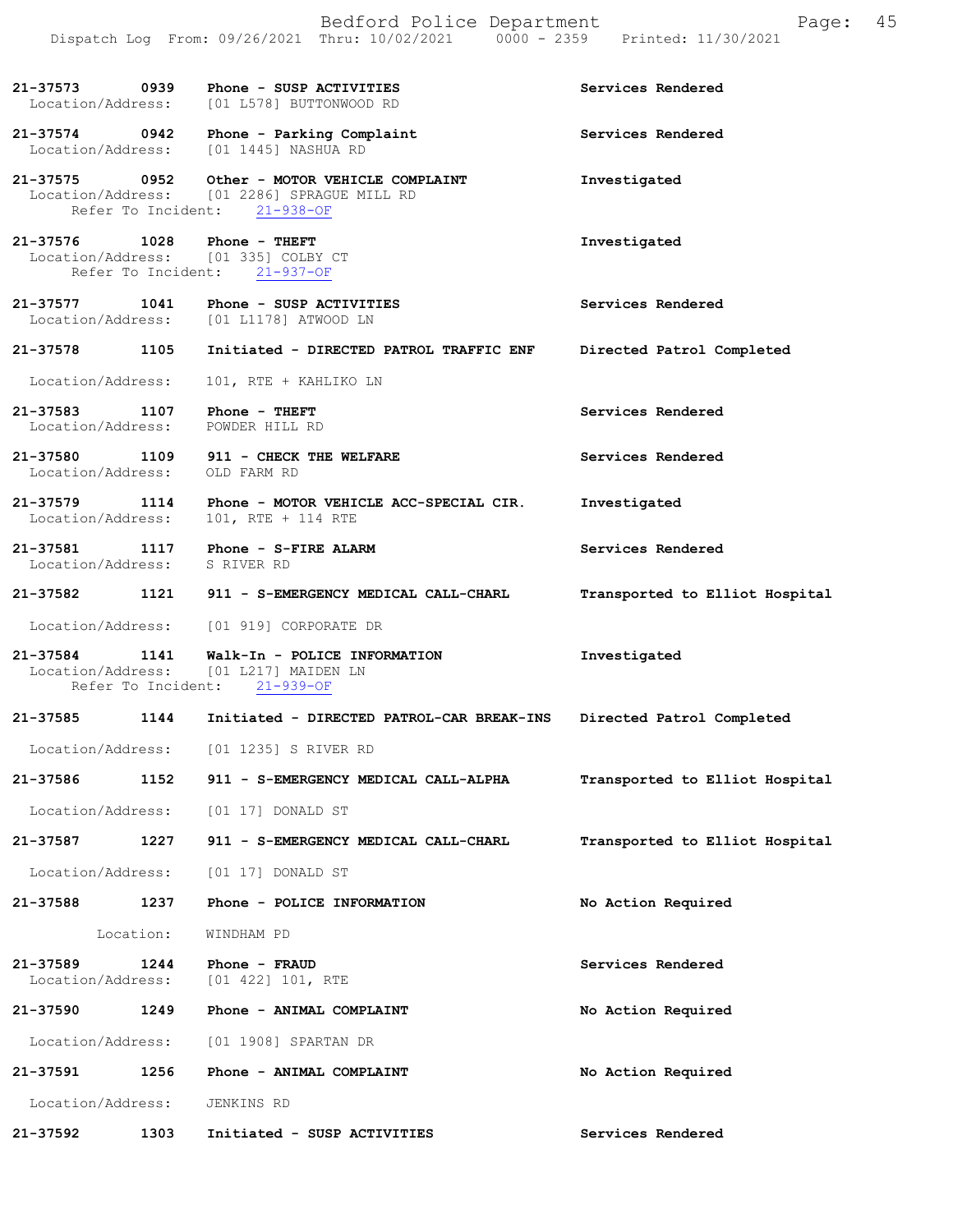|                                    |                    | Bedford Police Department<br>Dispatch Log From: 09/26/2021 Thru: 10/02/2021 0000 - 2359 Printed: 11/30/2021 | Page:                          | 46 |
|------------------------------------|--------------------|-------------------------------------------------------------------------------------------------------------|--------------------------------|----|
| Location/Address:                  |                    | PURITAN DR                                                                                                  |                                |    |
| 21-37593                           | 1312               | Initiated - DIRECTED PATROL-CAR BREAK-INS                                                                   | Directed Patrol Completed      |    |
| Location/Address:                  |                    | [01 L1803] S RIVER RD                                                                                       |                                |    |
| 21-37594 1352                      | Refer To Incident: | Initiated - ASSIST CITIZEN<br>Location/Address: [01 335] COLBY CT<br>$21 - 853 - OF$                        | Could Not Locate               |    |
| 21-37595 1352<br>Location/Address: |                    | Walk-In - CIVIL STANDBY<br>OLD FARM RD                                                                      | Services Rendered              |    |
| 21-37596 1406<br>Location/Address: |                    | Phone - CHECK THE WELFARE<br>BACK RIVER RD                                                                  | Could Not Locate               |    |
| 21-37597 1412<br>Location/Address: |                    | Other - RESTRAINING ORDER SERVICE<br>[01 474] CONSTITUTION DR                                               | Services Rendered              |    |
| 21-37598                           | 1442               | Phone - S-EMERGENCY MEDICAL CALL-ALPHA                                                                      | TRANSPORTED TO CMC HOSPITAL    |    |
| Location/Address:                  |                    | [01 1387] TECHNOLOGY DR                                                                                     |                                |    |
| 21-37599 1446                      |                    | Phone - ASSIST CITIZEN                                                                                      | No Action Required             |    |
| Location/Address:                  |                    | [01 248] RIDGEWOOD RD                                                                                       |                                |    |
| 21-37600 1527                      |                    | Initiated - MOTOR VEHICLE STOP                                                                              | Summons/Warning Issued         |    |
| Location/Address:                  |                    | 101, RTE + COVENANT WAY                                                                                     |                                |    |
| 21-37601                           | 1533               | Initiated - DIRECTED PATROL TRAFFIC ENF                                                                     | Directed Patrol Completed      |    |
| Location/Address:                  |                    | COLBY CT + S RIVER RD                                                                                       |                                |    |
| 21-37602                           | 1534               | Phone - S-EMERGENCY MEDICAL CALL-ALPHA                                                                      | Transported to Elliot Hospital |    |
| Location/Address:                  |                    | [01 2198] OLD BEDFORD RD                                                                                    |                                |    |
| 21-37603 1538                      |                    | Initiated - DIRECTED PATROL TRAFFIC ENF                                                                     | Directed Patrol Completed      |    |
| Vicinity of:                       |                    | 101, RTE + 114 RTE                                                                                          |                                |    |
| 21-37604<br>Location/Address:      | 1540               | Initiated - INVESTIGATION-FOLLOW UP<br>[01 L1621] BACK RIVER RD                                             | Could Not Locate               |    |
| 21-37605                           | 1541               | 911 - S-EMERGENCY MEDICAL CALL-ALPHA                                                                        | TRANSPORTED TO CMC HOSPITAL    |    |
| Location/Address:                  |                    | [01 749] WASHINGTON PL                                                                                      |                                |    |
| 21-37606                           | 1554               | Initiated - DIRECTED PATROL TRAFFIC ENF                                                                     | Directed Patrol Completed      |    |
| Location/Address:                  |                    | S RIVER RD + CLUB ACRE LN                                                                                   |                                |    |
| 21-37607                           | 1559               | Initiated - DIRECTED PATROL TRAFFIC ENF                                                                     | Directed Patrol Completed      |    |
| Location/Address:                  |                    | S RIVER RD + KILTON RD                                                                                      |                                |    |
| 21-37608                           | 1559               | Initiated - MOTOR VEHICLE STOP                                                                              | Summons/Warning Issued         |    |
| Location/Address:                  |                    | S RIVER RD + BACK RIVER RD                                                                                  |                                |    |
| 21-37609                           | 1559               | Initiated - DIRECTED PATROL TRAFFIC ENF                                                                     | Directed Patrol Completed      |    |
| Location/Address:                  |                    | WENTWORTH DR + GAGE GIRLS RD                                                                                |                                |    |
| 21-37610<br>Location/Address:      | 1614               | Phone - ASSIST OTHER AGENCY<br>EDWARD CIR                                                                   | Services Rendered              |    |
| 21-37611                           | 1624               | Initiated - MOTOR VEHICLE STOP                                                                              | Summons/Warning Issued         |    |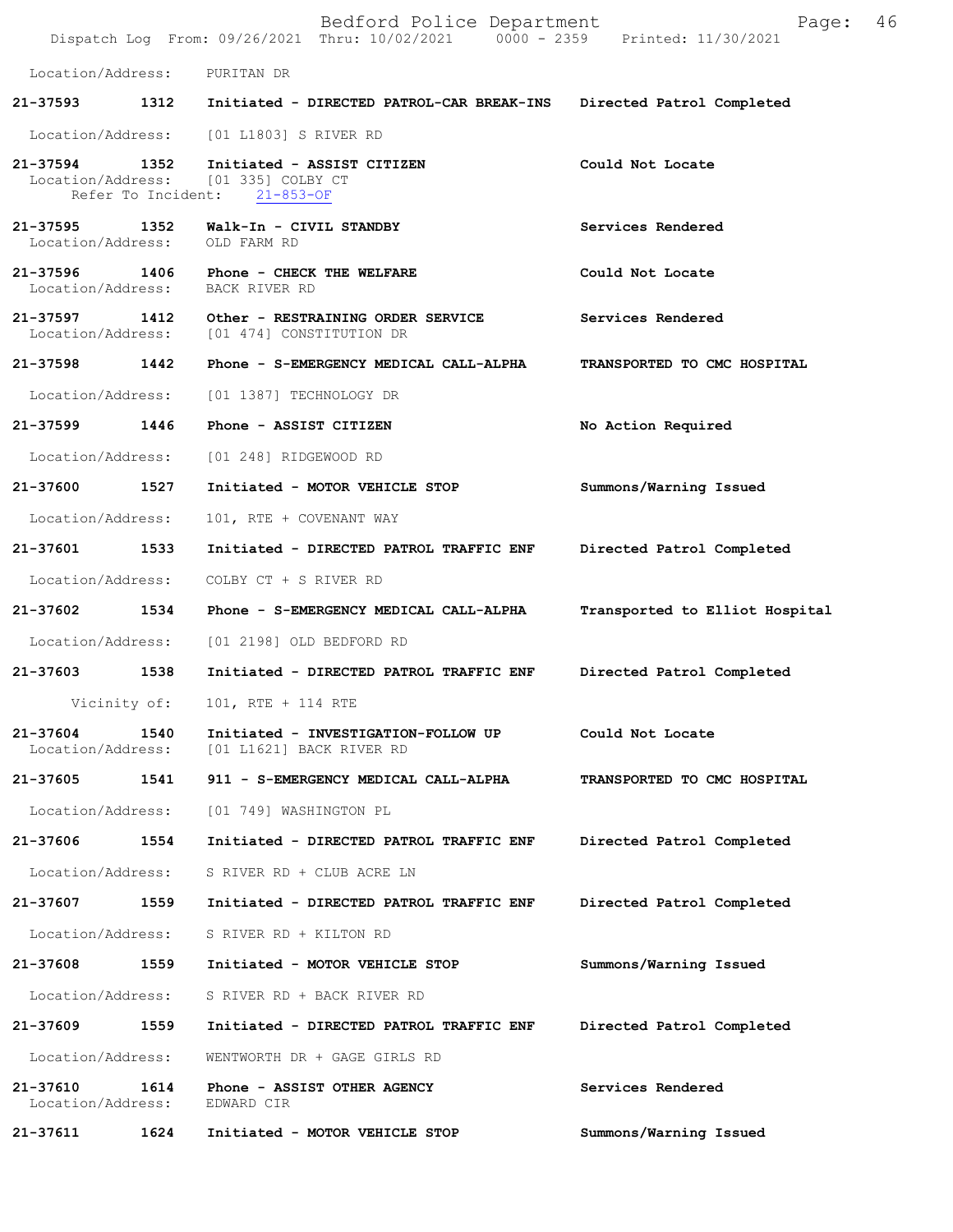|                               |           | Bedford Police Department<br>Dispatch Log From: 09/26/2021 Thru: 10/02/2021 0000 - 2359 Printed: 11/30/2021 | Page:                       | 47 |
|-------------------------------|-----------|-------------------------------------------------------------------------------------------------------------|-----------------------------|----|
|                               |           | Location/Address: GAGE GIRLS RD                                                                             |                             |    |
| 21-37612<br>Location/Address: | 1630      | Initiated - DIRECTED PATROL TRAFFIC ENF<br>114 RTE                                                          | Extinquished                |    |
| 21-37614 1634                 |           | Phone - ASSIST OTHER AGENCY                                                                                 | No Action Required          |    |
|                               | Location: | [07] MANCHESTER POLICE DEPT                                                                                 |                             |    |
| 21-37613                      | 1635      | Initiated - DIRECTED PATROL TRAFFIC ENF                                                                     | Directed Patrol Completed   |    |
| Location/Address:             |           | S RIVER RD + MOORES CROSSING RD                                                                             |                             |    |
| 21-37615                      | 1645      | Initiated - MOTOR VEHICLE STOP                                                                              | Summons/Warning Issued      |    |
| Location/Address:             |           | NASHUA RD + GAGE RD                                                                                         |                             |    |
| 21-37616                      | 1703      | Initiated - DIRECTED PATROL TRAFFIC ENF                                                                     | Directed Patrol Completed   |    |
| Location/Address:             |           | [01 935] S RIVER RD                                                                                         |                             |    |
| 21-37617 1707                 |           | Initiated - MOTOR VEHICLE STOP                                                                              | Summons/Warning Issued      |    |
| Location/Address:             |           | S RIVER RD                                                                                                  |                             |    |
| 21-37618                      | 1708      | Initiated - DOMESTIC DISTURBANCE<br>Location/Address: [01 L1777] WALLACE RD<br>Refer To Incident: 21-940-OF | Investigated                |    |
| 21-37619                      | 1711      | Initiated - DIRECTED PATROL TRAFFIC ENF                                                                     | Directed Patrol Completed   |    |
| Location/Address:             |           | NEW BOSTON RD                                                                                               |                             |    |
| 21-37620 1713                 |           | 911 - S-EMERGENCY MEDICAL CALL-ALPHA                                                                        | TRANSPORTED TO CMC HOSPITAL |    |
| Location/Address:             |           | [01 L335] MCALLISTER RD                                                                                     |                             |    |
| 21-37621<br>Location/Address: | 1716      | Initiated - DIRECTED PATROL-CAR BREAK-INS<br>[01 1235] S RIVER RD                                           | Extinquished                |    |
| 21-37622                      | 1722      | Initiated - DIRECTED PATROL TRAFFIC ENF                                                                     | Directed Patrol Completed   |    |
| Location/Address:             |           | BACK RIVER RD + SILVER SPRING DR                                                                            |                             |    |
| 21-37623                      | 1729      | Initiated - MOTOR VEHICLE STOP                                                                              | Summons/Warning Issued      |    |
| Location/Address:             |           | CAMP RD                                                                                                     |                             |    |
| 21-37624                      | 1732      | Initiated - MOTOR VEHICLE STOP                                                                              | Summons/Warning Issued      |    |
| Location/Address:             |           | 101, RTE + MEETINGHOUSE RD                                                                                  |                             |    |
| 21-37625                      | 1746      | Initiated - DIRECTED PATROL-CAR BREAK-INS                                                                   | Directed Patrol Completed   |    |
| Location/Address:             |           | [01 L1804] S RIVER RD                                                                                       |                             |    |
| 21-37626                      | 1754      | Initiated - DIRECTED PATROL TRAFFIC ENF                                                                     | Directed Patrol Completed   |    |
| Location/Address:             |           | WALLACE RD + N AMHERST RD                                                                                   |                             |    |
| 21-37627                      | 1757      | Phone - ALARM, BURGLAR                                                                                      | Alarm- correct code/reset   |    |
| Location/Address:             |           | [01 L1607] 101, RTE                                                                                         |                             |    |
| 21-37628                      | 1810      | Initiated - DIRECTED PATROL-CAR BREAK-INS                                                                   | Directed Patrol Completed   |    |
| Location/Address:             |           | [01 308] COLBY CT                                                                                           |                             |    |
| 21-37629                      | 1826      | Initiated - MOTOR VEHICLE STOP                                                                              | Summons/Warning Issued      |    |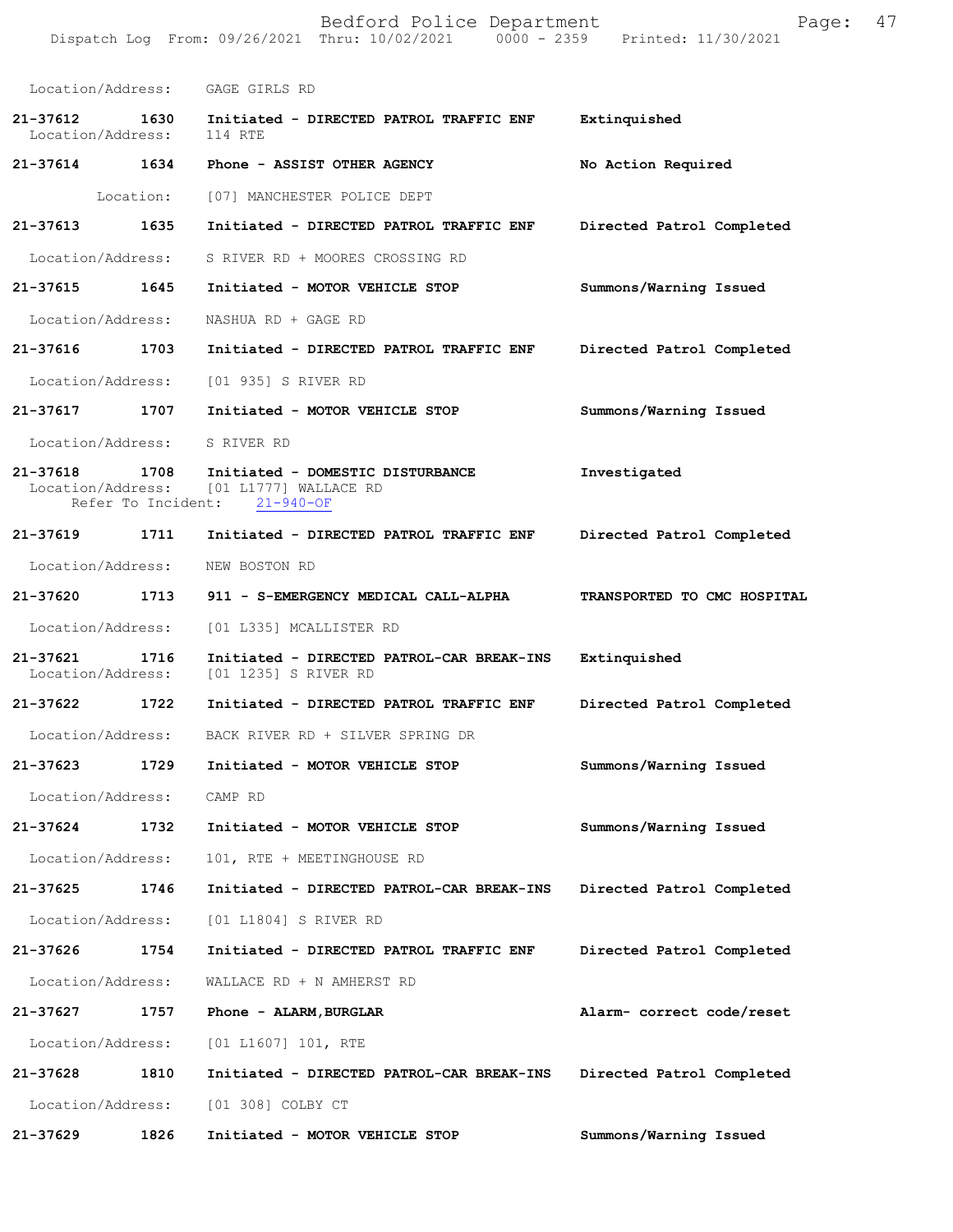|                                       | Dispatch Log From: 09/26/2021 Thru: 10/02/2021 0000 - 2359 Printed: 11/30/2021 |                           |
|---------------------------------------|--------------------------------------------------------------------------------|---------------------------|
|                                       | Location/Address: S RIVER RD + BACK RIVER RD                                   |                           |
| Location/Address:                     | 21-37630 1830 Initiated - SERVE PAPERWORK<br>ROOSEVELT DR                      | Services Rendered         |
| 21-37631 1851                         | Initiated - DIRECTED PATROL-CAR BREAK-INS                                      | Directed Patrol Completed |
| Location/Address:                     | [01 521] HAWTHORNE DR                                                          |                           |
| 21-37632 1904                         | Initiated - DIRECTED PATROL TRAFFIC ENF                                        | Directed Patrol Completed |
| Location/Address:                     | S RIVER RD + RIDGEWOOD RD                                                      |                           |
| 21-37633 1920<br>Location/Address:    | Phone - Parking Complaint<br>PATTEN RD + LYNN DR                               | Services Rendered         |
| 21-37634 1922                         | Initiated - MOTOR VEHICLE STOP                                                 | Summons/Warning Issued    |
| Location/Address:                     | [01 308] COLBY CT                                                              |                           |
| 21-37635 1933                         | Initiated - MOTOR VEHICLE STOP                                                 | Summons/Warning Issued    |
| Location/Address:                     | [01 1660] S RIVER RD                                                           |                           |
| 21-37636<br>1945<br>Location/Address: | 911 - 911 Abandoned<br>[01 463] NASHUA RD                                      | Services Rendered         |
| 21-37637 2002<br>Location/Address:    | Phone - MOTOR VEHICLE COMP-IN PROGRESS<br>WALLACE RD                           | Could Not Locate          |
| 21-37638 2024                         | Initiated - DIRECTED PATROL-CAR BREAK-INS                                      | Directed Patrol Completed |
| Location/Address:                     | [01 324] HAWTHORNE DR                                                          |                           |
| 21-37639 2026                         | Initiated - MOTOR VEHICLE STOP                                                 | Summons/Warning Issued    |
| Location/Address:                     | 101, RTE + 114 RTE                                                             |                           |
| 21-37640 2030                         | Phone - S-FIRE ALARM<br>Location/Address: [01 L0000738] COLBY CT               | Services Rendered         |
| 21-37641                              | 2043 Phone - FIREWORKS                                                         | Directed Patrol Completed |
| Location/Address: BUTTONWOOD RD       |                                                                                |                           |
| 21-37642<br>2051                      | Initiated - DIRECTED PATROL DWI                                                | Directed Patrol Completed |
| Location/Address:                     | 101, RTE + FREEDOM WAY                                                         |                           |
| 21-37643 2054                         | Initiated - BUILDING CHECK                                                     | Building Checked/Secured  |
| Location/Address:                     | [01 515] S RIVER RD                                                            |                           |
| 21-37644<br>2105                      | Initiated - DIRECTED PATROL DWI                                                | Directed Patrol Completed |
| Location/Address:                     | N AMHERST RD + WALLACE RD                                                      |                           |
| 21-37645 2125                         | Initiated - MOTOR VEHICLE STOP                                                 | Summons/Warning Issued    |
| Location/Address:                     | 101, RTE + OLD BEDFORD RD                                                      |                           |
| 21-37646 2127                         | Initiated - BUILDING CHECK                                                     | Building Checked/Secured  |
| Location/Address:                     | [01 L1094] S RIVER RD                                                          |                           |
| 21-37647<br>2130                      | Initiated - DIRECTED PATROL BURGLARY                                           | Directed Patrol Completed |
| Location/Address:                     | PALOMINO LN + PLUMMER RD                                                       |                           |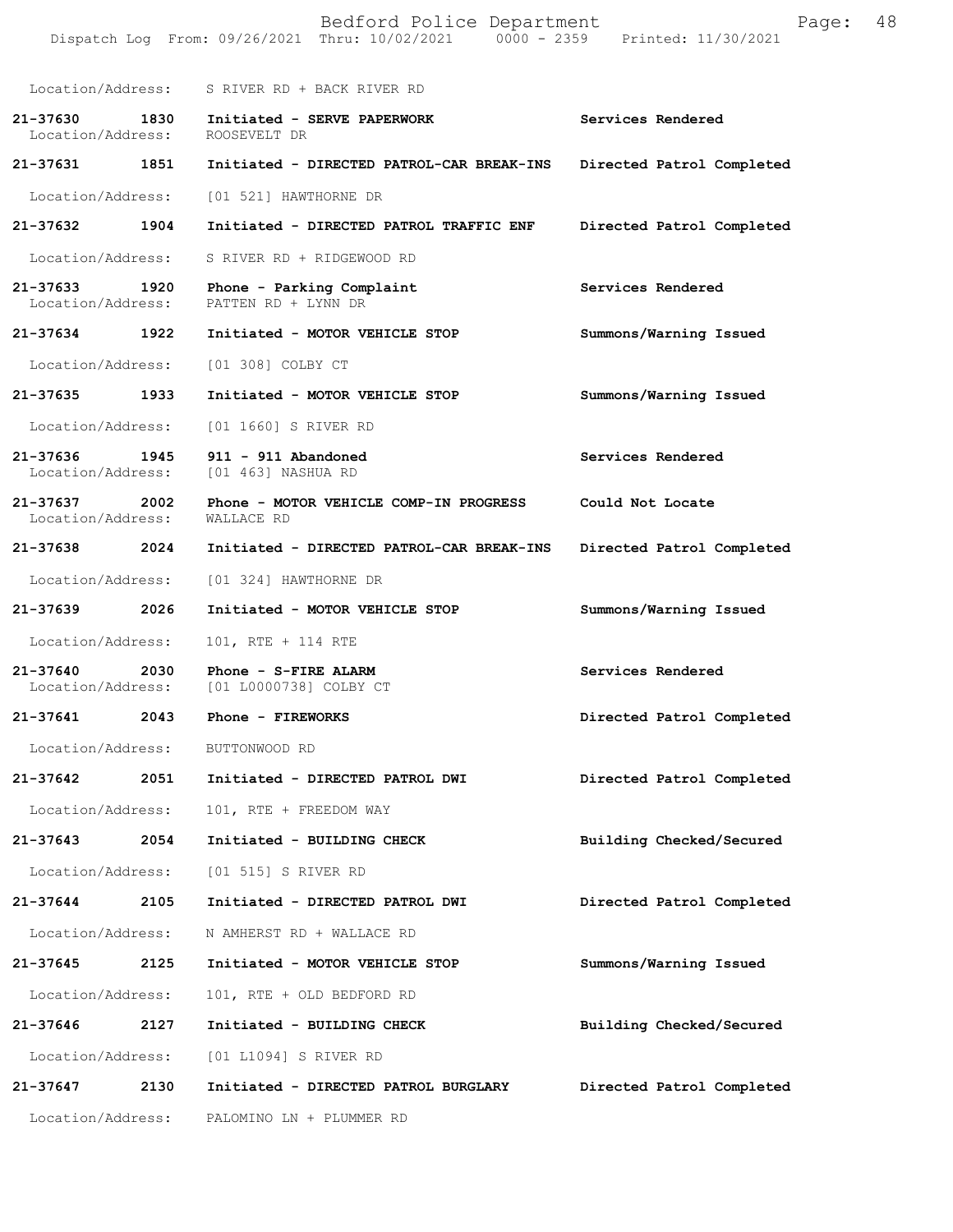|                                    |              | Bedford Police Department<br>Dispatch Log From: 09/26/2021 Thru: 10/02/2021 0000 - 2359 Printed: 11/30/2021 | Page: 49                  |  |
|------------------------------------|--------------|-------------------------------------------------------------------------------------------------------------|---------------------------|--|
| 21-37648                           | 2131         | Initiated - DIRECTED PATROL-CAR BREAK-INS Directed Patrol Completed                                         |                           |  |
| Location/Address:                  |              | BIRKDALE RD                                                                                                 |                           |  |
| 21-37649                           | 2131         | Initiated - MOTOR VEHICLE STOP                                                                              | Summons/Warning Issued    |  |
| Location/Address:                  |              | 101, RTE + F.E. EVERETT SOUTH TPKE                                                                          |                           |  |
| 21-37650 2228<br>Location/Address: |              | Phone - ALARM, BURGLAR<br>[01 1050] DONALD ST                                                               | Alarm - False             |  |
| 21-37651 2339                      |              | Initiated - DIRECTED PATROL DWI                                                                             | Directed Patrol Completed |  |
|                                    | Vicinity of: | S RIVER RD + CLUB ACRE LN                                                                                   |                           |  |
| 21-37652                           | 2347         | Initiated - DIRECTED PATROL DWI                                                                             | Directed Patrol Completed |  |
|                                    | Vicinity of: | 101, RTE + NASHUA RD                                                                                        |                           |  |
| 21–37653 2357                      |              | Initiated - MOTOR VEHICLE STOP                                                                              | Summons/Warning Issued    |  |
| Location/Address:                  |              | 101, RTE + COLONIAL DR                                                                                      |                           |  |
|                                    |              | For Date: $10/02/2021$ - Saturday                                                                           |                           |  |
| 21-37654                           | 0001         | Initiated - DIRECTED PATROL DWI                                                                             | Directed Patrol Completed |  |
|                                    |              | Location/Address: S RIVER RD + KILTON RD                                                                    |                           |  |
| 21-37655 0008                      |              | Initiated - DIRECTED PATROL DWI                                                                             | Directed Patrol Completed |  |
|                                    | Vicinity of: | 101, RTE + HITCHING POST LN                                                                                 |                           |  |
| 21-37656 0008                      |              | Initiated - DIRECTED PATROL DWI                                                                             | Directed Patrol Completed |  |
|                                    |              | Vicinity of: S RIVER RD + HAWTHORNE DR                                                                      |                           |  |
| 21-37657                           | 0011         | Initiated - MOTOR VEHICLE STOP                                                                              | Summons/Warning Issued    |  |
| Location/Address:                  |              | BOYNTON ST + 101, RTE                                                                                       |                           |  |
| 21-37658                           | 0012         | Initiated - DIRECTED PATROL TRAFFIC ENF                                                                     | Directed Patrol Completed |  |
|                                    | Vicinity of: | 101, RTE + OLD BEDFORD RD                                                                                   |                           |  |
| 21-37659<br>Location/Address:      | 0015         | Initiated - MOTOR VEHICLE STOP<br>101, RTE + 114 RTE                                                        | NO PAPERWORK              |  |
| 21-37660                           | 0025         | Initiated - MOTOR VEHICLE STOP                                                                              | Summons/Warning Issued    |  |
| Location/Address:                  |              | S RIVER RD + EXECUTIVE PARK DR                                                                              |                           |  |
| 21-37661                           | 0027         | Initiated - DIRECTED PATROL DWI                                                                             | Directed Patrol Completed |  |
|                                    | Vicinity of: | 101, RTE + HARDY RD                                                                                         |                           |  |
| 21-37662<br>Location/Address:      | 0030         | Initiated - SUSP ACTIVITIES<br>[01 138] S RIVER RD                                                          | Services Rendered         |  |

Location/Address: APPLEDOR RD

**21-37664 0106 Initiated - DIRECTED PATROL DWI Directed Patrol Completed**  Vicinity of: 101, RTE + WALLACE RD **21-37665 0107 Initiated - MOTOR VEHICLE STOP Summons/Warning Issued** 

**21-37663 0052 911 - S-EMERGENCY MEDICAL CALL-CHARL TRANSPORTED TO CMC HOSPITAL**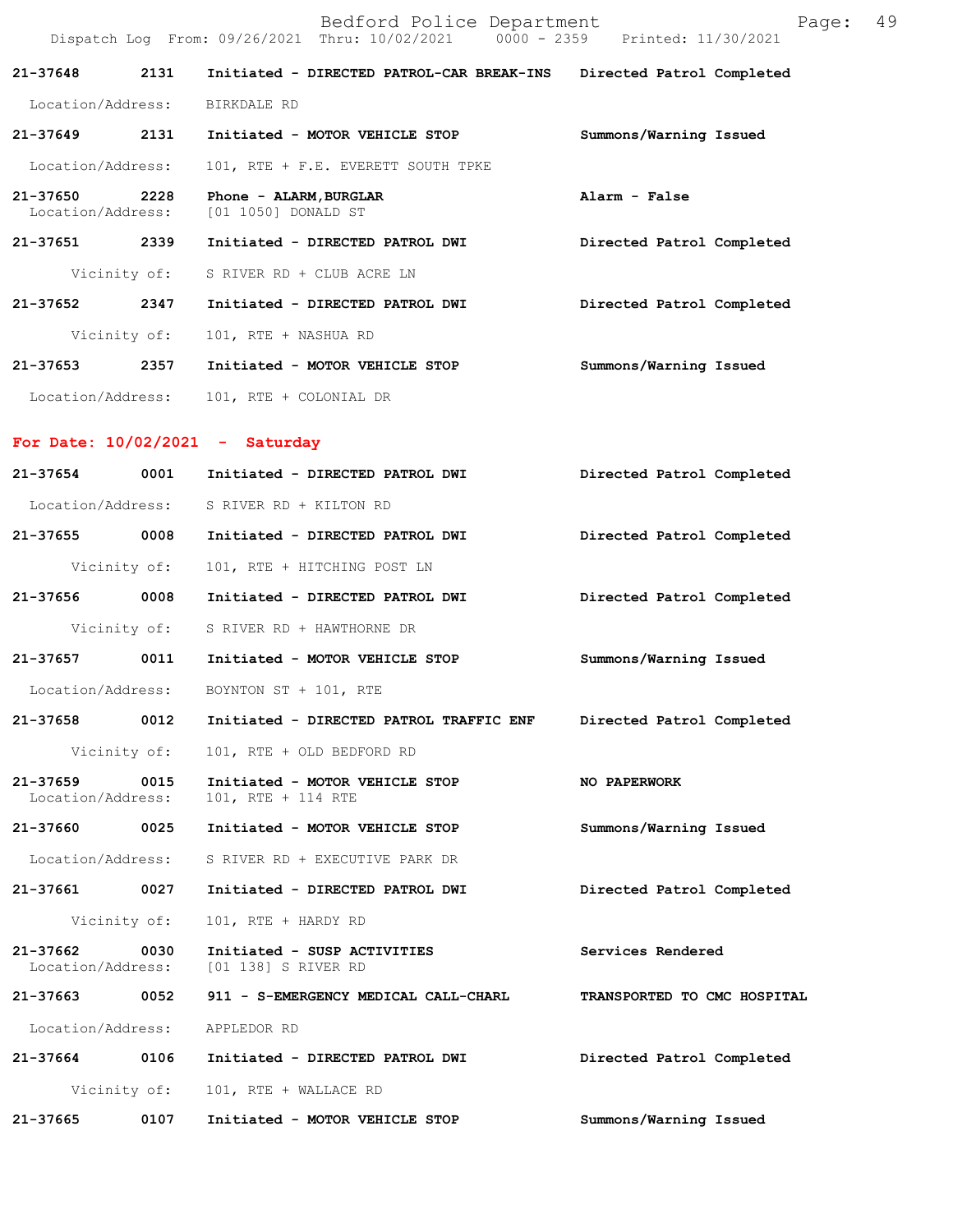|                               |              | Bedford Police Department<br>Dispatch Log From: 09/26/2021 Thru: 10/02/2021 0000 - 2359 Printed: 11/30/2021 | 50<br>Page:               |
|-------------------------------|--------------|-------------------------------------------------------------------------------------------------------------|---------------------------|
|                               |              | Location/Address: 101, RTE + 114 RTE                                                                        |                           |
|                               |              | 21-37666 0111 Initiated - DIRECTED PATROL DWI                                                               | Directed Patrol Completed |
|                               |              | Vicinity of: S RIVER RD + BACK RIVER RD                                                                     |                           |
| $21 - 37667$                  | 0118         | Initiated - MOTOR VEHICLE STOP                                                                              | Summons/Warning Issued    |
| Location/Address:             |              | BACK RIVER RD                                                                                               |                           |
| 21-37668 0123                 |              | Initiated - MOTOR VEHICLE STOP                                                                              | Summons/Warning Issued    |
| Location/Address:             |              | 101, RTE + WALLACE RD                                                                                       |                           |
| 21-37669                      | 0144         | Initiated - DIRECTED PATROL DWI                                                                             | Directed Patrol Completed |
|                               |              | Location/Address: S RIVER RD + UPJOHN ST                                                                    |                           |
|                               |              | 21-37670 0144 Initiated - MOTOR VEHICLE STOP                                                                | Summons/Warning Issued    |
| Location/Address:             |              | 114 RTE + DONALD ST                                                                                         |                           |
| 21-37671 0151                 |              | Phone - POLICE INFORMATION                                                                                  | No Action Required        |
| Location/Address:             |              | [01 1227] SUFFOLK CT                                                                                        |                           |
| 21-37672 0159                 |              | Initiated - DIRECTED PATROL DWI                                                                             | Directed Patrol Completed |
|                               | Vicinity of: | WALLACE RD + GREENFIELD PKWY                                                                                |                           |
| 21-37673                      | 0208         | Initiated - DIRECTED PATROL BURGLARY                                                                        | Directed Patrol Completed |
|                               | Vicinity of: | HARVEY RD                                                                                                   |                           |
| 21-37674 0214                 |              | Initiated - MOTOR VEHICLE STOP                                                                              | Summons/Warning Issued    |
| Location/Address:             |              | 101, RTE + PLUMMER ROAD OVERPASS                                                                            |                           |
| 21-37675<br>Location/Address: | 0231         | Initiated - MOTOR VEHICLE STOP<br>101, RTE + WALLACE RD                                                     | Arrest(s) Made            |
| 21-37676 0237                 |              | Initiated - DIRECTED PATROL-CAR BREAK-INS                                                                   | Directed Patrol Completed |
|                               |              | Location/Address: [01 L0000816] IRON HORSE DR                                                               |                           |
| 21-37677                      | 0310         | Initiated - DIRECTED PATROL BURGLARY                                                                        | Directed Patrol Completed |
| Location/Address:             |              | COUNTY RD + BACK RIVER RD                                                                                   |                           |
| 21-37678 0324                 |              | Initiated - DIRECTED PATROL BURGLARY                                                                        | Directed Patrol Completed |
| Location/Address:             |              | [01 L863] 101, RTE                                                                                          |                           |
| 21-37679 0344                 |              | Initiated - DIRECTED PATROL-CAR BREAK-INS                                                                   | Directed Patrol Completed |
|                               | Vicinity of: | HAWTHORNE DR + STATION RD                                                                                   |                           |
| 21-37680                      | 0347         | Initiated - BUILDING CHECK                                                                                  | Building Checked/Secured  |
| Location/Address:             |              | [01 L904] 101, RTE                                                                                          |                           |
| 21-37681 0401                 |              | Initiated - DIRECTED PATROL-CAR BREAK-INS                                                                   | Directed Patrol Completed |
|                               | Vicinity of: | GREENFIELD PKWY                                                                                             |                           |
| 21-37682 0443                 |              | Initiated - BUILDING CHECK                                                                                  | Directed Patrol Completed |
| Location/Address:             |              | [01 L310] S RIVER RD                                                                                        |                           |
| 21-37683                      | 0454         | Initiated - DIRECTED PATROL BURGLARY                                                                        | Directed Patrol Completed |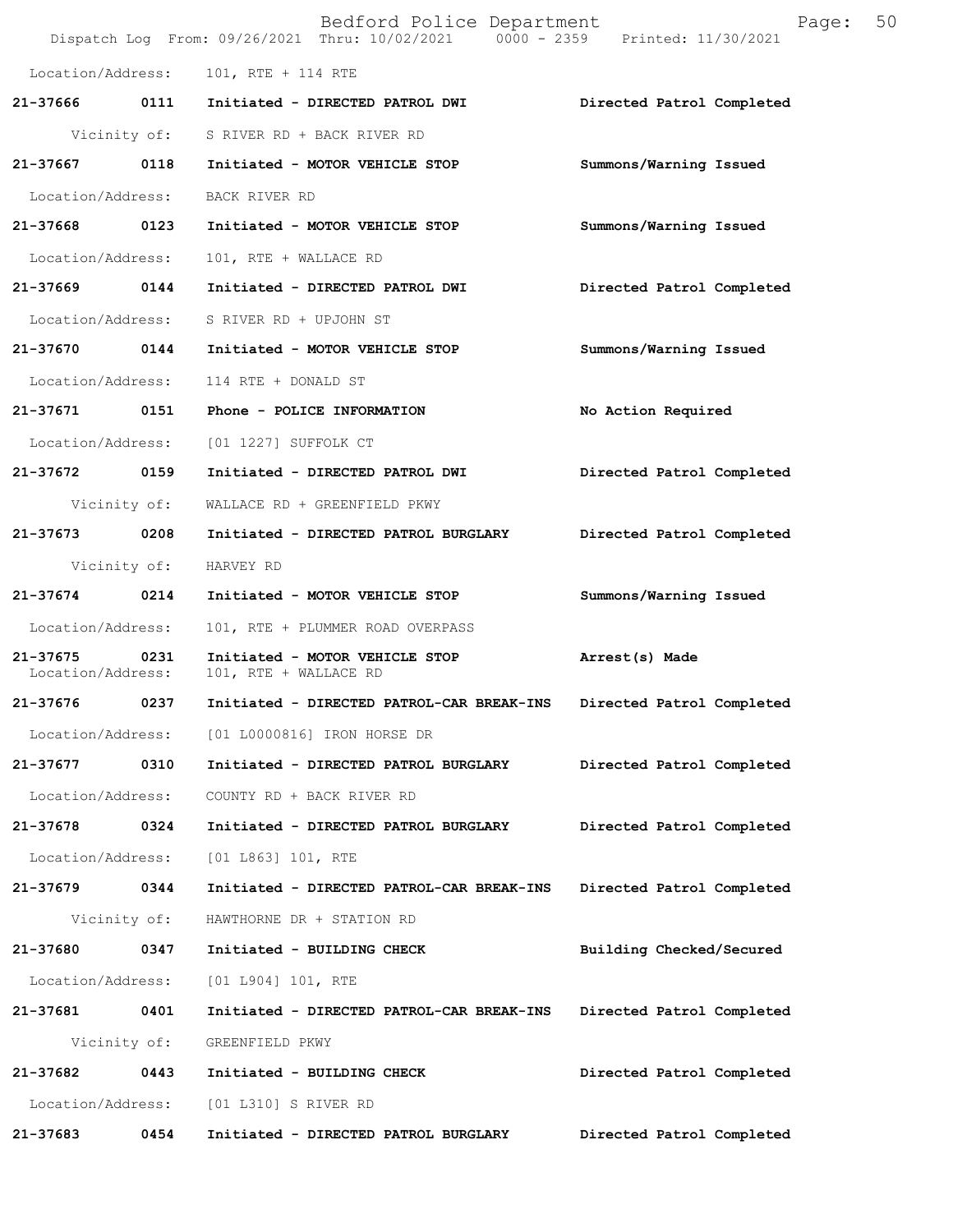|                               |              | Bedford Police Department<br>Dispatch Log From: 09/26/2021 Thru: 10/02/2021 0000 - 2359 Printed: 11/30/2021 | Page:                          | 51 |
|-------------------------------|--------------|-------------------------------------------------------------------------------------------------------------|--------------------------------|----|
|                               | Vicinity of: | NASHUA RD + COUNTY RD                                                                                       |                                |    |
| 21-37684                      | 0514         | Initiated - DIRECTED PATROL BURGLARY                                                                        | Directed Patrol Completed      |    |
| Location/Address:             |              | [01 1235] S RIVER RD                                                                                        |                                |    |
| 21-37685 0533                 |              | Initiated - DIRECTED PATROL TRAFFIC ENF                                                                     | Directed Patrol Completed      |    |
|                               | Vicinity of: | S RIVER RD + BACK RIVER RD                                                                                  |                                |    |
| 21-37686                      | 0543         | Initiated - DIRECTED PATROL TRAFFIC ENF                                                                     | Directed Patrol Completed      |    |
|                               | Vicinity of: | 101, RTE + WALLACE RD                                                                                       |                                |    |
| 21-37687                      | 0558         | Initiated - DIRECTED PATROL TRAFFIC ENF                                                                     | Directed Patrol Completed      |    |
| Location/Address:             |              | MARKET ST + MAIN ST                                                                                         |                                |    |
| 21-37688                      | 0734         | Phone - ALARM, BURGLAR                                                                                      | Alarm- correct code/reset      |    |
| Location/Address:             |              | [01 L260] S RIVER RD                                                                                        |                                |    |
| 21-37689                      | 0740         | Initiated - DIRECTED PATROL TRAFFIC ENF                                                                     | Directed Patrol Completed      |    |
|                               | Vicinity of: | S RIVER RD + BACK RIVER RD                                                                                  |                                |    |
| 21-37690 0750                 |              | Initiated - DIRECTED PATROL TRAFFIC ENF                                                                     | Directed Patrol Completed      |    |
| Location/Address:             |              | NEW BOSTON RD + WALLACE RD                                                                                  |                                |    |
| 21-37691<br>Location/Address: | 0752         | 911 - S-EMERGENCY MEDICAL CALL-ALPHA<br>CHURCHILL CT                                                        | <b>NO TRANSPORT</b>            |    |
| 21-37692 0754                 |              | 911 - S-MOTOR VEHICLE ACCIDENT INJ                                                                          | Transported to Elliot Hospital |    |
| Location/Address:             |              | F.E. EVERETT NORTH TPKE                                                                                     |                                |    |
| 21-37693 0804                 |              | Initiated - DIRECTED PATROL TRAFFIC ENF                                                                     | Directed Patrol Completed      |    |
| Location/Address:             |              | 101, RTE + KAHLIKO LN                                                                                       |                                |    |
| 21-37694                      | 0806         | Initiated - MOTOR VEHICLE STOP                                                                              | Summons/Warning Issued         |    |
| Location/Address:             |              | 101, RTE + HARDY RD                                                                                         |                                |    |
| 21-37695                      | 0808         | Initiated - DIRECTED PATROL TRAFFIC ENF                                                                     | Directed Patrol Completed      |    |
| Location/Address:             |              | BOYNTON ST                                                                                                  |                                |    |
| 21-37696                      | 0810         | Initiated - MOTOR VEHICLE STOP                                                                              | Summons/Warning Issued         |    |
| Location/Address:             |              | S RIVER RD + UPJOHN ST                                                                                      |                                |    |
| 21-37697                      | 0821         | Phone - ALARM, BURGLAR                                                                                      | Alarm- correct code/reset      |    |
| Location/Address:             |              | [01 2330] TECHNOLOGY DR                                                                                     |                                |    |
| 21-37698 0828                 |              | Initiated - DIRECTED PATROL TRAFFIC ENF                                                                     | Directed Patrol Completed      |    |
| Location/Address:             |              | DONALD ST + COTE LN                                                                                         |                                |    |
| 21-37699                      | 0829         | Initiated - DIRECTED PATROL TRAFFIC ENF                                                                     | Directed Patrol Completed      |    |
|                               | Vicinity of: | S RIVER RD + SOMERVILLE DR                                                                                  |                                |    |
| 21-37700                      | 0838         | Initiated - DIRECTED PATROL TRAFFIC ENF                                                                     | Directed Patrol Completed      |    |
| Location/Address:             |              | 101, RTE + WALLACE RD                                                                                       |                                |    |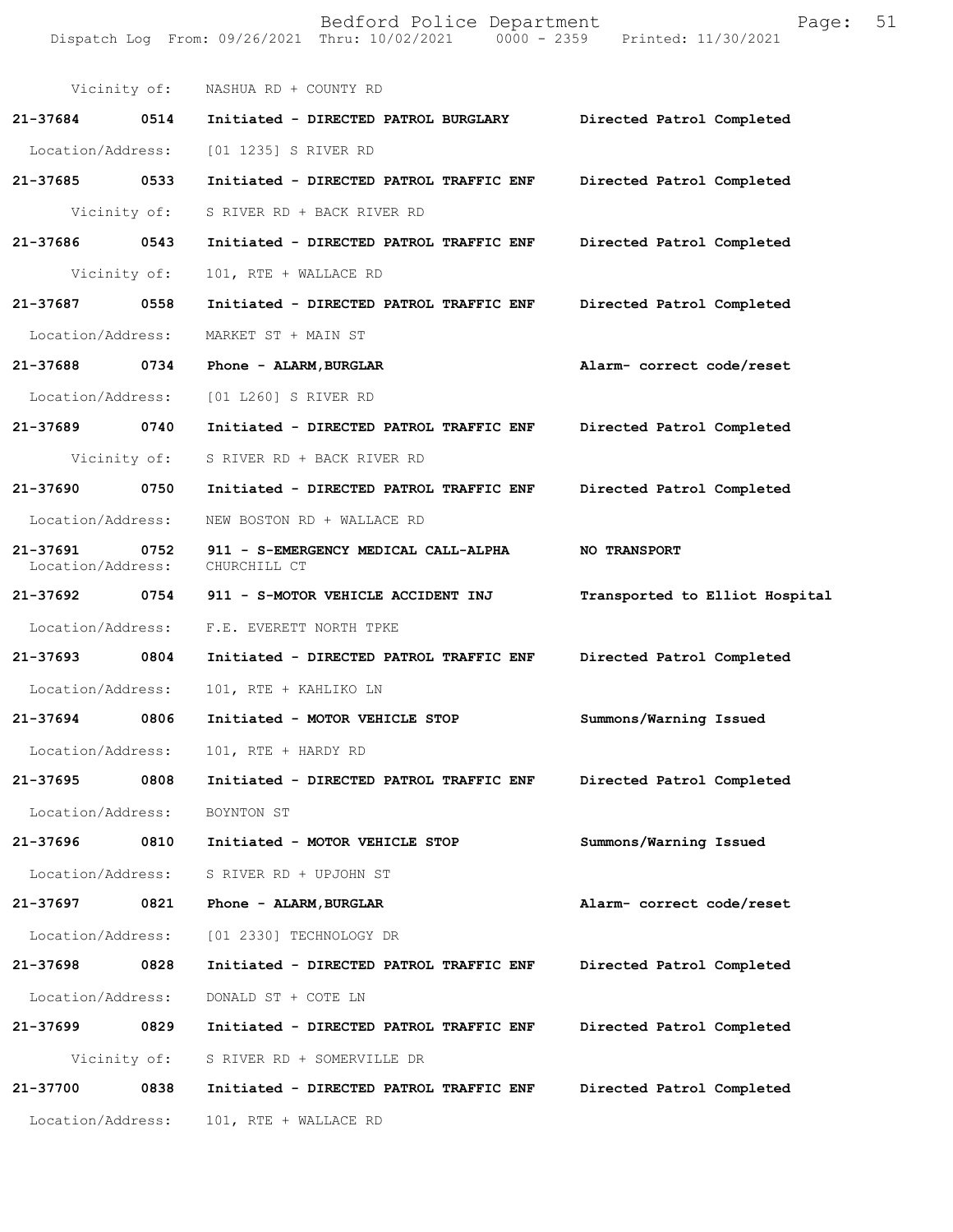|                                    |      | Bedford Police Department<br>Dispatch Log From: 09/26/2021 Thru: 10/02/2021 0000 - 2359 Printed: 11/30/2021 | 52<br>Page:                    |
|------------------------------------|------|-------------------------------------------------------------------------------------------------------------|--------------------------------|
| 21-37701                           | 0839 | Initiated - DIRECTED PATROL TRAFFIC ENF                                                                     | Directed Patrol Completed      |
| Location/Address:                  |      | S RIVER RD + KILTON RD                                                                                      |                                |
| 21-37702 0839<br>Location/Address: |      | Phone - ALARM, BURGLAR<br>[01 361] WENDOVER WAY                                                             | Alarm - False                  |
| 21-37703                           | 0840 | Initiated - MOTOR VEHICLE STOP                                                                              | Summons/Warning Issued         |
| Location/Address:                  |      | 101, RTE + KAHLIKO LN                                                                                       |                                |
| 21-37704                           | 0843 | Initiated - DIRECTED PATROL TRAFFIC ENF                                                                     | Directed Patrol Completed      |
| Location/Address:                  |      | 101, RTE                                                                                                    |                                |
| 21-37705                           | 0915 | Initiated - MOTOR VEHICLE STOP                                                                              | Summons/Warning Issued         |
| Location/Address:                  |      | 101, RTE + CHESTNUT DR                                                                                      |                                |
| 21-37706<br>Location/Address:      | 0921 | Phone - ANIMAL COMPLAINT<br>SMITH RD                                                                        | Services Rendered              |
| 21-37707                           | 0921 | Initiated - MOTOR VEHICLE STOP                                                                              | Summons/Warning Issued         |
| Location/Address:                  |      | 101, RTE                                                                                                    |                                |
| 21-37708<br>Location/Address:      | 0928 | Walk-In - FINGERPRINTS<br>[01 474] CONSTITUTION DR                                                          | Services Rendered              |
| 21-37709<br>Location/Address:      | 0940 | Phone - FINGERPRINTS<br>[01 474] CONSTITUTION DR                                                            | Services Rendered              |
| 21-37710                           | 0941 | Initiated - MOTOR VEHICLE STOP                                                                              | Summons/Warning Issued         |
| Location/Address:                  |      | S RIVER RD + BACK RIVER RD                                                                                  |                                |
| 21-37711                           | 0949 | Initiated - MOTOR VEHICLE STOP                                                                              | Summons/Warning Issued         |
| Location/Address:                  |      | KILTON RD + S RIVER RD                                                                                      |                                |
| 21-37712                           | 0956 | 911 - S-EMERGENCY MEDICAL CALL-CHARL                                                                        | Transported to Elliot Hospital |
| Location/Address:                  |      | PRIVET HEDGE LN                                                                                             |                                |
| 21-37713                           | 0959 | Initiated - MOTOR VEHICLE STOP                                                                              | Summons/Warning Issued         |
| Location/Address:                  |      | 101, RTE + HITCHING POST LN                                                                                 |                                |
| 21-37714                           | 0959 | Initiated - MOTOR VEHICLE STOP                                                                              | Summons/Warning Issued         |
| Location/Address:                  |      | TECHNOLOGY DR + S RIVER RD                                                                                  |                                |
| 21-37715<br>Location/Address:      | 1013 | Phone - DOG COMPLAINT<br>[01 2310] CHICKADEE CT                                                             | Services Rendered              |
| 21-37716                           | 1020 | 911 - S-EMERGENCY MEDICAL CALL-DELTA                                                                        | TRANSPORTED TO CMC HOSPITAL    |
| Location/Address:                  |      | [01 L2400] RIDGEWOOD RD                                                                                     |                                |
| 21-37717<br>Location/Address:      | 1025 | Phone - FINGERPRINTS<br>[01 474] CONSTITUTION DR                                                            | Services Rendered              |
| 21-37718                           | 1029 | Initiated - DIRECTED PATROL TRAFFIC ENF                                                                     | Directed Patrol Completed      |
| Location/Address:                  |      | MEETINGHOUSE RD + 101, RTE                                                                                  |                                |
| 21-37719<br>Location/Address:      | 1037 | 911 - MOTOR VEHICLE ACCIDENT<br>101, RTE + 114 RTE                                                          | Investigated                   |
| 21-37720                           | 1046 | Other - BOLO                                                                                                | Services Rendered              |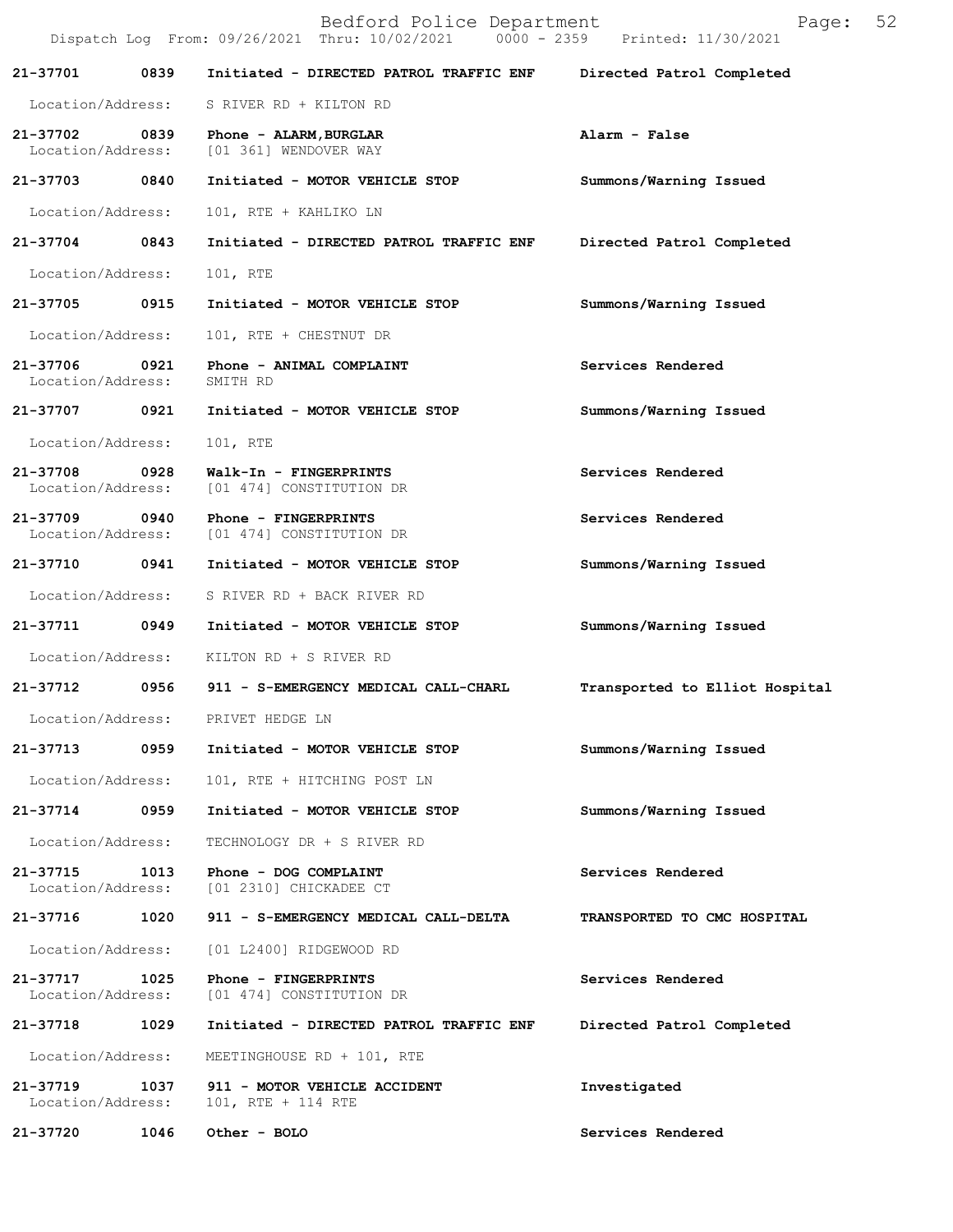|                   |                                         | Bedford Police Department<br>Dispatch Log From: 09/26/2021 Thru: 10/02/2021 0000 - 2359 Printed: 11/30/2021 | Page:                     | 53 |
|-------------------|-----------------------------------------|-------------------------------------------------------------------------------------------------------------|---------------------------|----|
|                   |                                         | Location/Address: [07 M13] VALLEY ST                                                                        |                           |    |
| 21-37721          |                                         | 1046 Initiated - DIRECTED PATROL TRAFFIC ENF Directed Patrol Completed                                      |                           |    |
|                   |                                         | Vicinity of: S RIVER RD + BACK RIVER RD                                                                     |                           |    |
|                   | 21-37722 1047                           | Initiated - DIRECTED PATROL TRAFFIC ENF                                                                     | Directed Patrol Completed |    |
|                   |                                         | Vicinity of: S RIVER RD + UPJOHN ST                                                                         |                           |    |
| 21-37723 1100     |                                         | Initiated - DIRECTED PATROL-CAR BREAK-INS                                                                   | Directed Patrol Completed |    |
|                   | Location/Address:                       | [01 L2252] JENKINS RD                                                                                       |                           |    |
| 21-37724 1117     |                                         | Initiated - DIRECTED PATROL-CAR BREAK-INS                                                                   | Directed Patrol Completed |    |
|                   | Location/Address:                       | [01 1050] DONALD ST                                                                                         |                           |    |
| Location/Address: | 21-37725 1148                           | Phone - ASSIST CITIZEN<br>[01 521] HAWTHORNE DR                                                             | Services Rendered         |    |
| Location/Address: |                                         | 21-37726 1209 Phone - DOG COMPLAINT<br>JOPPA HILL RD                                                        | Services Rendered         |    |
|                   | Location/Address:                       | 21-37727 1211 Phone - CIVIL STANDBY<br>CORTLAND DR                                                          | Services Rendered         |    |
| 21-37728          |                                         | 1222 Phone - ALARM, BURGLAR<br>Location/Address: [01 2331] MILL STONE TER                                   | Alarm - False             |    |
| 21-37729 1231     |                                         | Initiated - DIRECTED PATROL-CAR BREAK-INS                                                                   | Directed Patrol Completed |    |
|                   | Location/Address:                       | [01 L1804] S RIVER RD                                                                                       |                           |    |
|                   | 21-37730 1233<br>Location/Address:      | Phone - DISABLED MOTOR VEHICLE<br>$[01\ 935]$ 101, RTE + 114 RTE                                            | Services Rendered         |    |
|                   | 21-37731 1259<br>Location/Address:      | Initiated - SERVE PAPERWORK<br>[01 L816] ROOSEVELT DR                                                       | Services Rendered         |    |
| 21-37732 1300     | Location/Address:<br>Refer To Incident: | Phone - VANDALISM<br>HITCHING POST LN<br>$21 - 941 - OF$                                                    | Services Rendered         |    |
| 21-37733          | 1305<br>Location/Address: CAMP RD       | Phone - ASSIST CITIZEN                                                                                      | Services Rendered         |    |
|                   | 21-37734 1316                           | Initiated - DIRECTED PATROL TRAFFIC ENF                                                                     | Directed Patrol Completed |    |
|                   |                                         | Vicinity of: S RIVER RD + CLUB ACRE LN                                                                      |                           |    |
| 21-37735          | 1338<br>Location/Address:               | 911 - MOTOR VEHICLE ACCIDENT<br>WALLACE RD                                                                  | Services Rendered         |    |
|                   | 21-37739 1350                           | Initiated - DIRECTED PATROL-CAR BREAK-INS                                                                   | Directed Patrol Completed |    |
|                   | Location/Address:                       | [01 1235] S RIVER RD                                                                                        |                           |    |
|                   | 21-37736 1354                           | Initiated - DIRECTED PATROL TRAFFIC ENF                                                                     | Directed Patrol Completed |    |
|                   | Location/Address:                       | OLD BEDFORD RD + DONALD ST                                                                                  |                           |    |
|                   | 21-37737 1355                           | Initiated - DIRECTED PATROL TRAFFIC ENF                                                                     | Directed Patrol Completed |    |
|                   |                                         | Vicinity of: S RIVER RD + MOORES CROSSING RD                                                                |                           |    |
| 21-37738          | 1410<br>Refer To Arrest:<br>Arrest:     | Initiated - MOTOR VEHICLE STOP<br>Location/Address: COMMERCE DR<br>$21 - 554 - AR$<br>MIELES, JAMES         | Arrest(s) Made            |    |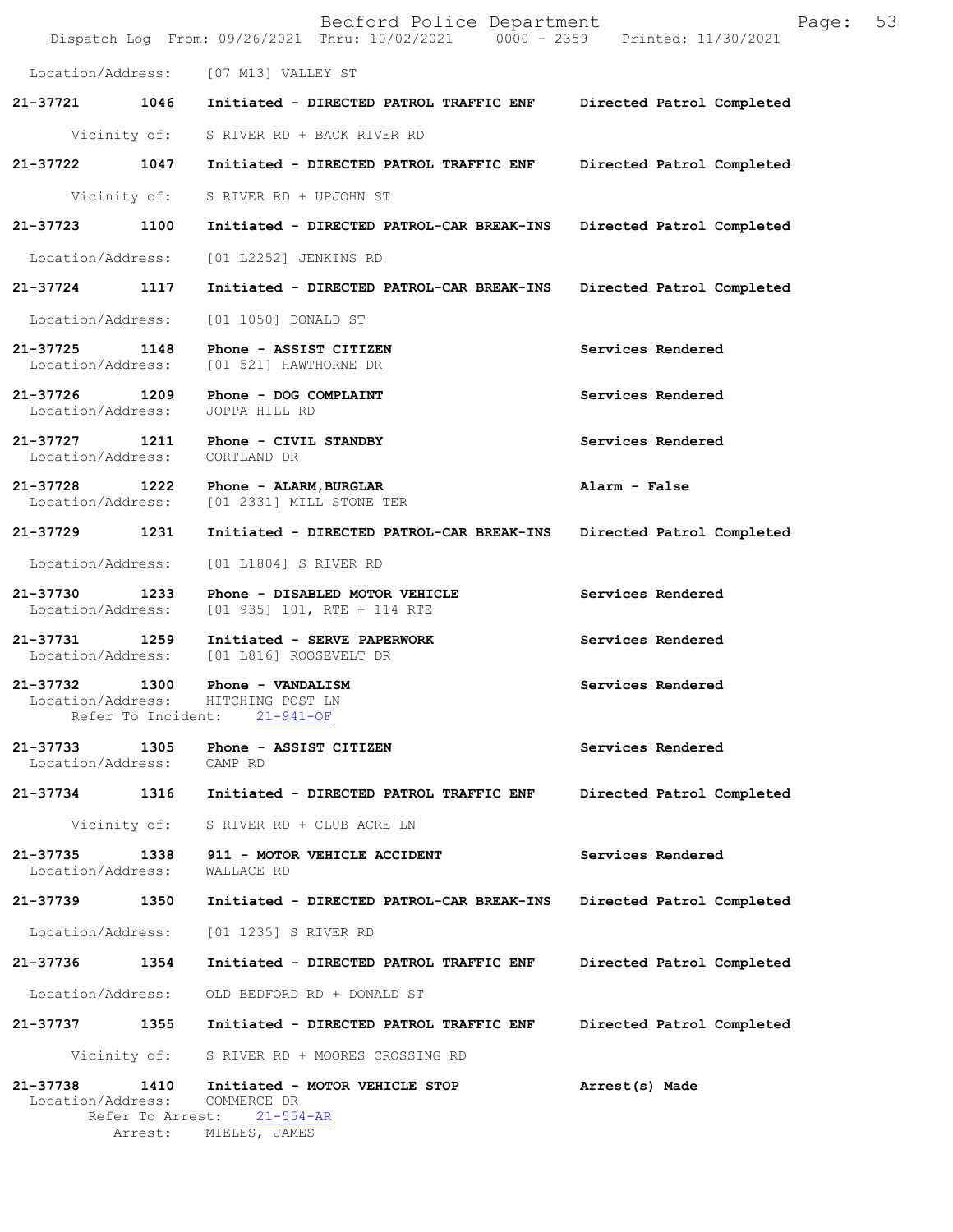|                               |                   | Bedford Police Department<br>Dispatch Log From: 09/26/2021 Thru: 10/02/2021 0000 - 2359 Printed: 11/30/2021 | Page:                          | 54 |
|-------------------------------|-------------------|-------------------------------------------------------------------------------------------------------------|--------------------------------|----|
|                               | Address:<br>Age:  | MANCHESTER, NH<br>32                                                                                        |                                |    |
|                               |                   | Charges: Arrest on Warrant                                                                                  |                                |    |
| 21-37740                      | 1443              | Phone - ALARM, BURGLAR                                                                                      | Alarm- correct code/reset      |    |
|                               | Location/Address: | [01 L600] FOX RUN                                                                                           |                                |    |
| 21-37741                      | 1529              | Initiated - DIRECTED PATROL TRAFFIC ENF                                                                     | Directed Patrol Completed      |    |
| Location/Address:             |                   | COLBY CT + S RIVER RD                                                                                       |                                |    |
| 21-37742                      | 1533              | Initiated - MOTOR VEHICLE STOP                                                                              | Summons/Warning Issued         |    |
| Location/Address:             |                   | S RIVER RD                                                                                                  |                                |    |
| 21-37743                      | 1535              | Initiated - DIRECTED PATROL TRAFFIC ENF                                                                     | Directed Patrol Completed      |    |
| Location/Address:             |                   | DONALD ST + 114 RTE                                                                                         |                                |    |
| $21 - 37744$                  | 1555              | Initiated - DIRECTED PATROL TRAFFIC ENF                                                                     | Directed Patrol Completed      |    |
| Location/Address:             |                   | RIVERWAY PL + S RIVER RD                                                                                    |                                |    |
| 21-37745                      | 1607              | Initiated - MOTOR VEHICLE STOP                                                                              | Summons/Warning Issued         |    |
| Location/Address:             |                   | S RIVER RD                                                                                                  |                                |    |
| 21-37749                      | 1623              | Initiated - DIRECTED PATROL TRAFFIC ENF                                                                     | Directed Patrol Completed      |    |
| Location/Address:             |                   | 101, RTE + WALLACE RD                                                                                       |                                |    |
| 21-37746<br>Location/Address: | 1626              | Initiated - ASSIST CITIZEN<br>WALLACE RD + N AMHERST RD                                                     | Services Rendered              |    |
| 21-37747                      | 1635              | Initiated - DIRECTED PATROL TRAFFIC ENF                                                                     | Directed Patrol Completed      |    |
| Location/Address:             |                   | S RIVER RD + CLUB ACRE LN                                                                                   |                                |    |
| 21-37748                      | 1638              | Initiated - DIRECTED PATROL TRAFFIC ENF                                                                     | Directed Patrol Completed      |    |
| Location/Address:             |                   | N AMHERST RD + WHEELER FARM RD                                                                              |                                |    |
| 21-37750                      | 1639              | 911 - S-EMERGENCY MEDICAL CALL-CHARL                                                                        | Transported to Elliot Hospital |    |
|                               | Location/Address: | [01 435] HAWTHORNE DR                                                                                       |                                |    |
| 21-37751                      | 1642              | Initiated - MOTOR VEHICLE STOP                                                                              | Summons/Warning Issued         |    |
| Location/Address:             |                   | S RIVER RD                                                                                                  |                                |    |
| 21-37752                      | 1648              | Phone - ASSIST OTHER AGENCY                                                                                 | No Action Required             |    |
| Location/Address:             |                   | JENKINS RD                                                                                                  |                                |    |
| 21-37753                      | 1649              | Initiated - MOTOR VEHICLE STOP                                                                              | Summons/Warning Issued         |    |
| Location/Address:             |                   | JOPPA HILL RD                                                                                               |                                |    |
| 21-37754                      | 1707              | Initiated - MOTOR VEHICLE STOP                                                                              | Summons/Warning Issued         |    |
| Location/Address:             |                   | S RIVER RD + KILTON RD                                                                                      |                                |    |
| 21-37755<br>Location/Address: | 1720              | Phone - S-OUTSIDE SMOKE/ILLEGAL BURN<br>RICE LN                                                             | Could Not Locate               |    |
| 21-37756                      | 1728              | Initiated - DIRECTED PATROL TRAFFIC ENF                                                                     | Directed Patrol Completed      |    |
| Location/Address:             |                   | S RIVER RD + KILTON RD                                                                                      |                                |    |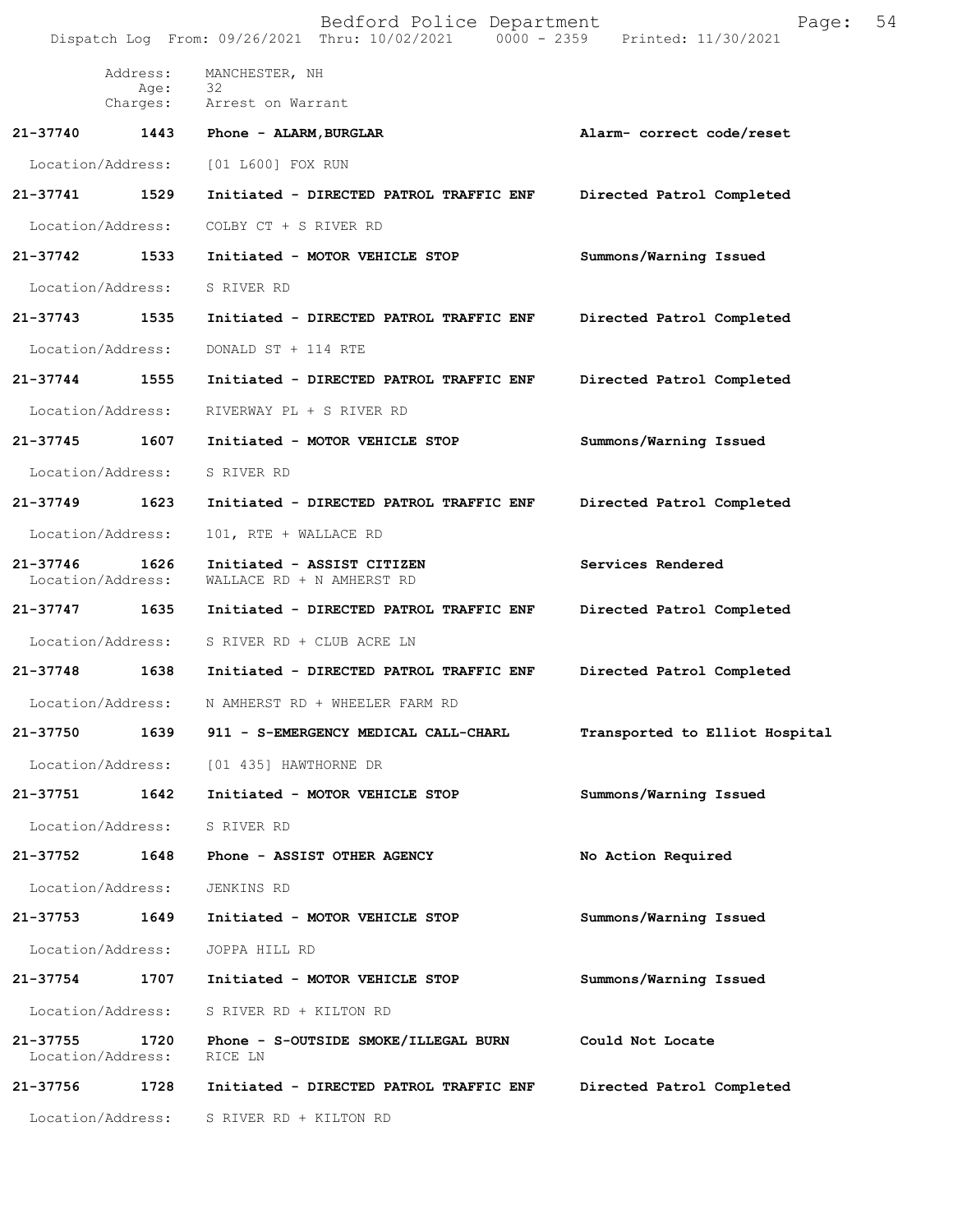|                               |              | Bedford Police Department<br>Dispatch Log From: 09/26/2021 Thru: 10/02/2021 0000 - 2359 Printed: 11/30/2021 | Page:                          | 55 |
|-------------------------------|--------------|-------------------------------------------------------------------------------------------------------------|--------------------------------|----|
| 21-37757                      | 1728         | Initiated - DIRECTED PATROL TRAFFIC ENF Directed Patrol Completed                                           |                                |    |
| Location/Address:             |              | 101, RTE + COVENANT WAY                                                                                     |                                |    |
| 21-37758<br>Location/Address: | 1732         | Phone - SUSP ACTIVITIES<br>LEAVY DR                                                                         | Could Not Locate               |    |
| 21–37759 1742                 |              | Initiated - MOTOR VEHICLE STOP                                                                              | Summons/Warning Issued         |    |
| Location/Address:             |              | S RIVER RD                                                                                                  |                                |    |
|                               |              | 21-37760 1743 Initiated - ASSIST OTHER AGENCY                                                               | Directed Patrol Completed      |    |
|                               | Vicinity of: | JENKINS RD                                                                                                  |                                |    |
| 21-37761                      | 1801         | Initiated - MOTOR VEHICLE STOP                                                                              | Summons/Warning Issued         |    |
|                               |              | Location/Address: S RIVER RD                                                                                |                                |    |
| 21-37762                      | 1821         | Initiated - DIRECTED PATROL-CAR BREAK-INS                                                                   | Directed Patrol Completed      |    |
| Location/Address:             |              | [01 1235] S RIVER RD                                                                                        |                                |    |
| 21-37763 1836                 |              | 911 - S-EMERGENCY MEDICAL CALL-BRAVO                                                                        | Transported to Elliot Hospital |    |
| Location/Address:             |              | [01 1202] NASHUA RD                                                                                         |                                |    |
| 21-37764 1839                 |              | 911 - S-EMERGENCY MEDICAL CALL-CHARL                                                                        | Transported to Hospital-Other  |    |
| Location/Address:             |              | [01 335] COLBY CT                                                                                           |                                |    |
| 21-37765                      | 1842         | Initiated - BUILDING CHECK                                                                                  | Building Checked/Secured       |    |
| Location/Address:             |              | [01 284] N AMHERST RD                                                                                       |                                |    |
|                               |              | 21-37766 1843 Phone - SERVE WARRANT<br>Location: [09] CONCORD POLICE<br>Refer To Arrest: 21-555-AR          | Arrest(s) Made                 |    |
|                               | Age:         | Arrest: FELICIEN, NKURIKIYE<br>Address: CONCORD, NH<br>48                                                   |                                |    |
|                               | Charges:     | Bail Jumping<br>Bench Warrants                                                                              |                                |    |
| 21-37767                      | 1852         | Initiated - DIRECTED PATROL-CAR BREAK-INS                                                                   | Directed Patrol Completed      |    |
| Location/Address:             |              | [01 L1804] S RIVER RD                                                                                       |                                |    |
| 21-37768                      | 1916         | Initiated - DIRECTED PATROL-CAR BREAK-INS                                                                   | Directed Patrol Completed      |    |
| Location/Address:             |              | [01 L1562] KILTON RD                                                                                        |                                |    |
| 21-37769                      | 1942         | Initiated - DIRECTED PATROL-CAR BREAK-INS                                                                   | Directed Patrol Completed      |    |
| Location/Address:             |              | [01 308] COLBY CT                                                                                           |                                |    |
| 21-37770                      | 1957         | Initiated - DIRECTED PATROL BURGLARY                                                                        | Directed Patrol Completed      |    |
| Location/Address:             |              | [01 284] N AMHERST RD                                                                                       |                                |    |
| 21-37771                      | 2008         | Initiated - DIRECTED PATROL BURGLARY                                                                        | Directed Patrol Completed      |    |
| Location/Address:             |              | PALOMINO LN + WHITTEMORE ST                                                                                 |                                |    |
| 21-37772                      | 2034         | Initiated - BUILDING CHECK                                                                                  | Building Checked/Secured       |    |
| Location/Address:             |              | [01 376] KILTON RD                                                                                          |                                |    |
| 21-37773                      | 2045         | Initiated - DIRECTED PATROL-CAR BREAK-INS                                                                   | Directed Patrol Completed      |    |